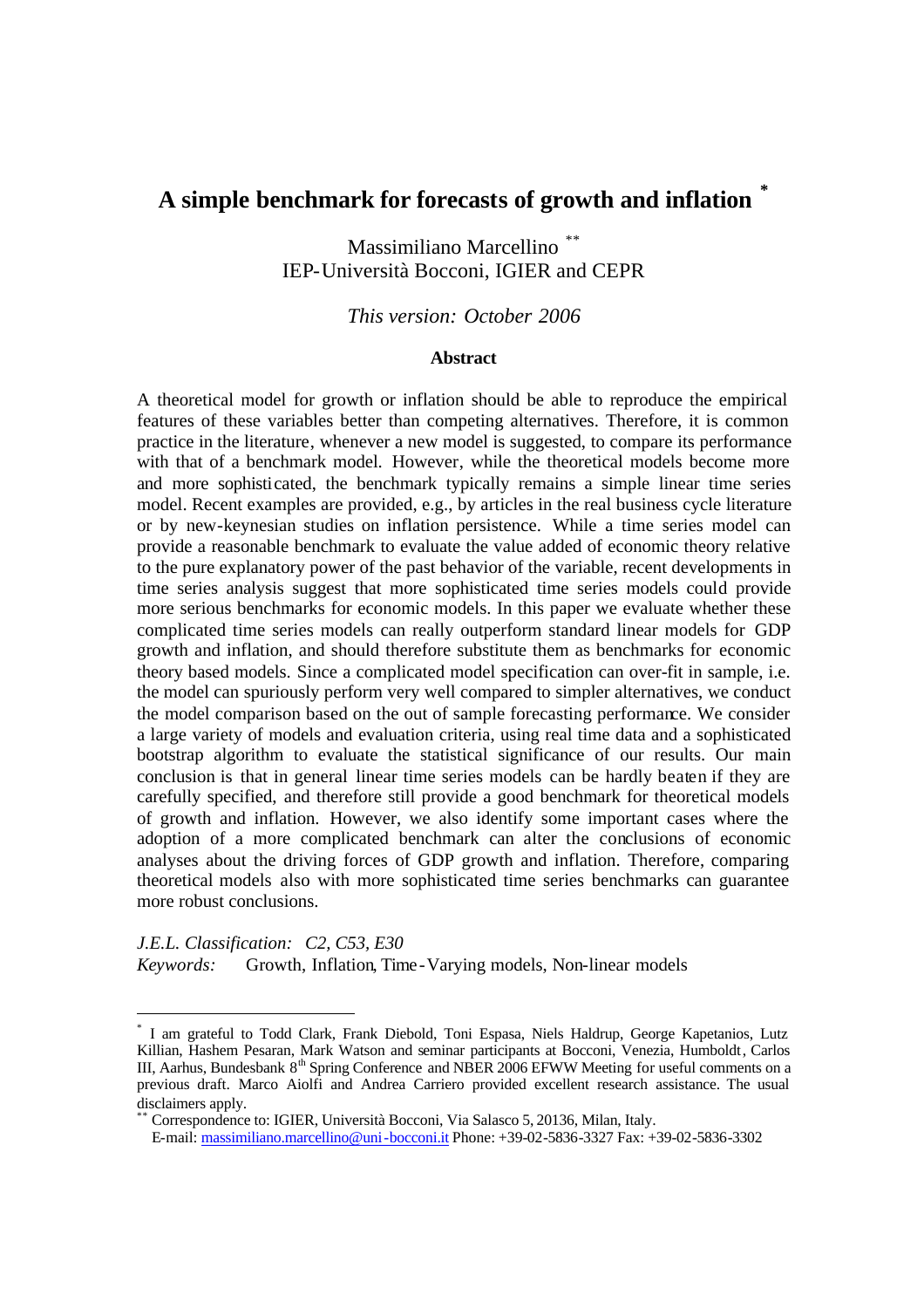### **1. Introduction**

A theoretical model for growth or inflation should be able to reproduce the empirical features of these variables better than competing alternatives. Therefore, it is common practice in the literature, whenever a new model is suggested, to compare its performance with that of a benchmark model. However, while the theoretical models become more and more sophisticated, the benchmark typically remains a simple linear time series model. Recent examples are provided in the literature on DSGE models, which incorporate most of the recent theoretical advancements in macroeconomic theory, but are usually compared with a linear VAR for a subset of the variables under analysis, see, e.g., Del Negro, Schorfheide, Smets, and Wouters (2004).

While a time series model can provide a reasonable benchmark to evaluate the value added of economic theory relative to the pure explanatory power of the past behavior of the variable, the many social, economic and political changes that occurred in the US after World War II can be expected to make modeling macroeconomic variables with constant parameter linear models particularly difficult. In this context, time-varying and non-linear models could have a comparative advantage over linear specifications, and there is an ever growing literature on this topic. On the other hand, there is no consensus on the magnitude and relevance of the structural breaks, and therefore on the need of going beyond linear models for the conditional expectation of growth or inflation, see, e.g., the debate between Cogley and Sargent (2001) and Sims (2001).

In this paper we conduct a detailed analysis of univariate time series models for US GDP growth and inflation. Our main goal is to establish whether simple autoregressive (AR) models can still be used as a sound benchmark for economic theory based models, or whether they should be substituted for more sophisticated specifications. We focus on univariate benchmark models because the theory based model should be at least capable of improving upon models that only rely on the past behavior of the variable of interest. Of course more sophisticated multivariate time series models or even structural models could be used as tougher competitors, but this would entail a substantial increase of complexity which few macroeconomists would be willing to undertake for evaluating their economic based models. Moreover, univariate linear models are often more robust than their multivariate (VAR) counterparts, see e.g. Banerjee and Marcellino (2005).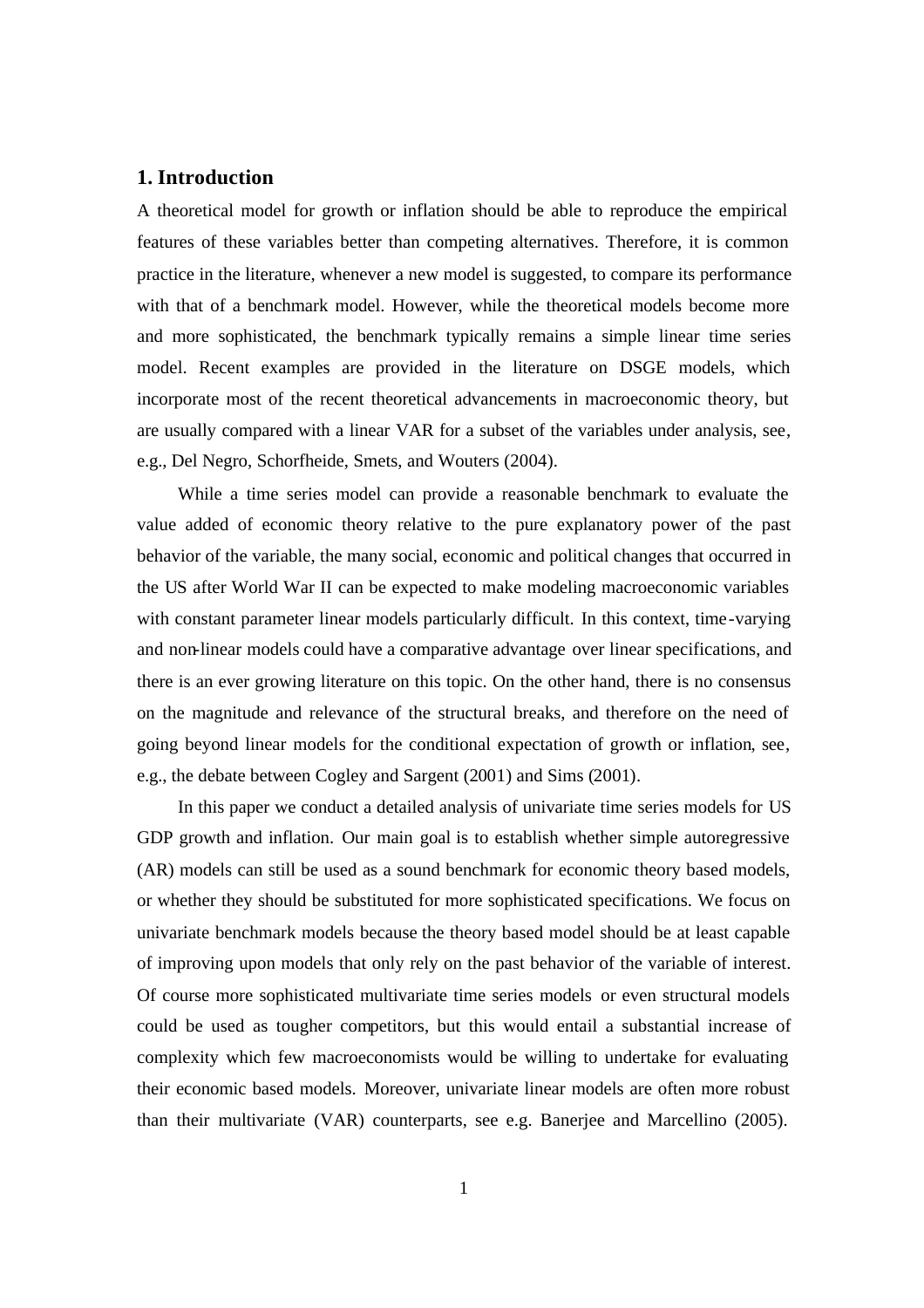Therefore, beating a serious univariate time series model for growth and inflation can be considered as a good testing ground for an economic theory based model.

We consider a large variety of models, including: AR models with different deterministic components, stationarity assumptions, and lag length specification. Time varying AR models whose parameter evolution can capture the small but frequent changes in model structure that emerge, for example, from the analysis of Stock and Watson (1996). Smooth transition AR models, which allow for more general patterns of parameter variation, ranging from a smooth evolution across regimes to close to abrupt changes, as in Markov switching models à la Hamilton (1989) or SETAR models, and therefore can accommodate larger structural changes. Artificial neural networks, which are hardly interpretable from an economic point of view but provide a powerful tool to approximate virtually any kind of non-linear behavior, see, e.g., Hornik, Stinchcombe and White (1989). Overall, we consider a total of 55 alternative specifications, described in details in Section 2, providing a close to exhaustive analysis of the role of nonlinearity in modeling GDP growth and inflation using univariate models. While macroeconomists might consider some of these models too complex, we can anticipate that we find a very limited role for nonlinearity for both GDP growth and inflation, while a careful specification of the linear models is very important.

The model comparison exercise can be conducted in-sample or out-of-sample. Within an in-sample framework, the models can be evaluated on the basis of their goodness of fit or of their capacity of replicating some features of the data, such as persistence or unconditional moments. As an alternative, more formal statistical procedures can be applied, such as tests for model selection, information criteria or encompassing evaluation, see e.g. Pesaran and Deaton (1976), Mizon and Richard (1986), Vuong (1989) or Marcellino and Mizon (2006) for an overview.

A comparison of the in sample goodness of fit of linear and non-linear models would be likely biased in favor of the latter because of their extensive parameterization, see, e.g., Van Dick and Franses (2003), and this could also affect the other evaluation criteria. Moreover, the in-sample data have been already used for estimation or calibration of the models under analysis, so that fresh data are better suited for an unbiased evaluation. These comments suggest that the relative performance of linear and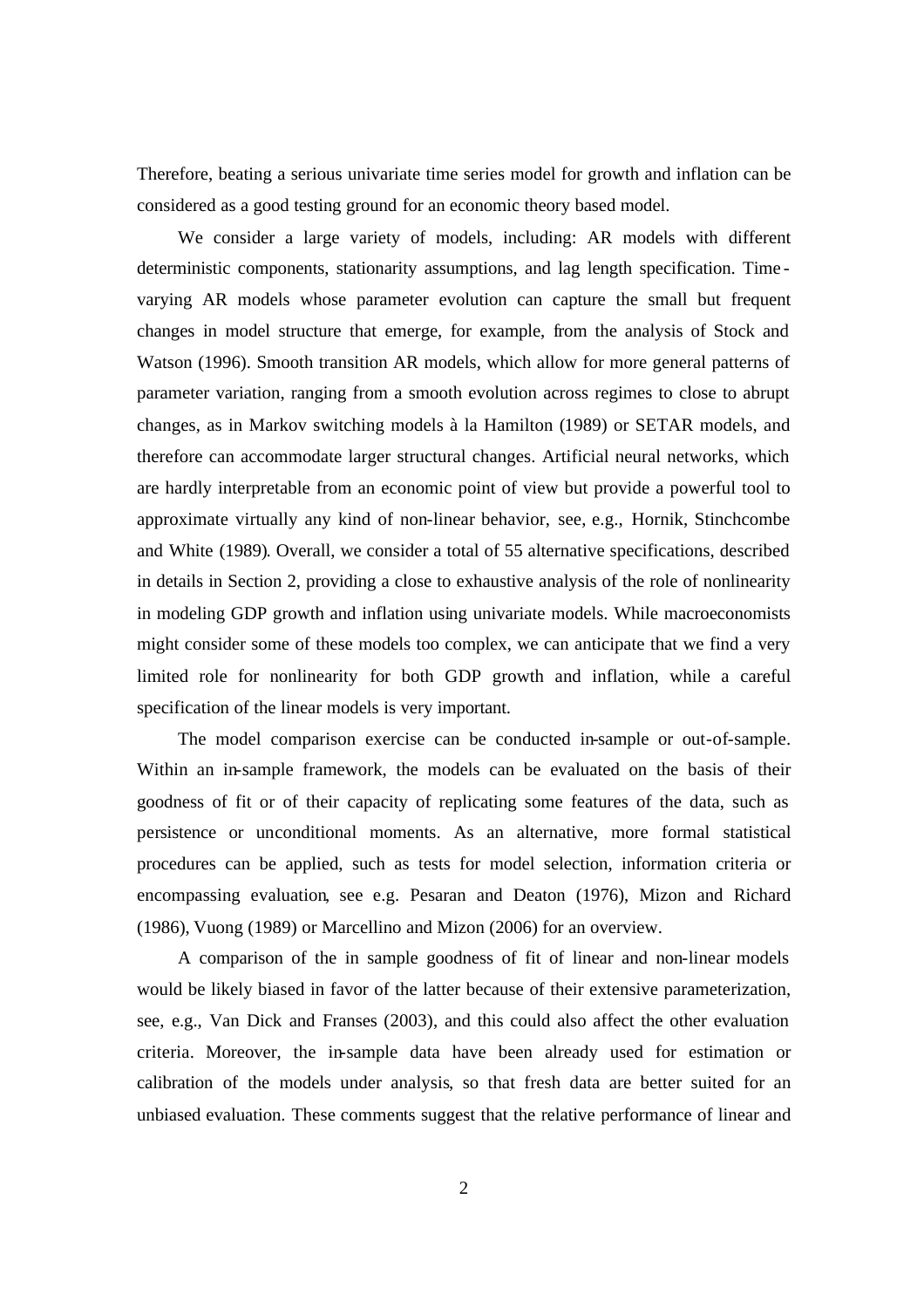non-linear models for GDP growth and inflation is better evaluated out-of-sample, on the basis of their forecasting ability.

The forecasting ability of the models can be assessed using alternative criteria, such as forecast encompassing tests, where the issue is whether the forecasts from one model can explain the forecast errors from another model, see e.g. Chong and Hendry (1986); pooling regressions, where the best model should have a weight of one in the pooled forecast and the competing model a weight of zero, see e.g. Diebold (1989); or the relative size of the loss function associated with the forecast errors generated by the models, see e.g. West (1996). We prefer the last approach, and compare the forecasts from the competing models on the basis of several loss functions, including the common mean absolute and mean square forecast error (mae and mse, respectively). Notice that if a model does not dominate the others on the basis of the mse, it also does not forecast encompass them and it does not have a weight of one in a pooling regression, see e.g. Marcellino (2000).

Out-of-sample evaluation is not immune to criticisms. In particular, it is typically less informative than in-sample comparisons since the latter are often based on the full parameter set. Moreover, a valid economic-theory based model can produce worse forecasts than a time-series model, see e.g. Clements and Hendry (1998) for a theoretical discussion or Favero and Marcellino (2005) for an empirical example and simulation evidence. However, if the goal of the analysis is forecasting gdp growth or inflation, the out-of-sample forecasting performance appears as the natural metric for ranking the competing models.

Our forecast evaluation covers a rather long time span, 1980-2004, in order to include a few business cycles and periods with a rather different behavior of inflation. We also consider separately the '80s and '90s, and either the periods of expansions and recessions for GDP growth or those of reserve and inflation targeting for inflation.

As a first step, we follow standard practice and conduct a pseudo real time forecasting exercise, where model specification, estimation and forecasting are repeated for each month or quarter in the evaluation period, using the latest available vintage of data. Detailed results are presented in Section 3 for GDP growth and Section 4 for CPI inflation.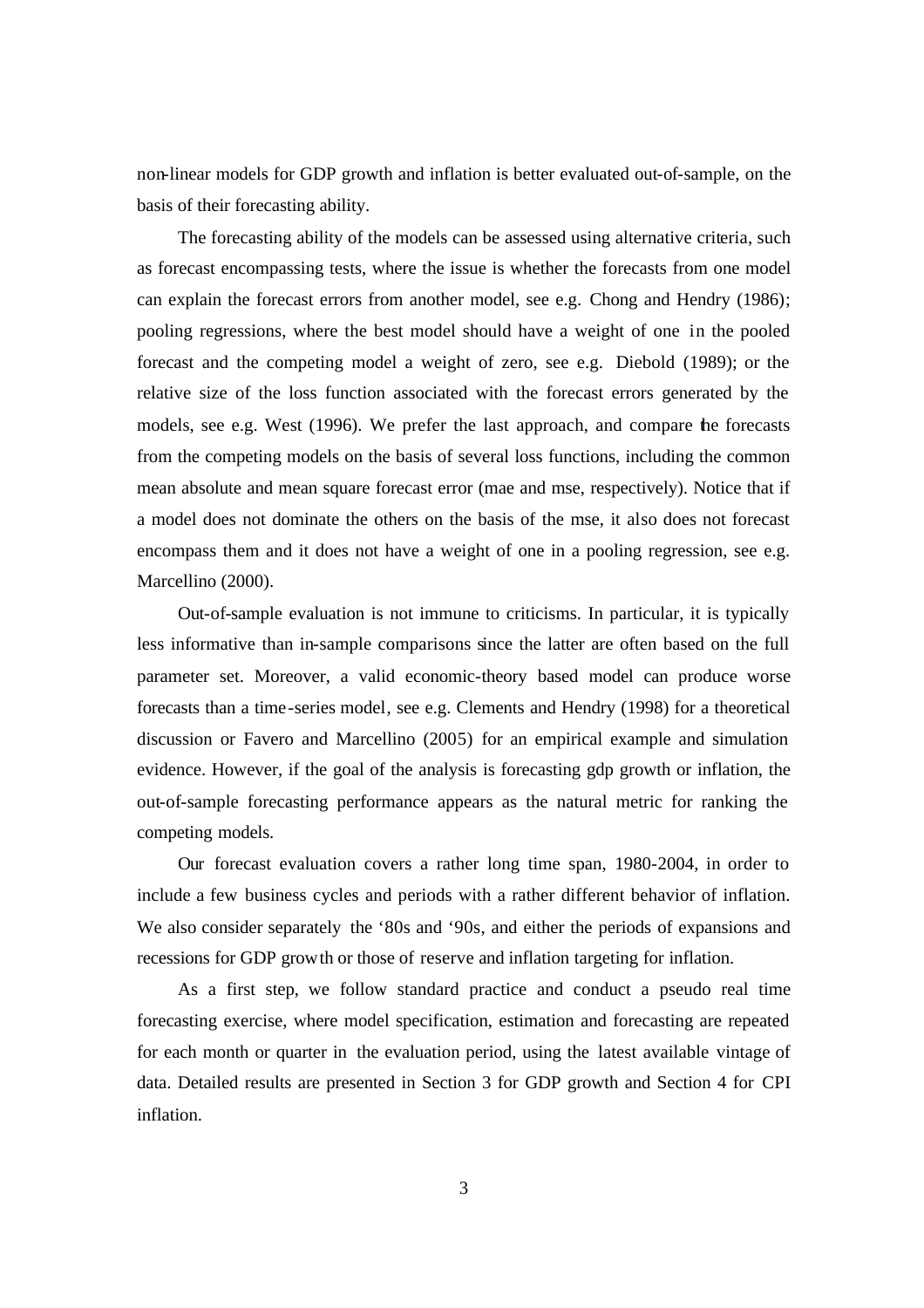Overall, as anticipated, we find that the quantitative gains from using the time varying or non-linear models rather than linear specifications are either limited or totally non-existent. The loss reduction using the best non-linear specification is in the range 5- 15% for inflation and even lower for GDP growth, *if* the linear models are carefully specified, e.g., by pre-testing for the presence of a unit root, carefully choosing the deterministic component, or using information criteria for lag length selection. It is worth recalling that we focus here on point forecasts, while it could be that the no nlinear models perform better for density or interval forecasts, see, e.g., Pesaran and Potter (1997) in the case of GDP growth.

Even though the forecasting gains from the more sophisticated time series models are quantitatively limited, they could be significant from a statistical and/or economic point of view. To evaluate whether the differences of each model with respect to the benchmark are statistically significant, we then bootstrap 200 series of GDP growth and inflation, compute the empirical distribution function of the mse for each model, and use the latter to obtain a 90% confidence interval for the mse of each model relative to the linear benchmark. The exercise is complicated by the fact that we do not want to bootstrap the series assuming that a specific model generates the data. Therefore, we use a sophisticated non-parametric bootstrap algorithm, see Politis and White (2004). The results, summarized in Section 5, indicate that the confidence interval for the relative mse are rather large but, in particular for inflation, there are some non-linear models whose associated relative mse falls outside the confidence interval, signaling a statistically significant improvement with respect to the linear benchmark.

To evaluate the economic significance of the forecasting gains from the more sophisticated time series models or improved specification methods for the linear models, we consider whether their size can be sufficient to question the conclusions of important studies on the determinants of inflation and growth. For example, the exhaustive and influential analysis of inflation models in Stock and Watson (1999a), led them to conclude that (from the abstract) "Inflation forecasts produced by the Phillips curve generally have been more accurate than forecasts based on other macroeconomic variables, including interest rates, money and commodity prices. These forecasts can however be improved upon using a generalized Phillips curve based on measures of real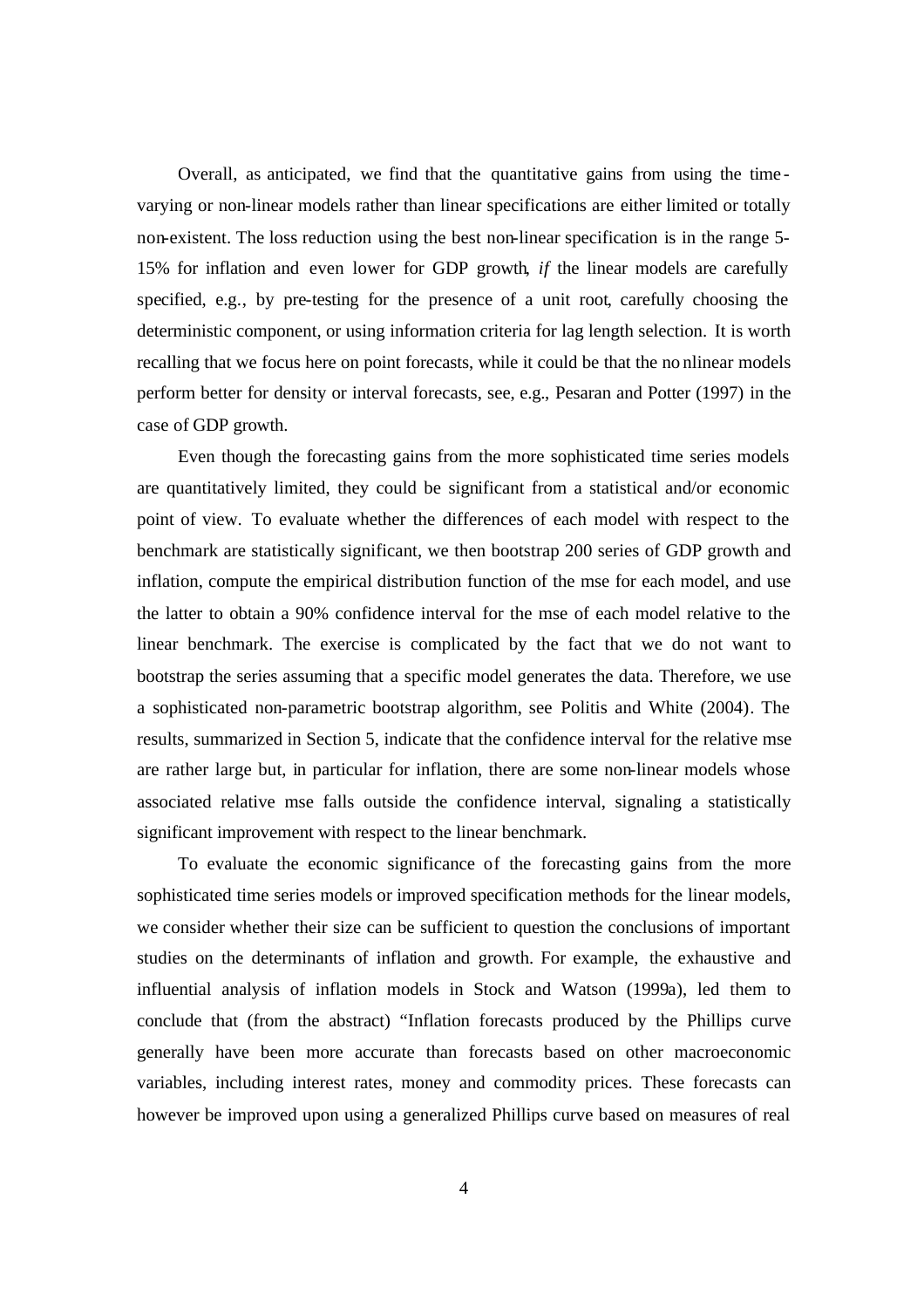aggregate activity other than unemployment, especially a new index of aggregate activity based on 61 real economic indicator". However, if their benchmark linear Phillips curve for CPI inflation is substituted by an AR with time varying parameters, it turns out that the latter can be hardly beaten by *any* of the multivariate specifications considered by Stock and Watson (1999a). In other words, a careful modeling of parameter evolution, which seems to be required in this case since Stock and Watson (1999a) detected some instability in their estimated Phillips curves, matches the forecasting gains obtained from modeling a very large set of macroeconomic explanatory variables. A similar result emerges for the factor based inflation forecasts in Stock and Watson (2002). Of course, it may be possible to do even better by using non-linear multivariate models, but that would introduce additional substantial complications, in particular in a large data set context.

As another example, Stock and Watson (2003) conduct a careful examination of the role of financial variables and other macroeconomic time series for forecasting GDP growth during the periods 1971-84 and 1985-99. In both cases we find that there are no major advantages by adopting a nonlinear specification, but adding a linear trend into their benchmark AR model for 1985-99 makes it good enough to outperform even pooled forecasts using macroeconomic or financial indicators. Using a better benchmark is also very important, e.g., for the analysis in Ang, Piazzesi and Wei (2004) on the role of the yield curve for forecasting GDP growth. They conclude that the former is very important over the period 1990-2001, using an AR(1) as a benchmark in their forecasting exercise. However, a model with a linear trend and four lags would provide a much more serious competitor, its mse relative to the AR(1) for a three year ahead forecast is about 0.54, much lower than any of the models considered by Ang et al. (2004). Of course the linear trend in the model for GDP growth might just be approximating the behavior of the economic variables that Stock and Watson or Ang et al, consider: the point is that it seems to work better than these variables. It might be possible to do even better by combining the trend and the economic variables or by considering additional economic variables, but this is exactly the reason for comparing the economic theory based model with a tough benchmark and not with a simple one.

Another interesting by-product of the analysis of GDP growth over subperiods is that there is a marked decrease in the mean square error over the more recent subsample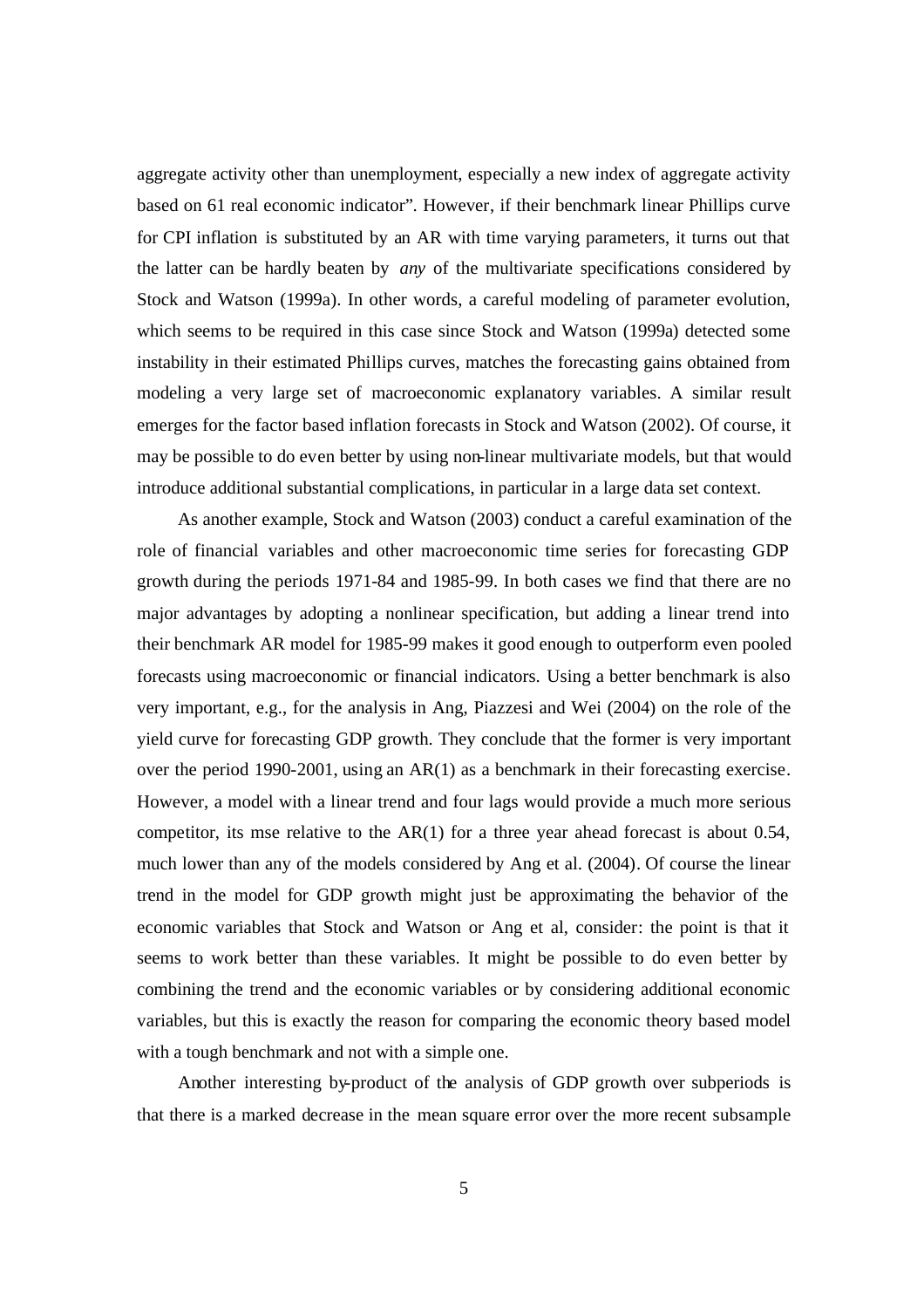that, combined with the good performance of the linear specifications in both subsamples and the stable performance of the nonlinear models, suggests that the size of the shocks matters more than time-variation in the parameters in order to explain the reduction in the volatility of GDP growth observed in the more recent period.

This finding is in line with results in, e.g., Blanchard and Simon (2001), Kim and Nelson (1999), McConnel and Perez-Quiros (2000) and Sims and Zha (2004). Instead, it is in contrast with, e.g., DeJong, Liesenfeld and Richard (2003a), who find that a sophisticated model with time-varying parameters produces residuals with stable variability. However, the forecasting performance of this model, evaluated in DeJong, Liesenfeld and Richard (2003b), is unclear because of the choice of a simple benchmark, a random walk model, which performs poorly in our comparison except during recessions.

As a final robustness analysis on the relative performance of the more sophisticated time series models for inflation and GDP growth, we use real time datasets rather than the latest available set of values for GDP and CPI. In other words, in each period over the evaluation sample we use the set of data that were available in that period. Croushore and Stark (2001, 2003) and Stark and Croushore (2002) have shown, among others, how using the available information set rather than the final vintage of data can dramatically change the results of a forecasting exercise or of an empirical analysis, see Croushore (2004) for an overview.

The evaluation of the forecasting performance of our large set of non-linear models using real time data is of particular interest since, to the best of our knowledge, this is the first time that such a comparison is conducted using real time data. A priori we might expect that the non-linear models are better suited to handle the revision process and measurement errors in real time data due to their flexibility. On the other hand, if their specification is tailored for a particular vintage of data, the forecasts could be out of track in the presence of major data revisions.

The results reported in Section 6 indicate that the use of real time data induces a deterioration in the forecasting performance of the non-linear models, making the linear specifications systematically the best. This finding is also related to the improved relative forecasting performance of the linear models when the sample starts in the early '80s.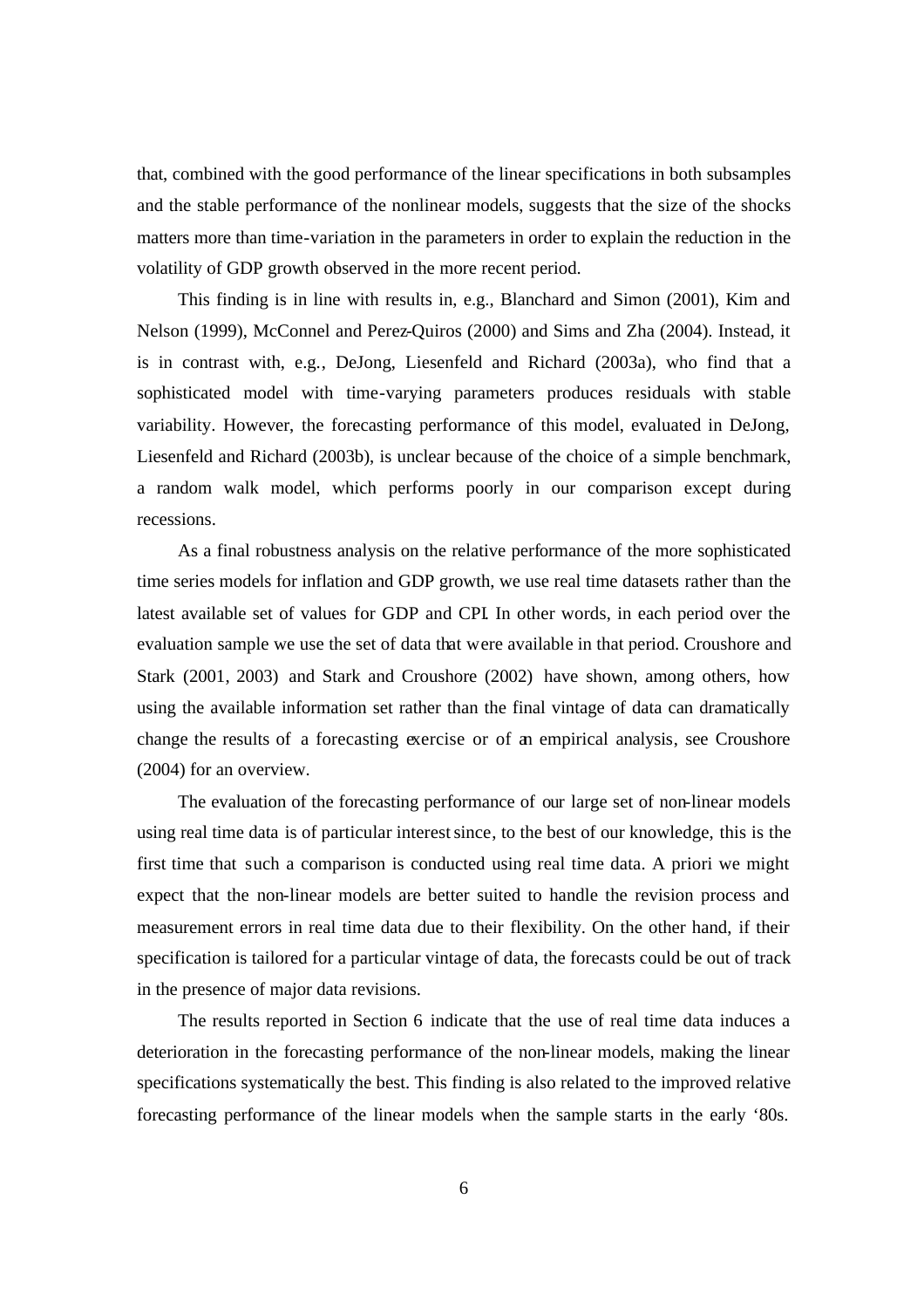Moreover, also in this context and in particular for GDP growth, there are substantial gains from a careful specification of the linear models.

In summary, while real time data are more of interest for practical forecasting purposes than for model validation, their use does not seem to provide any additional advantage for the non-linear models versus simple but carefully specified linear models for growth and inflation.

#### **2 Forecasting methods**

A large variety of nonlinear models are now available for modelling and forecasting macroeconomic time series, see, e.g., Terasvirta (2005) and White (2005) for recent overviews. Since we want to propose a benchmark model, it should be relatively easy to estimate and evaluate, and its performance should have already been considered in previous analyses.

We consider several alternative models, along the lines of Marcellino (2004) who further extends the set of specifications analyzed in Stock and Watson (1999b). These two papers evaluate the relative forecasting performance of linear and nonlinear models for a large number of macroeconomic variables for, respectively, the euro area and the US. They find that on average linear models perform best, but for some time series nonlinear specifications can yield substantial gains. We are here interested in evaluating the extent of the gains for US GDP growth and inflation, with a more detailed and comprehensive analysis.

The formulation of a generic forecasting model is

$$
y_{t+h}^h = f(Z_t; \mathbf{q}_h) + \mathbf{e}_{t+h},
$$
\n<sup>(1)</sup>

where  $y_t$  is the log of either real GDP or the CPI index, *h* indicates the forecast horizon,  $Z_t$  is a vector of predictor variables,  $e_t$  is an error term, and  $q_h$  is a vector of parameters, possibly evolving over time. Forecasting methods differ for the choice of the functional form of the relationship between  $y_{t+h}^h$  and  $Z_t$ ,  $f$ . Within each method, different models are determined by the choice of the regressors  $Z_t$  and the stationarity transformation applied to  $y_t$ .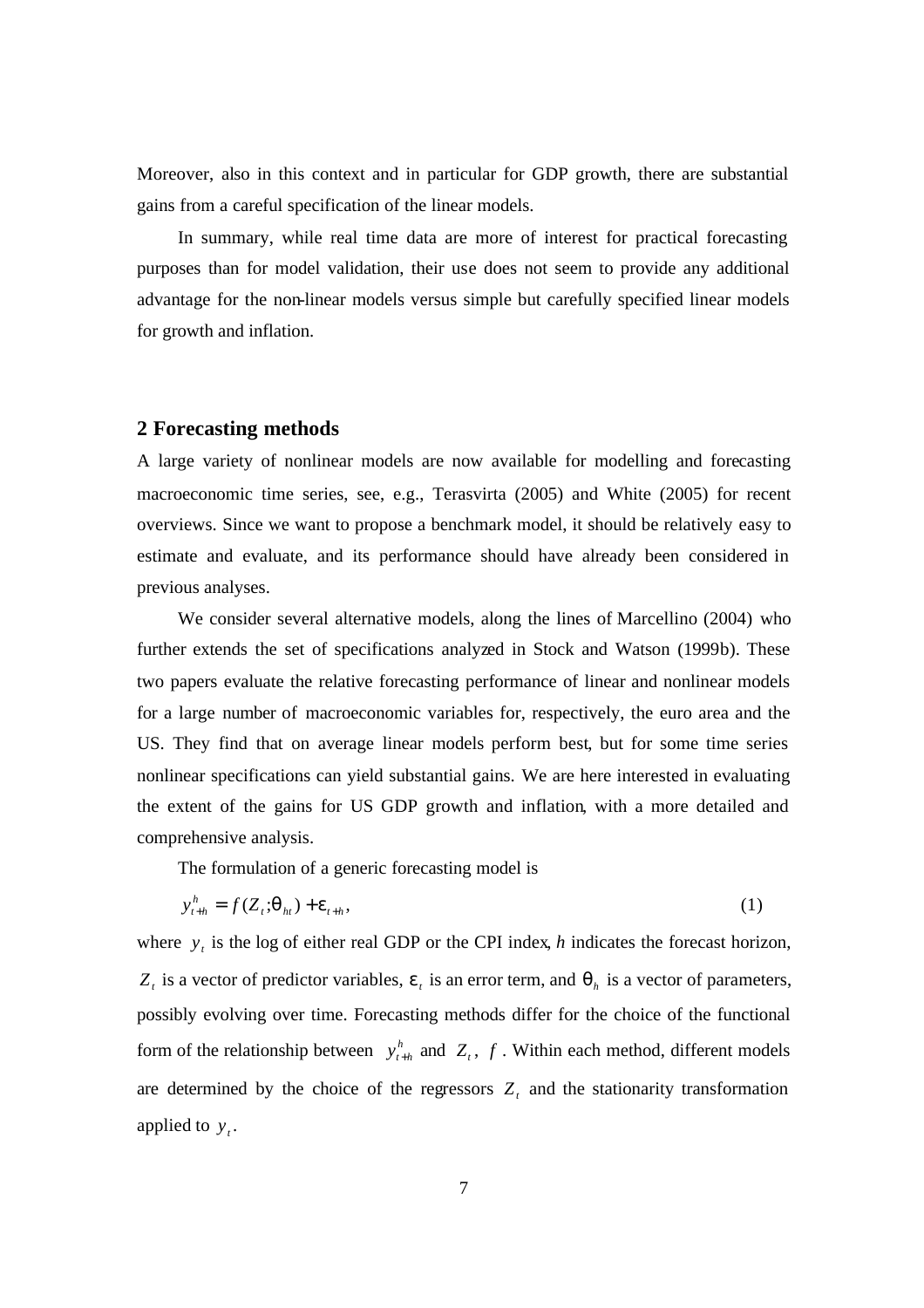The h-step forecast is

$$
\hat{\mathbf{y}}_{t+h}^h = f(Z_t; \hat{\mathbf{q}}_h),\tag{2}
$$

with associated forecast error

$$
e_{t+h} = y_{t+h}^h - \hat{y}_{t+h}^h. \tag{3}
$$

When  $y_t$  is treated as (possibly trend) stationary, it is  $y_{t+h}^h = y_{t+h}$  $y_{t+h}^h = y_{t+h}$ , while if  $y_t$  is I(1) then  $t+h = y_t$ *h*  $y_{t+h}^h = y_{t+h} - y_t$ . We present results for both cases, and for the case where  $y_t$  is inflation rather than the (log of the) CPI index. Moreover, we also consider a pre-test forecast where the decision on the stationarity of  $y_t$  is based on a unit root test, which can improve the forecasting performance, see, e.g., Diebold and Kilian (2000). In particular, we use the Elliott, Rothenberg and Stock (1996) DF-GLS statistics, which performed best in the simulation experiments in Stock (1996).

Notice that  $e_{t+h} = y_{t+h} - \hat{y}_{t+h}$  independently of whether  $y_t$  is treated as stationary or not, so that forecast errors from the three different cases (stationary, I(1) and pre-test) are directly comparable. Also, since  $e_{t+h} = (y_{t+h} - y_t) - (\hat{y}_{t+h} - y_t)$  and in our case  $y_t$  is expressed in logarithms, the forecast errors can be interpreted as errors in forecasting the h-period growth rate of the variable, e.g., quarter on quarter GDP growth or month on month CPI inflation when  $h=1$ .

We focus on 1-step ahead forecasts, but also consider horizons of 2 and 4 quarters for GDP growth and 3, 6 and 12 months for inflation. When the forecast horizon *h* is larger than one, the "*h*-step ahead projection" approach in (1), also called dynamic estimation (e.g., Clements and Hendry (1996)), differs from the standard approach of estimating a one-step ahead model, then iterating that model forward to obtain *h*-step ahead predictions. The *h-*step ahead projection approach has two main advantages in this context. First, the potential impact of specification error in the one-step ahead model can be reduced by using the same horizon for estimation as for forecasting. Second, we need not resort to simulation methods to obtain forecasts from non-linear models. The resulting forecasts could be slightly less efficient, see, e.g., Granger and Terasvirta (1993,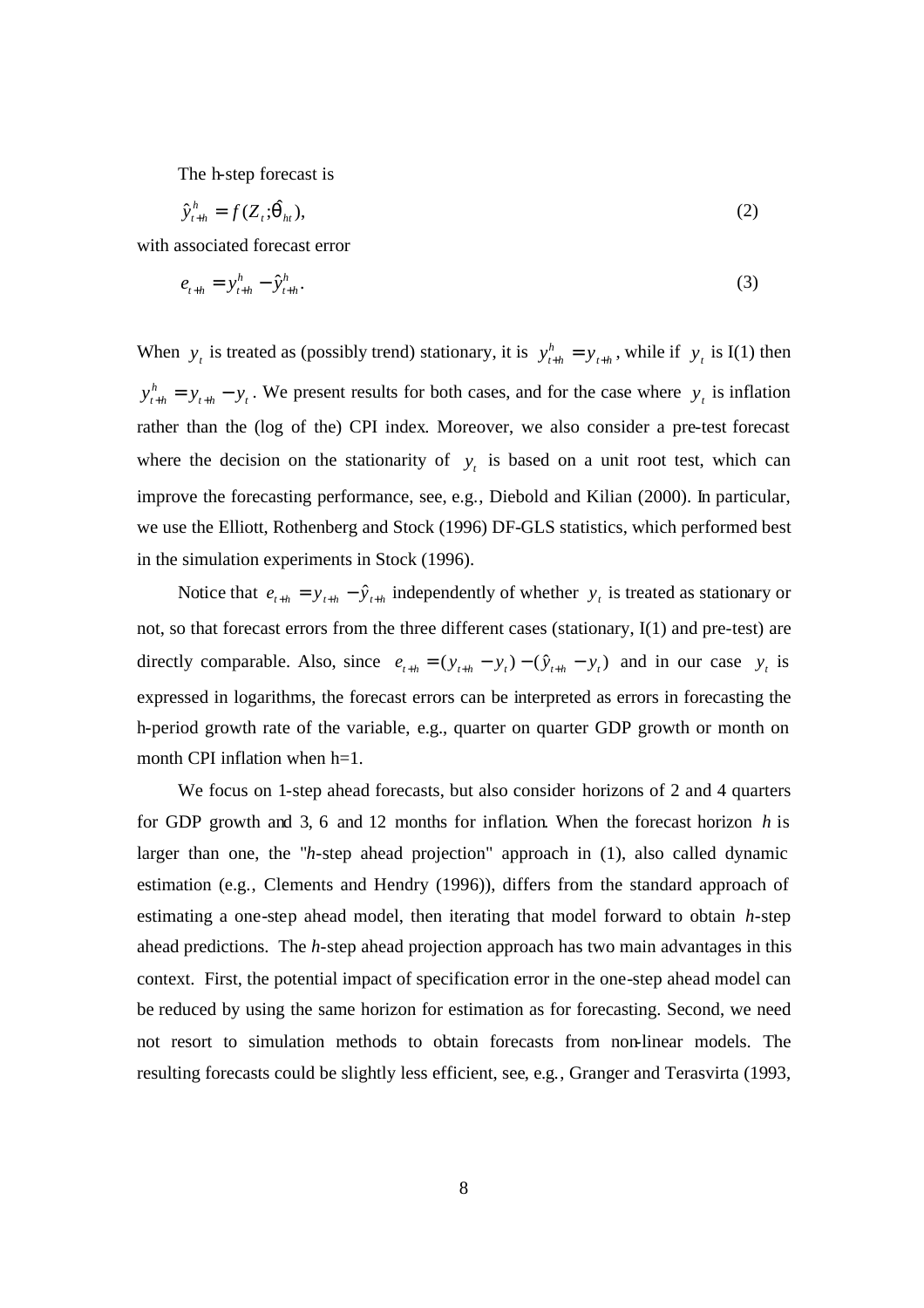Ch.8), Marcellino, Stock and Watson (2005), but the computational savings in our real time exercise are substantial.<sup>1</sup>

It is also worth noting that a few forecast errors from the more sophisticated nonlinear and time-varying methods can be large, due to occasional problems in the estimation of these models. In order not to bias the comparison against these methods, we automatically trim the forecasts. In particular, when the absolute value of a forecasted change is larger than any previously observed change, a no change forecast is used. <sup>2</sup>

In the next three subsections we list the methods and models we compare, and briefly discuss their main characteristics and estimation issues. More details can be found in Stock and Watson (1999b), Marcellino (2004).

#### **2.1 Linear methods**

*Autoregression (AR).* Box and Jenkins (1970) popularized the use of these models for forecasting economic variables, and they have performed rather well in forecast comparison exercises, see, e.g., Meese and Geweke (1984), or Marcellino, Stock and Watson (2003) for the Euro area. From an economic point of view, the hypothesis is that persistence is the main explanation for the behaviour of the variables.

The *f* function in (1) is linear, and  $Z_t$  includes lags of the y variable and a deterministic component. The latter can be either a constant or also a linear trend. The lag length is either fixed at 4, or it is chosen by AIC or BIC with a maximum of 6 lags. Recalling that the  $y_t$  variable can be treated as stationary, I(1), or pre-tested for unit roots, overall we have 18 models in this class.

*No change.* This simple forecast is based on a random walk model, so that it is  $\hat{y}_{t+h} = y_t$ . Notwithstanding its simplicity, in a few cases the no change forecast was found to

 $1$  For example, we have about 300 periods for evaluation of inflation forecas ts in the base case and for each period we run 200 bootstrap replications to compute standard errors around the relative loss. Therefore, if were using 1000 Monte Carlo replications to compute a simulation based forecast, overall we should compute about 60 millions forecasts for each of the (about 40) nonlinear models.

 $2^{2}$  The results are fairly robust to modifications in this trimming procedure, such as comparing the absolute value of a forecasted change with a multiple of previously observed changes, or using the average value of the variable rather than a no change forecast.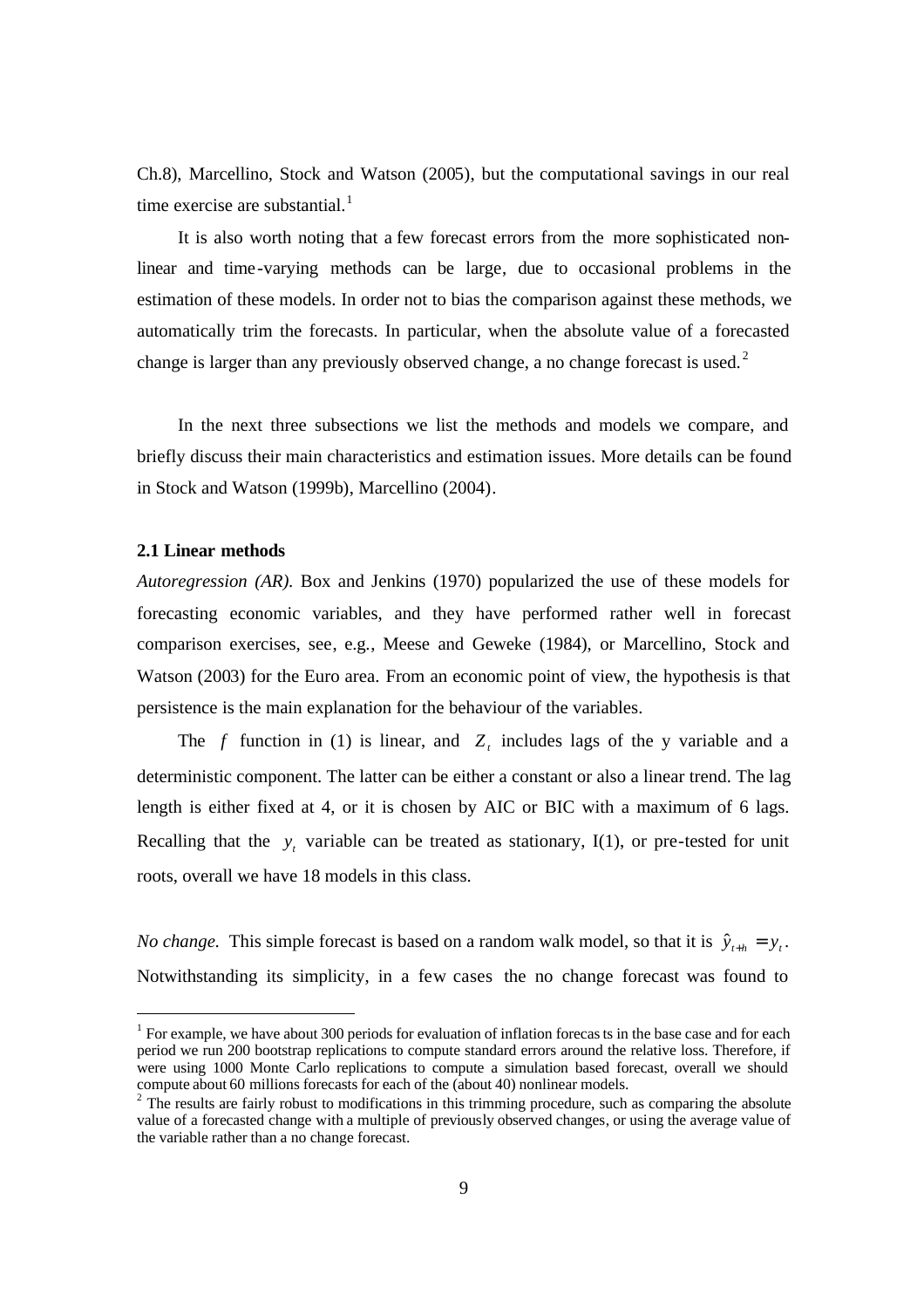outperform even forecasts from large-scale structural models, see, e.g., Artis and Marcellino (2001). In our context, it can be better suited for inflation than for GDP growth, due to the higher persistence of the former.

#### **2.2 Time -varying methods**

*Time-varying autoregression (ARTV).* In this case the parameters of the AR models evolve according to the following multivariate random walk model (see, e.g., Nyblom (1989)):

$$
\boldsymbol{q}_{ht} = \boldsymbol{q}_{ht-1} + u_{ht}, \qquad u_{ht} \sim \text{iid}(0, \mathbf{I}^2 \mathbf{S}^2 \mathcal{Q}), \tag{4}
$$

where  $s^2$  is the variance of the error term*e* in (1) and  $Q = (E(Z, Z_t))^{-1}$ . From an economic perspective, this model allows for continuous but rather small changes in the dynamics of GDP growth and inflation, and could capture the minor instability common to several US macroeconomic time series, see, e.g., Stock and Watson (1996).

We inspect several values of *l* : 0 (no evolution), 0.0025, 0.005, 0.0075, 0.01, 0.015, or 0.020. We consider first a specification with a constant, 3 lags and  $I = 0.005$ , and then we allow for selection of the number of lags (1,3,6) jointly with the value of *l* by either AIC or BIC. In each case,  $y_t$  can be either stationary, or I(1) or pre-tested, so that we have a total of 9 ARTV models. The models are estimated by the Kalman filter.

## *Logistic smooth transition autoregression (LSTAR).* The generic model can be written as

$$
y_{t+h}^h = \mathbf{a} \mathbf{z}_t + d_t \mathbf{b} \mathbf{z}_t + \mathbf{e}_{t+h},
$$
\n<sup>(5)</sup>

where  $d_t$  is the logistic function  $d_t = 1/(1 + \exp(g_0 + g_1 z_t))$ . Typically, this specification captures larger changes in the parameters of the model, allowing for a smooth transition from the old to the new parameter values. For example, it could capture the major increase and decrease of inflation in the '70s and '80s better than the AR or ARTV models. The smoothing parameter  $g_1$  regulates the shape of parameter change over time. When  $g_1 = 0$  the model becomes linear, while for large values of  $g_1$  the model tends to a self-exciting threshold model with abrupt changes in the parameters (see, e.g., Granger and Terasvirta (1993), Terasvirta (1998) for details), so that it can also approximate the behavior of Markov-switching models à la Hamilton (1989).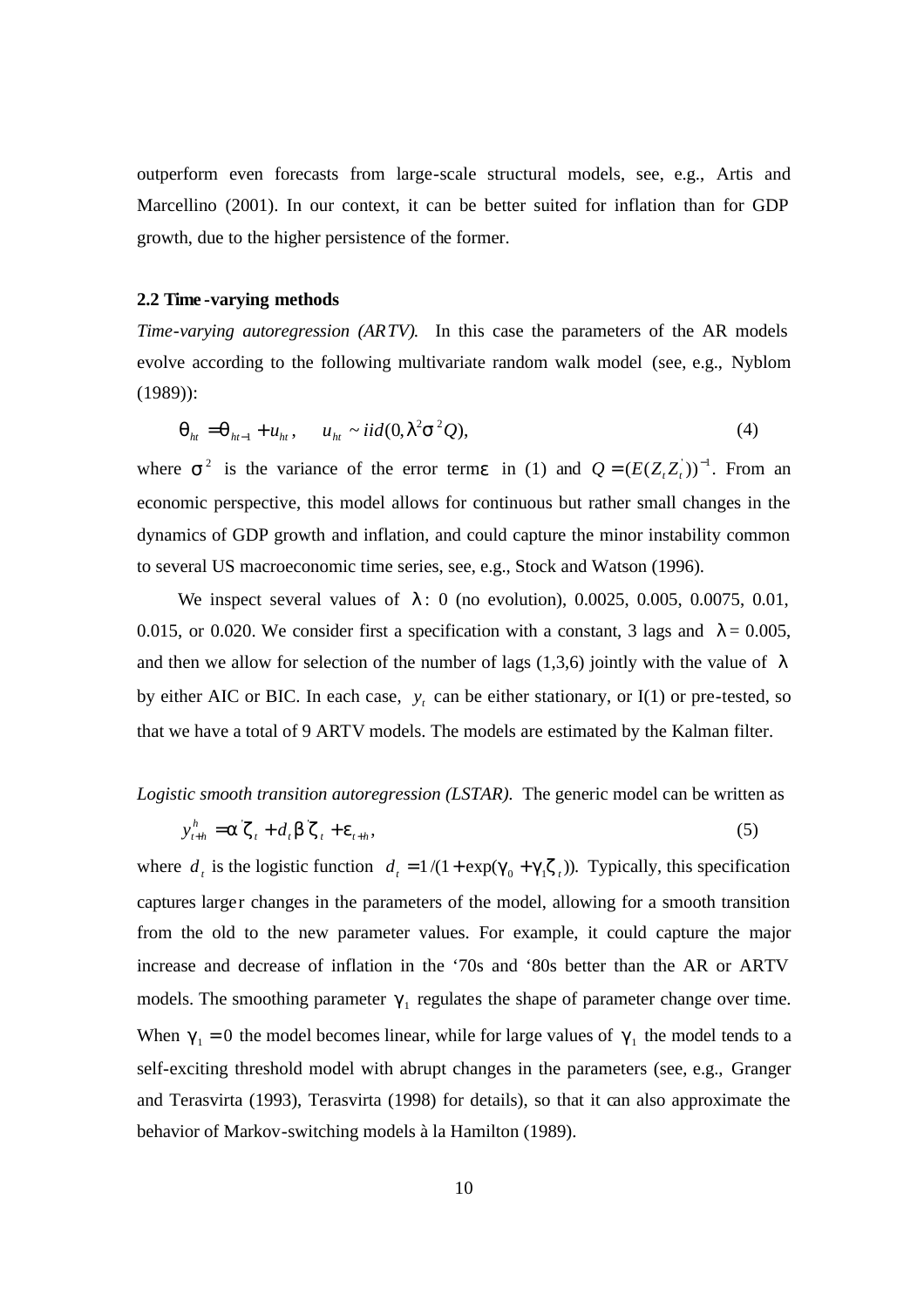For models specified in levels we consider the following choices for the threshold variable in  $d_t$ :  $\mathbf{z}_t = y_t$ ,  $\mathbf{z}_t = y_{t-2}$ ,  $\mathbf{z}_t = y_{t-5}$ ,  $\mathbf{z}_t = y_t - y_{t-6}$ ,  $\mathbf{z}_t = y_t - y_{t-12}$ . For differenced variables, it can be  $\mathbf{z}_t = \Delta y_t$ ,  $\mathbf{z}_t = \Delta y_{t-2}$ ,  $\mathbf{z}_t = \Delta y_{t-5}$ ,  $\mathbf{z}_t = y_t - y_{t-6}$ ,  $z_t = y_t - y_{t-12}$ . In each case the lag length of the model is either 1 or 3 or 6. We report results for the following models: 3 lags and  $\mathbf{z}_t = y_t$  (or  $\mathbf{z}_t = \Delta y_t$  for the I(1) case); 3 lags and  $\mathbf{z}_t = y_t - y_{t-6}$ ; AIC or BIC selection of both the number of lags and the specification of  $z_t$ . In each case,  $y_t$  can be either stationary, or I(1) or pre-tested, so that overall there are 12 LSTAR models. Estimation is carried out by (recursive) non-linear least squares, using an optimizer developed by Stock and Watson (1999b).

#### **2.3 Non-linear methods**

*Artificial neural network (ANN).* Artificial neural networks can provide a valid approximation to the generating mechanism of a vast class of non-linear processes, see, e.g., Hornik, Stinchcombe and White (1989), Swanson and White (1997), White (2005) for their use as forecasting devices. They can be even more flexible than the time varying models for capturing the effects of parameter changes, outlying observations, asymmetry in the reaction to shocks or other forms of non-linearity induced by institutional changes or large shocks.

The so called single layer feedforward neural network model with  $n_1$  hidden units (and a linear component) is specified as:

$$
y_{t+h}^h = \boldsymbol{b}_0 \boldsymbol{z}_t + \sum_{i=1}^{n_1} \boldsymbol{g}_{1i} g(\boldsymbol{b}_{1i} \boldsymbol{z}_t) + \boldsymbol{e}_{t+h},
$$
\n(6)

where  $g(x)$  is the logistic function,  $g(x) = 1/(1 + e^x)$ . Note that when  $n_1 = 1$  the model can be interpreted as a logistic smooth transition autoregression, with the parameter evolution being determined by the linear combination of variables  $b_{11}z_i$ . A more complex model is the double layer feedforward neural network with  $n_1$  and  $n_2$  hidden units:

$$
y_{t+h}^h = \boldsymbol{b}_0 \boldsymbol{z}_t + \sum_{j=1}^{n_2} \boldsymbol{g}_{2i} g\left(\sum_{i=1}^{n_1} \boldsymbol{b}_{2ji} g(\boldsymbol{b}_{1i} \boldsymbol{z}_t)\right) + \boldsymbol{e}_{t+h}.
$$
 (7)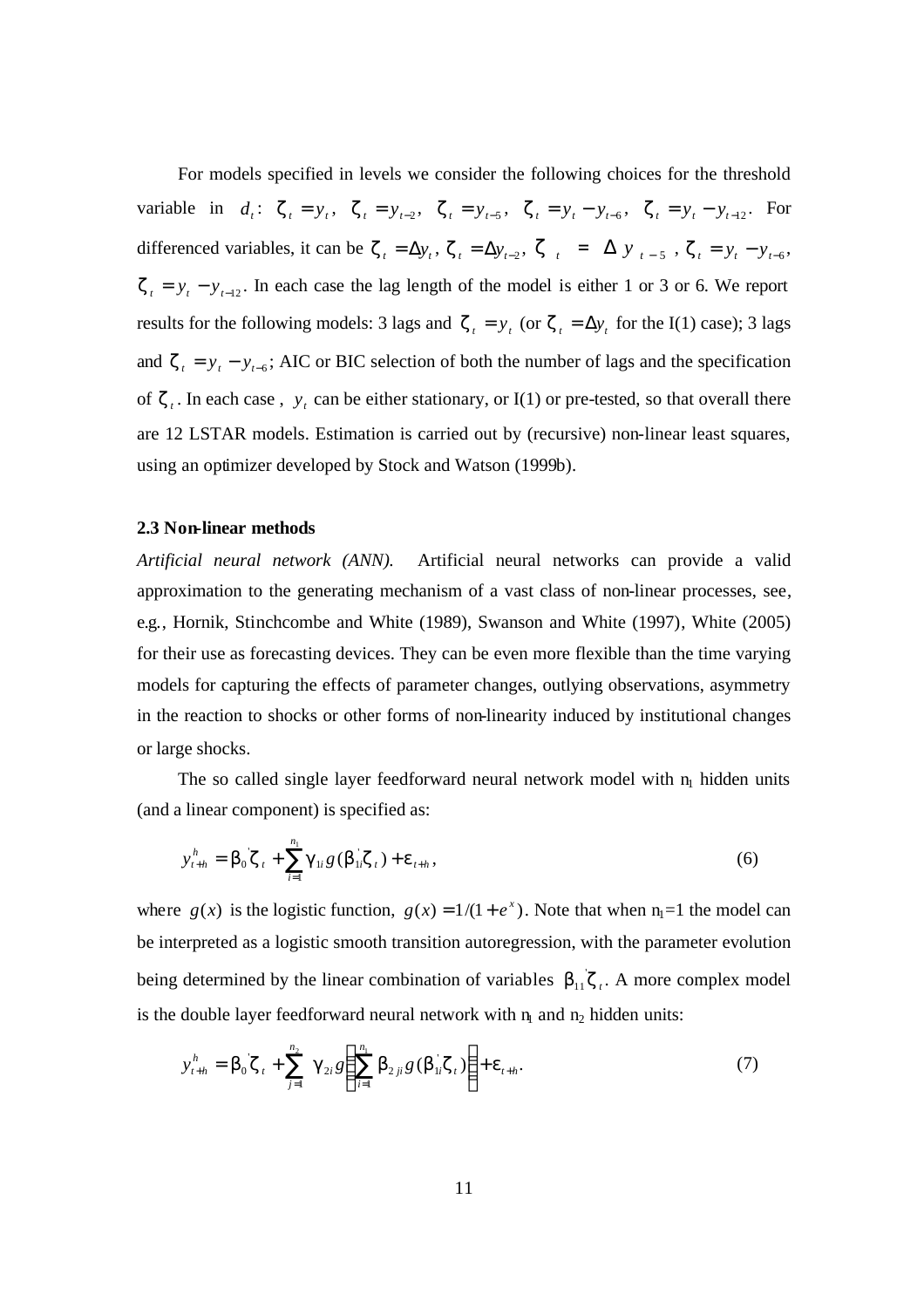We report results for the following specifications:  $n_1=2$ ,  $n_2=0, p=3$  (recall that p is number of lags in  $z_1$ ); n<sub>1</sub>=2, n<sub>2</sub>=1,p=3; n<sub>1</sub>=2, n<sub>2</sub>=2, p=3; AIC or BIC selection with  $n_1=(1,2,3)$ ,  $n_2=(1,2 \text{ with } n_1=2)$ ,  $p=(1,3)$ . For each case  $y_t$  can be either stationary, or I(1) or pre-tested, which yields a total of 15 ANN models. The models are estimated by (recursive) non-linear least squares, using an algorithm developed by Stock and Watson (1999b).

Overall, there are 55 models in the forecast comparison exercise, 19 belong to the linear class, 21 are time -varying, and 15 are non-linear. They are summarized in Table 1. We also experimented with different specifications for these models, e.g., different lag lengths or different sets of transition variables in the fixed specifications for the quarterly models, but the following results are quite robust to these modifications. Therefore, for the sake of simplicity, we prefer to stick to the same set of model specifications for both inflation and GDP growth.

### **3. US GDP growth**

The sample for quarterly real GDP covers the period 1959:1-2004:2, and it includes seven business cycles, based on the NBER recession dating. From Figure 1, which graphs the quarter on quarter GDP growth rates, the decline in volatility after the mid '80s is evident, while that in average growth is not so clear cut. However, descriptive statistics indicate that there was a drop of about 20% in the average growth rate, from about 0.0093 over 1959-1979 to 0.0075 over 1980-2004.

The main forecasting period we consider is 1980:1-2004:2, which starts with the twin recessions of 1980 and 1981. To mimic real time situations, in each quarter of the forecasting period we repeat the unit-root test, estimation and specification selection for each forecasting model. Using 1959-1979 as the first estimation sample is sufficient to guarantee a rather accurate estimation of the parameters of the nonlinear models.

The results of the forecast comparison exercise for different forecast horizons, loss functions, sample periods, and estimation methods are summarized in Table 2. We now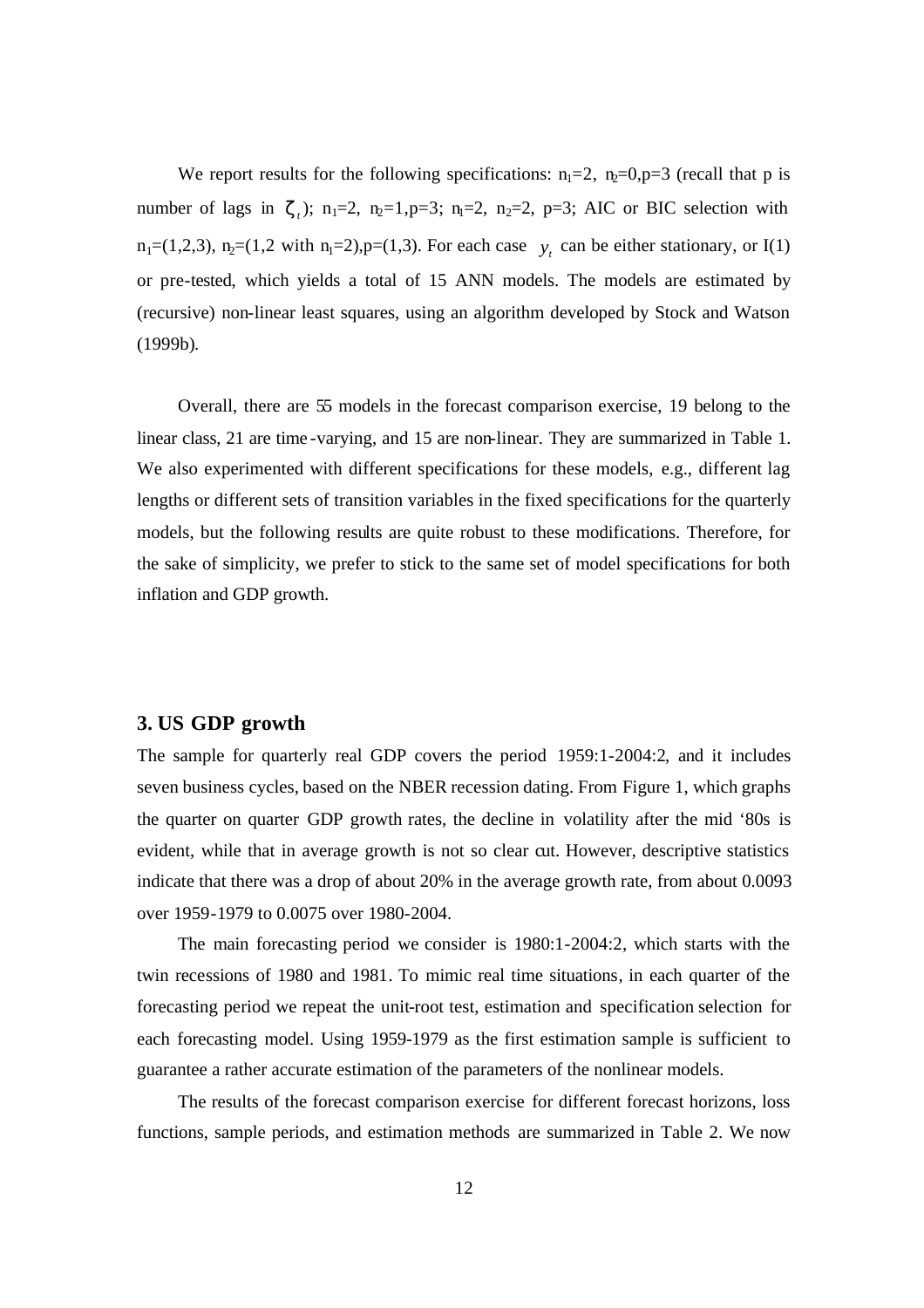discuss them in detail, focusing on linear models in the first subsection and on time varying and non-linear models in the second subsection.

#### **3.1 Linear models**

The figures in column 2 of Table 2a show that, when the models are compared on the basis of their 1-quarter ahead mean square forecast error relative to that of an AR model in levels with constant and four lags (ARFC04), our benchmark in this paper, there are some gains by adding a linear trend to the regressors set, while there are only minor differences in the results for different assumptions on the stationarity of GDP growth (I(0), I(1) or pre-test), and number of lags in the AR models (fixed, AIC, BIC, though AIC seems to work better than BIC). The best AR model (i.e., the simplest one with lowest relative mse) is ARFT04, a model with constant, trend and four lags, whose relative mse is 0.91.

Changing the loss function from the mse to the mean absolute error (mae) or mean absolute cubed error (mace) does not alter substantially the ranking of the linear models, compare columns 2, 3, 4 of Table 2a. However, it is interesting to point out that the loss differentials across models increase when a larger weight is assigned to larger errors, i.e., when moving from the mae to the mace loss function. For example, the ARFT04 yields a relative loss of only 0.97 using the mae, while the value becomes 0.89 with the mace. This finding indicates that the ARFT04 performs better than the benchmark in particular when the forecast errors are rather large, which can be important when the forecasts are used in a policy making context.

Increasing the forecast horizon from one to two or four quarters ahead also has limited consequences on the relative ranking of linear models, and the ARFT04 remains the best. However, the gains with respect to the benchmark are larger, the relative mse decreases to 0.82 when h=2 and to 0.73 when h=4, compare columns 2, 5, 6 of Table 2a. The absolute mse increases with the forecast horizon, compare columns 2, 5, 6 of Table 2c, even if, from a theoretical point of view, this is not always necessarily the case when the parameters are estimated.

Repeating the forecast evaluation exercise over subsamples produces some interesting results. We consider two cases: a pure temporal division of the sample, 80-89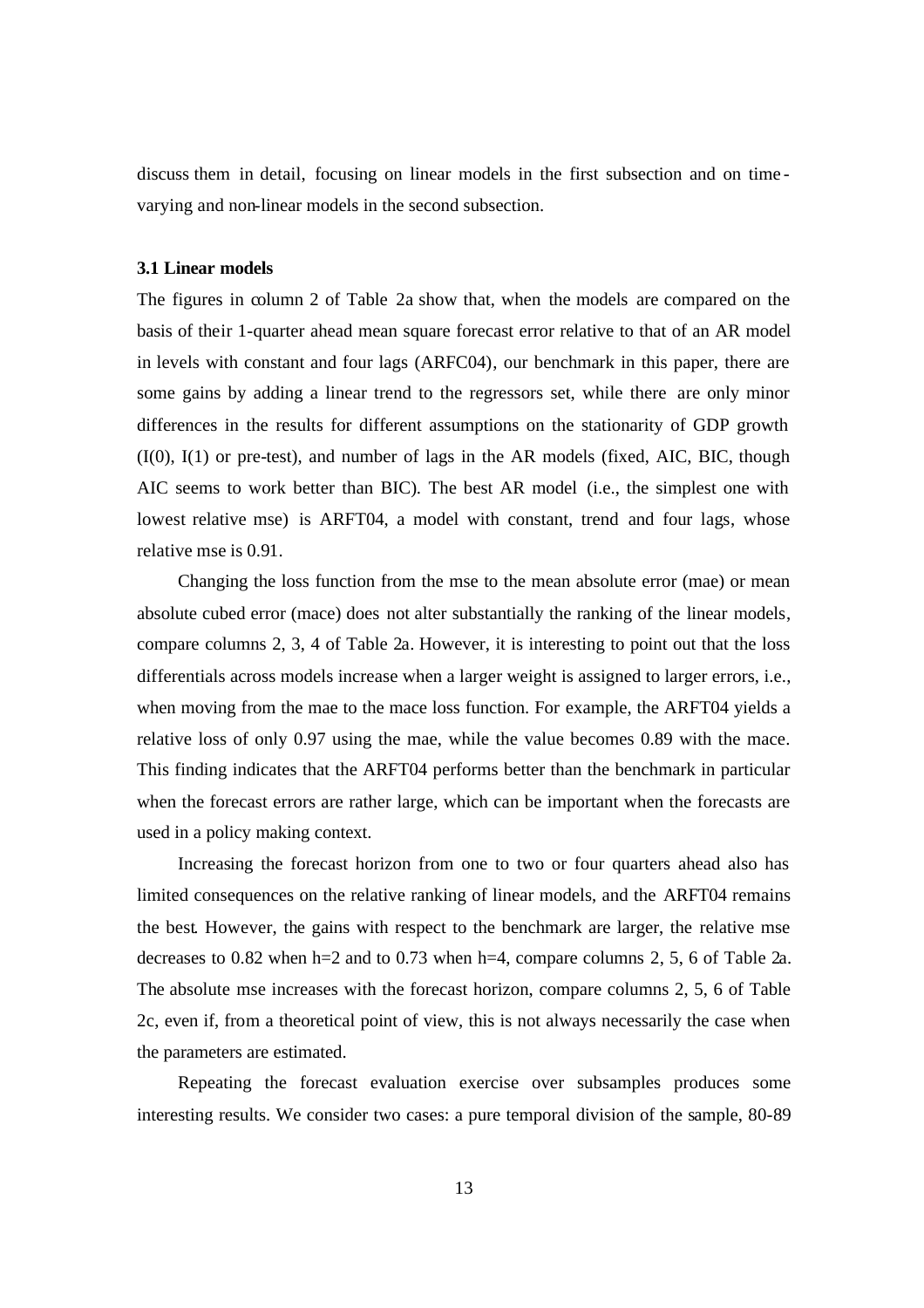and 90-04, and a division based on the NBER recession / expansion classification. During the period 80-89 including a (deterministic or stochastic) trend in the linear models improves the performance in most cases. There is a larger number of models that beat the benchmark, the relative mse decreases to 0.82 for the ARFT04 model, but a slightly lower value (0.80) is obtained for ARFC14, which imposes a unit root rather than a linear trend on the GDP level. The results for the subsample 90-04 are instead similar to the full sample 80-04, ARFT04 is again the best linear model with a relative mse of 0.92, compare columns 2, 7, 8 of Table 2a. From the same columns of Table 2c, in the second evaluation sample there is also an increase of about 30% in the loss of the benchmark model, even larger for the best model. The better performance of trending models in the '80s is attributable to the pattern of declining growth from the peak in '82-'83 to the recession of the early '90s, see Figure 1, while the worse performance in forecasting growth over 1990-2004 is mostly due to the recessionary episodes in this period.

The figures in columns 9 and 10 of Table 2a and 2c indicate that there are even more marked differences in the forecasting performance of linear models during periods of expansion and recession. In expansions, the ranking of models and the values of the relative mse are similar to the full sample, not surprisingly since most of the period 1980- 2004 is expansionary, and ARFT04 and ARFC14 are basically equivalent. In recessions, there is a marked deterioration for all models, the loss from the benchmark doubles with respect to the expansionary periods, and the best forecasting model becomes the random walk, with a relative mse of 0.38.

The different behavior of GDP growth over the business cycle relates to the old debate on the characterization of cycles as extrinsic phenomena, i.e. generated by the arrival of external shocks propagated through a linear model, versus intrinsic phenomena, i.e., generated by the nonlinear development of the endogenous variables. If the latter view is correct, as originally supported by Burns and Mitchell (1946) who treated expansions and recessions as two different periods, then the time-varying and nonlinear models should yield forecasting gains with respect to the linear models over the whole forecasting period 1980-04, and present a more stable performance over the two subsamples. We will evaluate whether this is the case in the following subsection.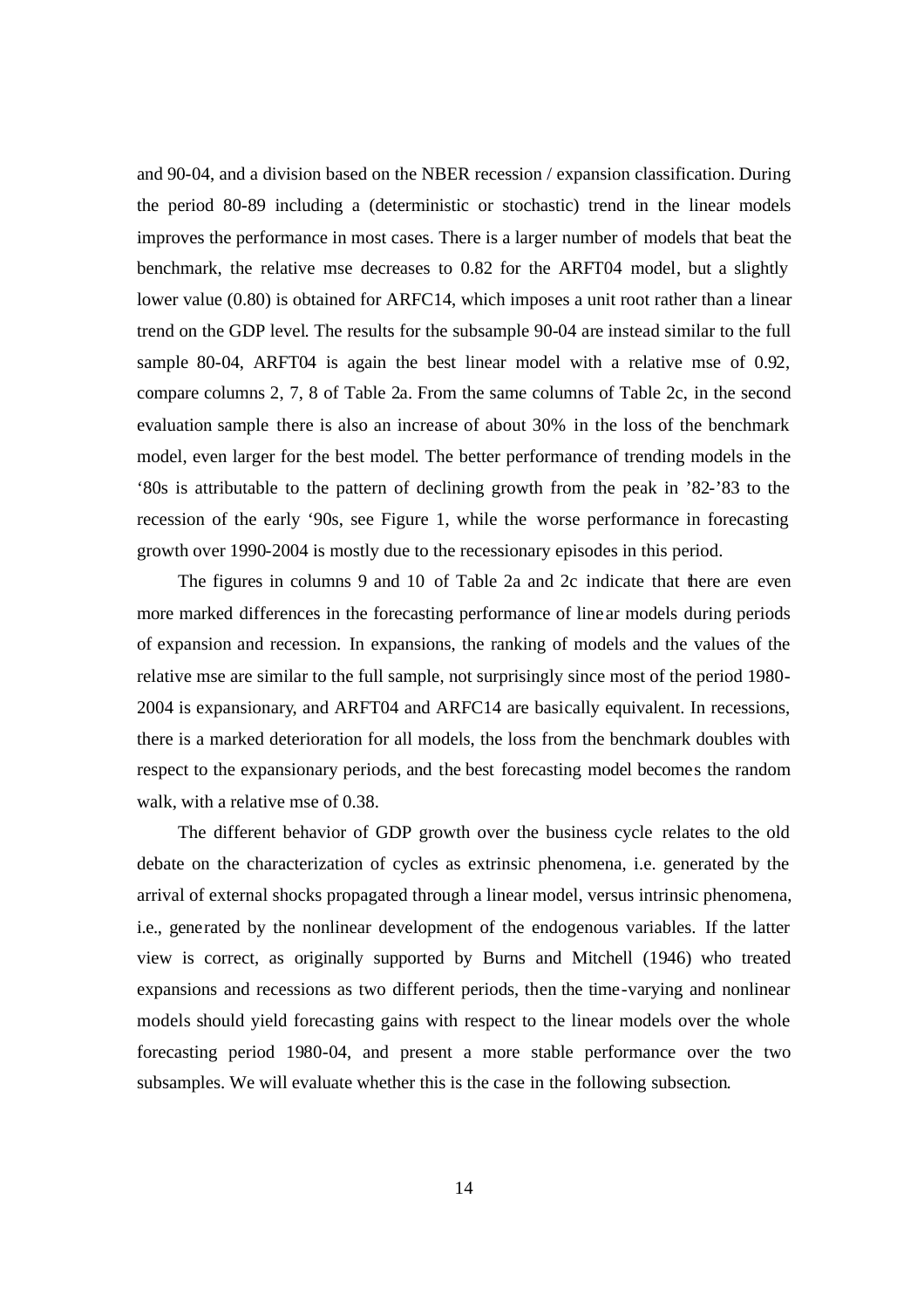As an alternative to the use of nonlinear models, rolling estimation is sometimes advocated as a means of robustifying the forecasts in the presence of structural changes in the estimation period (see, e.g., Pesaran and Timmerman (1995)). Therefore, in columns 11 and 12 of Table 2a we report the relative mse for the whole period 80-04 resulting from estimation using a rolling window of either 10 or 15 years (recursively updated). In practice, for a 10-year window, the estimation sample is 1970:1-1979:4 when forecasting 1980:1; it becomes 1970:2-1980:1 when forecasting 1980:2, then 1970:3-1980:2 when forecasting 1980:3, etc.

While the performance of the benchmark is virtually unaffected by the different method of estimation, compare columns 2, 11, 12 of Table 2c, the use of a shorter estimation sample makes the presence of a linear trend in the model redundant. The best model is ARFC14, but its relative mse is close to one, around 0.94, which makes ARFT04 combined with recursive estimation the best linear forecasting tool, when evaluated over the full period 1980-2004.

In summary, there are limited benefits from a more complex specification of a linear model than the benchmark  $AR(4)$  in levels with a constant, when the evaluation covers the whole period 1980-2004 and the forecast horizon is one quarter. Recursive estimation of the ARFT04 model yields the lowest mse among the class of linear models, but the gains with respect to the benchmark are lower than 10%. Moreover, the common model where GDP growth is regressed on a constant and four lags is a close second best. Instead, there emerge larger gains for longer forecast horizons, 2 or 4 quarters, and interesting differences over periods of expansion and recession, with the no change forecast performing particularly well in the latter.

#### **3.2 Time varying and non-linear models**

A first characteristic that emerges for the time-varying and non-linear models is that in general a fixed specification yields a comparable or lower relative mse than AIC or BIC based specifications, see column 2 of Table 2b. A parsimonious and fixed specification reduces the extent of over-fitting and seems to be preferable also with our rather long estimation sample. There are instead no clear cut results on the usefulness of a careful choice of the stationarity characteristic of GDP.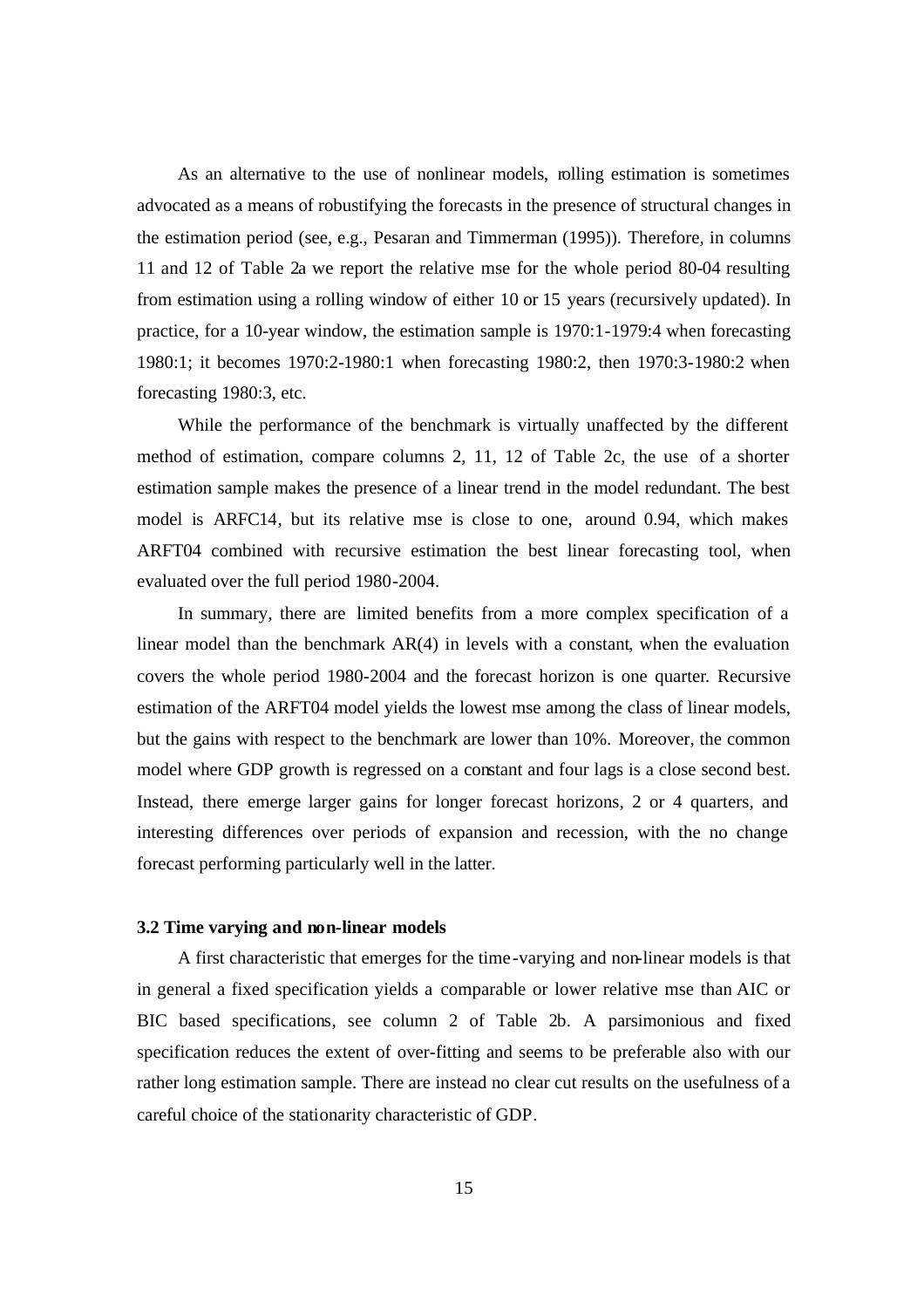The best model is LS1103, an LSTAR model for GDP growth, three lags in the autoregressive component, and transition variable  $z_t = y_t$ , which yields a relative mse of 0.95, larger than the best linear model (ARFT04, with relative mse of 0.91). Actually, the main result emerging from column 2 of Table 2b is that there are no gains from the more sophisticated models.

When a larger (smaller) weight is assigned to large forecast errors, as with the mace (mae) loss function, the relative forecasting performance of the ARTV models is stable, while that of LSTAR and ANN models in general deteriorates (improves), compare columns 2, 3, 4 of Table 2b.. This pattern is due to the fact that more complex specifications can generate sporadic large forecast errors, notwithstanding the automatic trimming, that are amplified (reduced) when using the mace (mae) loss function.

For longer forecast horizons, 2 or 4 quarters, in general the performance of the ANN models worsens while that of the ARTV and LSTAR improves slightly, but not enough to outperform the best linear specifications, compare columns 5, 6 of Tables 2a and 2b.

About the split sample analysis, a few models beat the best linear specifications in the '80s, e.g., AN1203 or LSF1a, but the gains are limited and disappear in the '90s, compare columns 7 and 8 of Table 2b. From columns 9 and 10 of the same table, the separate evaluation over periods of boom and recession does not indicate any sophisticated model as a serious competitor for the linear specifications. This finding provides support in favour of the extrinsic characterization of business cycles, i.e. they are generated by the arrival of external shocks propagated through a linear model, even though some even more complicated nonlinear model might perform better.

Finally, the use of rolling rather than recursive estimation is basically ineffective for the ARTV and LSTAR models, while the more heavily parameterized ANN models typically suffer from the shorter estimation sample, which increases their relative mse.

Overall, there appear to be virtually no or very limited gains from the use of sophisticated time-varying and/or non-linear models for forecasting GDP growth, while a careful specification of the linear models can yield sizeable gains, in particular for longer forecast horizons.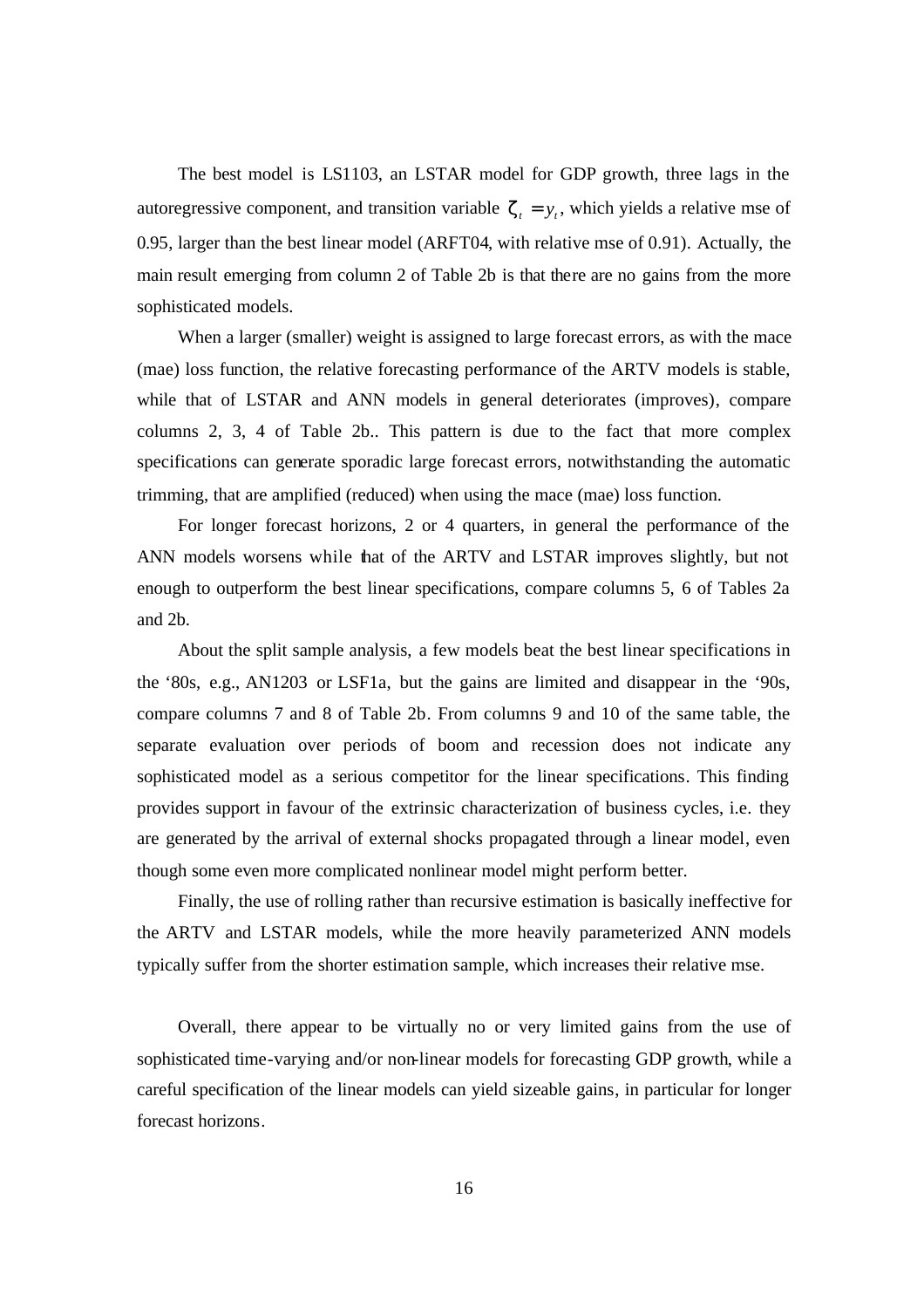### **4. US inflation**

The monthly sample for the CPI index covers the period 1959:1-2004:6, and Figure 2 graphs the month on month CPI inflation rate. The graph highlights the irregular behaviour of inflation during the '60 and '70s, which could be better captured by a nonlinear specification; the decline of inflation in the early '80s, which is related with the tight monetary policy implemented in this period; and the overall decline in the volatility of the variable, in particular in the '90s. The most recent period seems to be characterized by a return of volatility, which is mostly due to energy and food prices.

The main forecasting period for inflation is 1980:1-2004:6, as for GDP growth, and in each month of this period we repeat the unit-root test, estimation and specification selection for each forecasting model.

Table 3 summarizes the results of the forecast comparison exercise for different forecast horizons, loss functions, sample periods, and methods of estimation. We now discuss the figures, focusing first on linear models and then on time-varying and nonlinear models. The third subsection conducts additional robustness analyses, evaluating whether the relative ranking of the models changes for a different price index or when the possibility of a unit root in the inflation process is taken into account.

#### **4.1 Linear models**

The figures in column 2 of Table 3a show that, when the models are compared on the basis of their 1-month ahead mean square forecast error relative to that of an AR model with constant and four lags, our benchmark also for inflation, there are usually some benefits from excluding a linear trend from the model and imposing the presence of a unit root in CPI (pre-testing yields similar values), while the use of information criteria for lag length selection is basically not relevant. The best AR model (i.e., the simplest model with lowest relative MSE) is ARFC14, which imposes a unit root in a model with constant and 4 lags. However, its relative mse is only 0.91.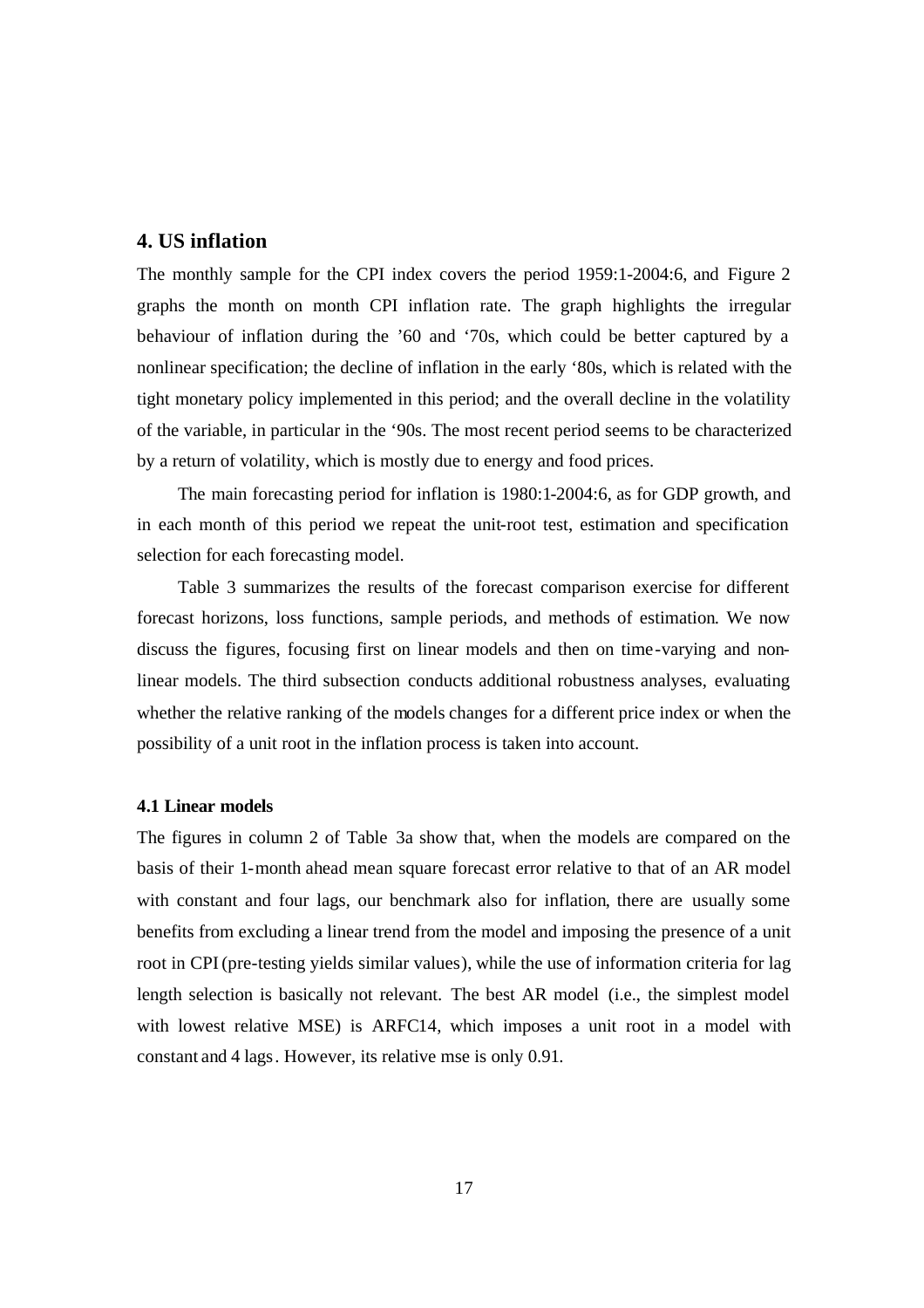Changing the loss function from the mse to the mean absolute error (mae) or mean absolute cubed error (mace) does not alter substantially the ranking of the linear models, compare columns 2, 3, 4 of Table 3a.

Increasing the forecast horizon from one to 12 months improves the performance of specifications based on information criteria, so that the best models become ARFC1a or ARFC1b, with relative mse of 0.78, 0.72 and 0.73, for, respectively, h=3, 6 and 12, compare columns 2, 5, 6, 7 of Table 3a.

From columns 2, 8, 9, 10, 11 of Table 3a, there are also minor changes in the ranking of the linear models when repeating the forecast evaluation exercise over either the two subsamples 80-89 and 90-04, or the two subsamples with, respectively, reserve and inflation targeting. However, the values of the loss function are substantially smaller in the '90s than in the '80s, and during interest rate targeting rather than reserves targeting, mimicking the behavior of the standard deviation of inflation, see Figure 2 and Table 3c.

The use of rolling estimation highlights an interesting feature, i.e., the relevance of a (stochastic or deterministic) trend component in the model increases with the length of the estimation sample. With a 10 year window rather than recursive estimation, no AR models can outperform the benchmark ARFC04. There is also a marked decrease in the loss, about 20%, that makes the ARFC04 (combined with 10 year rolling estimation) the best linear forecasting method, compare columns 2, 12, 13 of Tables 3a and 3c. This finding provides additional evidence on the presence of parameter instability, in particular during the first part of the sample.

#### **4.2 Time varying and non-linear models**

In the case of the more sophisticated models, as for GDP growth, the use of information criteria becomes less important with the complexity of the specification. For the ANN models the fixed specifications are systematically better than the AIC or BIC based ones. A similar finding emerges for the ARTV models, while there are some minor gains from the use of AIC or BIC for the LSTAR, compare column 2 of Table 3b.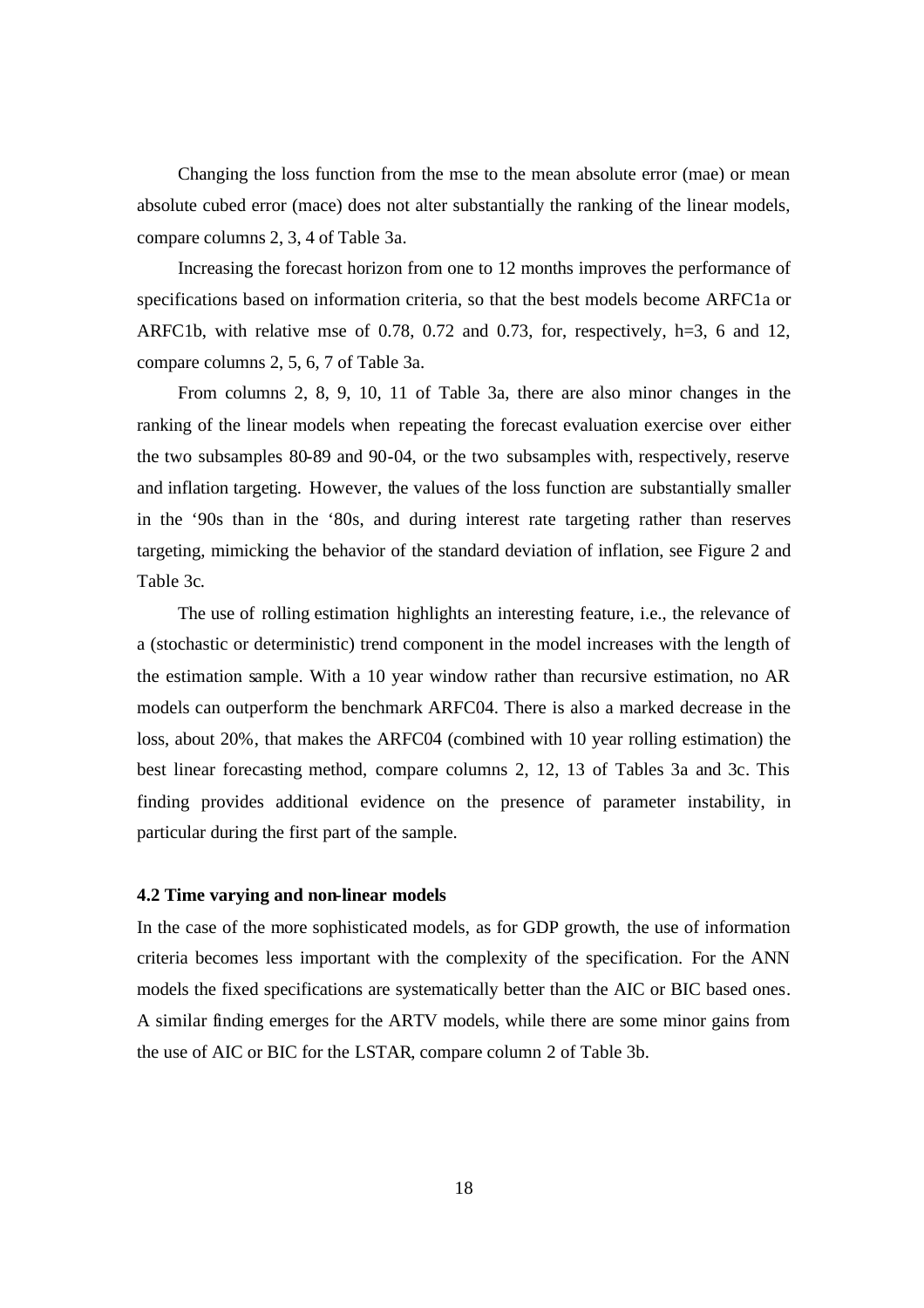For all non-linear models there are also little gains from treating the CPI as I(1) rather than I(0). The more flexible specification of these models is sufficient to capture the trending evolution of the CPI.

The best models in this class systematically belong to the ARTV group. This is an interesting finding, since a similar result emerges for the euro area, see Marcellino (2004). The ARTVFC03 model, where the level of CPI is modeled by an AR(3) specification with random walk evolution in the parameters, performs better than any of the linear specifications, with a relative mse of 0.82 (which is though rather close to that of the ARFC14, 0.91). Among the LSTAR models, the LSF1b specification (which models prices as I(1) using BIC model selection) is the best, and the differences with respect to the ARTVFC03 are minor. An interesting feature of these two models is their good performance throughout most of the evaluation exercises we conduct for forecasting inflation.

Changing the loss function by assigning a larger or smaller weight to large forecast errors is not relevant for the relative ranking of the models, see columns 2, 3, 4 of Table 3b.

The ranking is also rather robust to changes in the forecast horizon, but the gains with respect to the benchmark increase with the horizon. In particular, the relative mse for the ARTVFC03 decreases to 0.67 for h=3, 0.60 for h=6, and 0.57 for h=12, compare columns 5, 6, 7 of Table 3b.

About the split sample analysis, some ANN models perform very well in some subsamples, e.g., the AN0213 for the 80s or during reserve targeting, but rather poorly in other subsamples. Instead, the ARTV and LSTAR models have a rather stable behavior, and the ARTVFC03 beats the AR specifications in all cases, see columns 8, 9, 10, 11 of Table 3b.

Finally, contrary to the linear case, the use of rolling rather than recursive estimation has minor effects on forecasts from the ARTV models, suggesting that they are capable of capturing the modifications in the behavior of inflation. The more heavily parameterized LSTAR and ANN models typically suffer from the shorter estimation sample, with an increase in their relative mse compared to recursive estimation, compare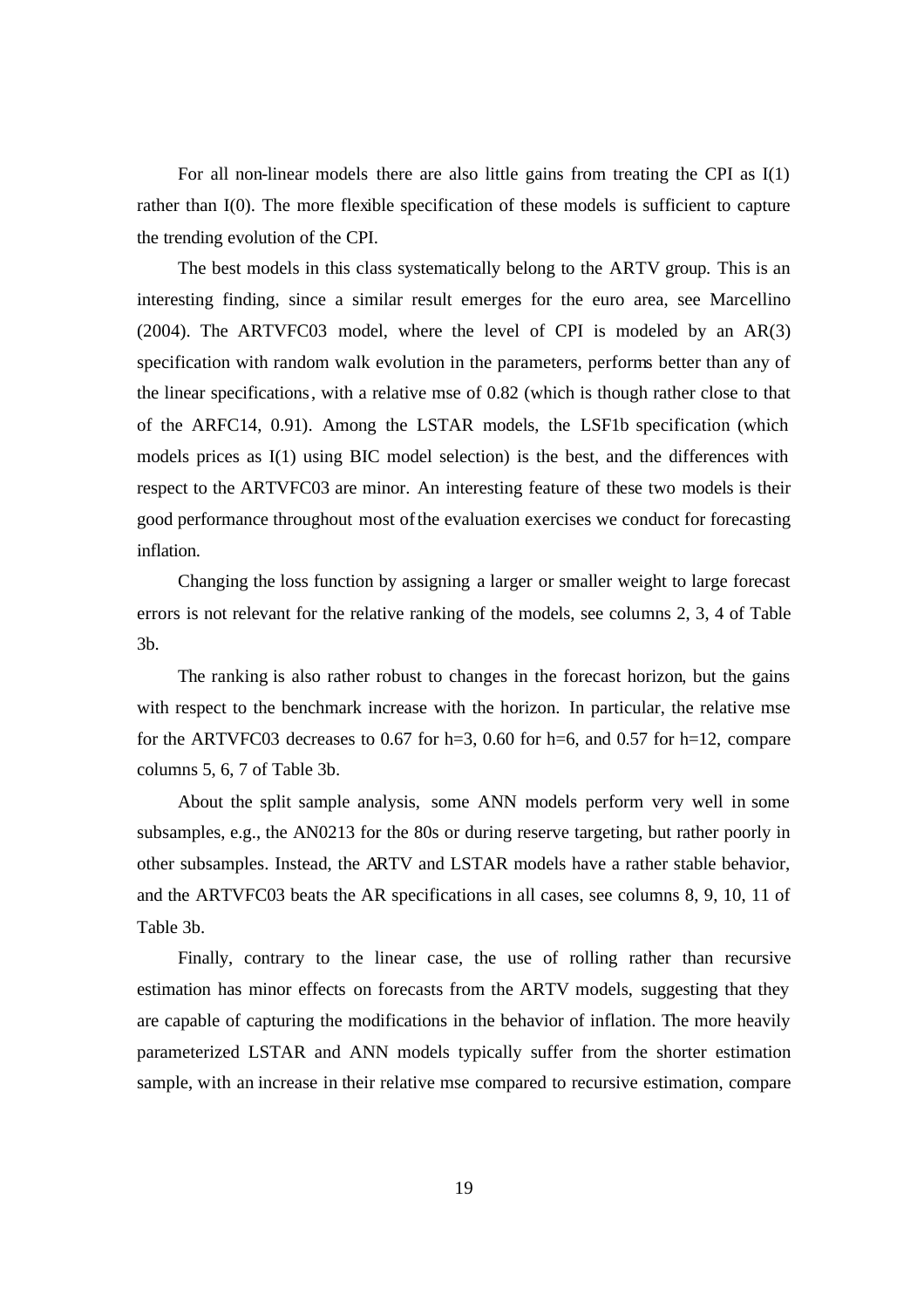columns 2, 12, 13 of Table 3b. The best model remains ARTVFC03, with gains of 10- 15% with respect to the best linear specifications.

#### **4.3 Additional robustness analyses**

We now evaluate whether there can be additional forecasting gains from treating inflation as  $I(1)$  (i.e. the CPI as  $I(2)$ ), and whether this can alter the ranking of the models in the previous subsection.

The target variable is  $y_{t+h}^h = y_{t+h} - y_t$  $y_{t+h}^h = y_{t+h} - y_t$  when the CPI (  $y_t$ ) is treated as I(1), and *s*  $\frac{1}{2}$   $\frac{1}{2}$   $\frac{1}{2}$   $\frac{1}{t}$   $\frac{1}{t}$   $\frac{1}{t}$   $\frac{1}{t}$   $\frac{1}{t}$   $\frac{1}{t}$   $\frac{1}{t}$ *t h t h*  $y_{t+h}^{h} = \sum_{t+h}^{t+h} \Delta y_s - h \Delta^2 y_t = y_{t+h} - y_t - h \Delta^2 y_t$  when the CPI is I(2). This is a convenient formulation because, given that  $y_t$  and its lags are known when forecasting, the unknown component of  $y_{t+h}^h$  conditional on the available information is equal to  $y_{t+h}$ independently of the choice of the order of integration. This makes the mean square forecast error from models for second-differenced variables directly comparable with, for example, that from models for first differences only.

The results of the forecast comparison exercise are reported in columns 14, 15 and 16 of Table 3, for h=1 and different loss functions, using the ARFC04 for I(1) prices as the benchmark, in order to make the values directly comparable with those in columns 2, 3 and 4. Notice that we use the same notation for the different specifications, but it should be remembered that now  $I(0)$  and  $I(1)$  refer to the inflation rate rather than to the price level.

With this caveat in mind, there are little gains from treating inflation as I(1), and virtually no differences in the ranking of the models. The best linear model from column 14 is ARFC04, where inflation is treated as I(0), with a relative mse of 0.91. This model corresponds to ARFC14 in column 2, which was the best model and treated the price level as I(1) and inflation as I(0), though the number of lags differ due to differencing.

The best overall model for forecasting inflation remains the nonlinear specification ARTVFC03, with a relative mse of 0.83. This specification also yields the lowest mae and mace, compare columns 15 and 16 of Table 3. Such a finding is in line with the good and comparable performance of ARTVFC03 and ARTVFC13 when inflation is treated as stationary (columns 2, 3, 4).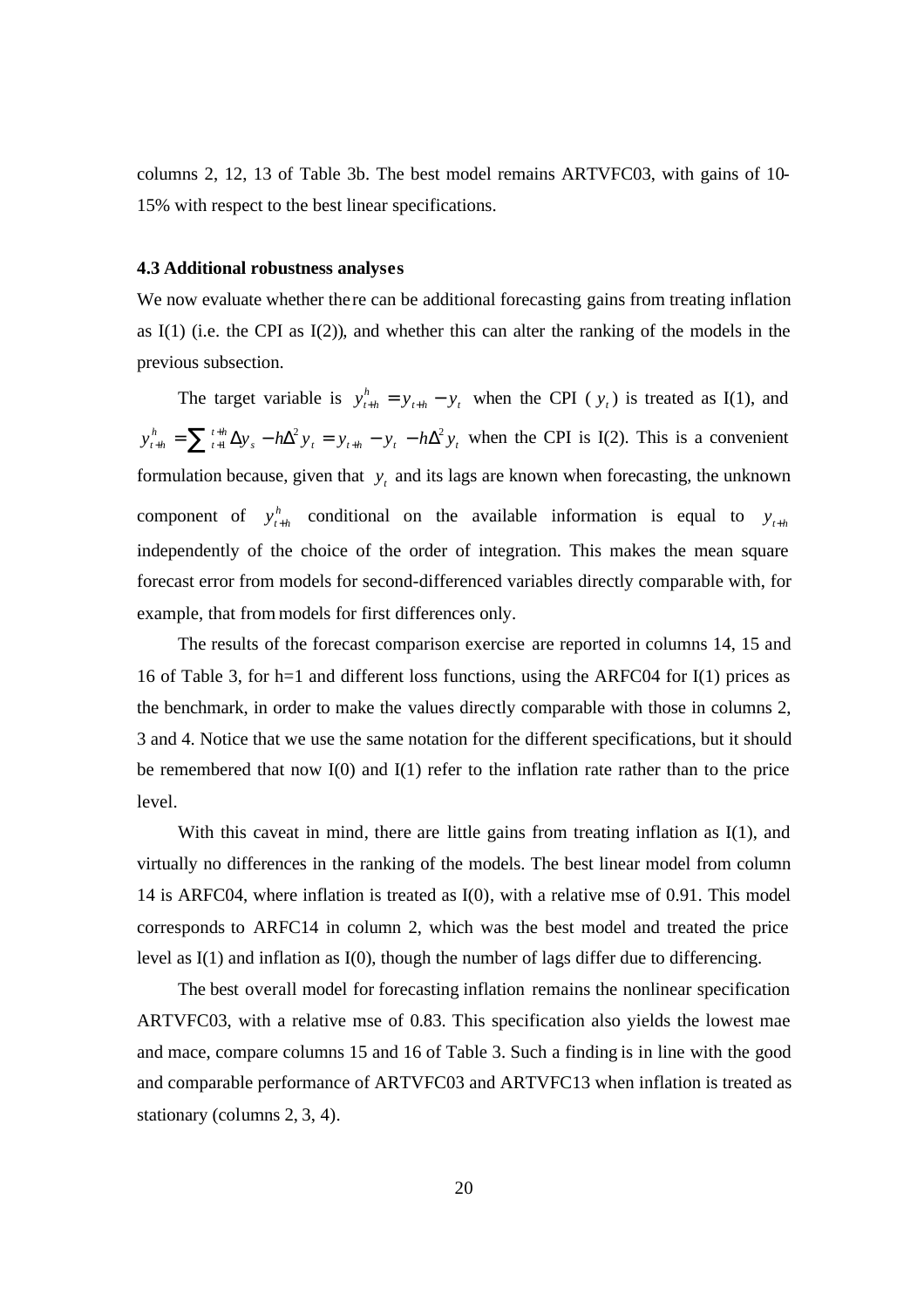Another possible source of the forecast gains from nonlinearity is the unstable behaviour of inflation in the '70s and early '80s. In the previous subsection we evaluated the forecasts in the '90s only, but the '70s and early '80s were used for estimation, or using rolling estimation, but the '70s and early '80s were still used in most of the estimation windows. Therefore, we now consider recursively forecasting inflation over the period 1994-2004, starting the estimation sample in 1984.

The figures in columns 17-20 of Table 3 indicate that the nonlinear models do loose most of their competitive advantage over the linear specifications.

Finally, we noticed that some of the volatility in the inflation rate is due to the food and energy components of the CPI. Hence, the nonlinear models could outperform the linear specification because of a better ability in predicting these erratic components of inflation.

To evaluate whether this is the case, we have repeated the forecasting exercise starting with the series of CPI less food and energy. A first finding that emerges from columns 21 to 26 of Table 3c is that, for virtually all forecast horizons, the losses of the benchmark model are reduced by 50% with respect to the case where food and energy prices are included in the CPI. Moreover, the gains from ARTVFC03 disappear for  $h=1$ , 3 and 6, and shrink substantially for h=12. A similar result emerges for the other nonlinear specifications, and overall the figures confirm the importance of the volatile components of the CPI to explain the good performance of nonlinear models.

In summary, some time -varying or nonlinear models can produce better forecasts of inflation than linear specifications, the ARTV models appear to be particularly promising, and the gains can be quantitatively substantial, in particular at longer horizons. The gains do not depend on the assumed degree of persistence in inflation, while they appear to be related to the sample period and to a better performance of the ARTV models in predicting the most erratic component of CPI, i.e., food and energy prices. If the evaluation is conducted on the most recent period or excluding food and energy prices, the linear benchmark ARFC04 can be hardly beaten.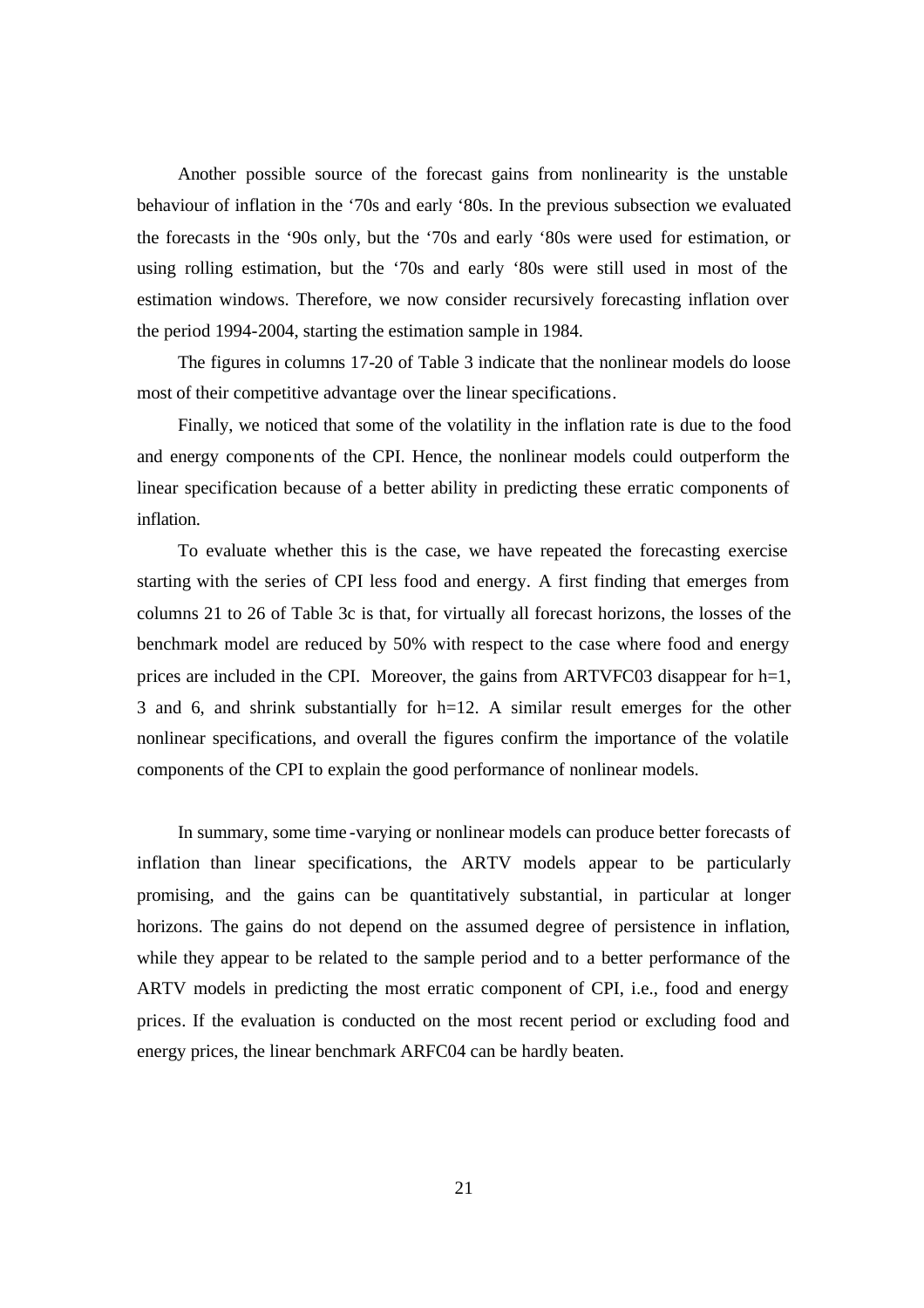### **5. Evaluating the relevance of the forecasting gains**

In the two previous Sections we have shown that it is possible to reduce the mean square forecast error with respect to the benchmark AR(4) model by a careful specification of the linear models in the case of GDP growth, or of more sophisticated models in the case of inflation over a long evaluation period. Yet, in general the gains are quantitatively limited. In this Section we evaluate first whether the limited gains are nonetheless statistically significant, and then whether they are economically significant, in the sense of changing the conclusions of important studies on the determinants of GDP growth or inflation.

#### **5.1 Statistical evaluation of the forecasting gains**

To consider whether the mse reductions relative to the benchmark model are statistically significant, we would like to provide a confidence interval for the relative mse of each model at a certain confidence level, say 90%. The latter can be obtained either analytically or by means of simulation techniques. We prefer the latter method, which provides a more precise answer in finite samples.

To obtain the empirical distribution of the relative mse, we have generated 200 bootstrap replications of GDP growth and CPI inflation, by using the block bootstrap algorithm with automatic block length selection (Politis and White  $(2004)$ ).<sup>3</sup> The levels of the series are then recovered by cumulating the growth series, starting with the actual level of each variable.

We prefer this non-parametric approach to the more standard parametric method, where the series are generated using the estimated parameters for the benchmark model. The former permits the derivation of the empirical distribution function of the relative mse without assuming that the benchmark model generates the data. It can therefore provide more reliable results in our context, where there is substantial uncertainty about the optimality characteristics of the benchmark. We would also like to point out that the list of models under comparison in this paper is fixed and taken from previous published work, in order to reduce possible data mining problems.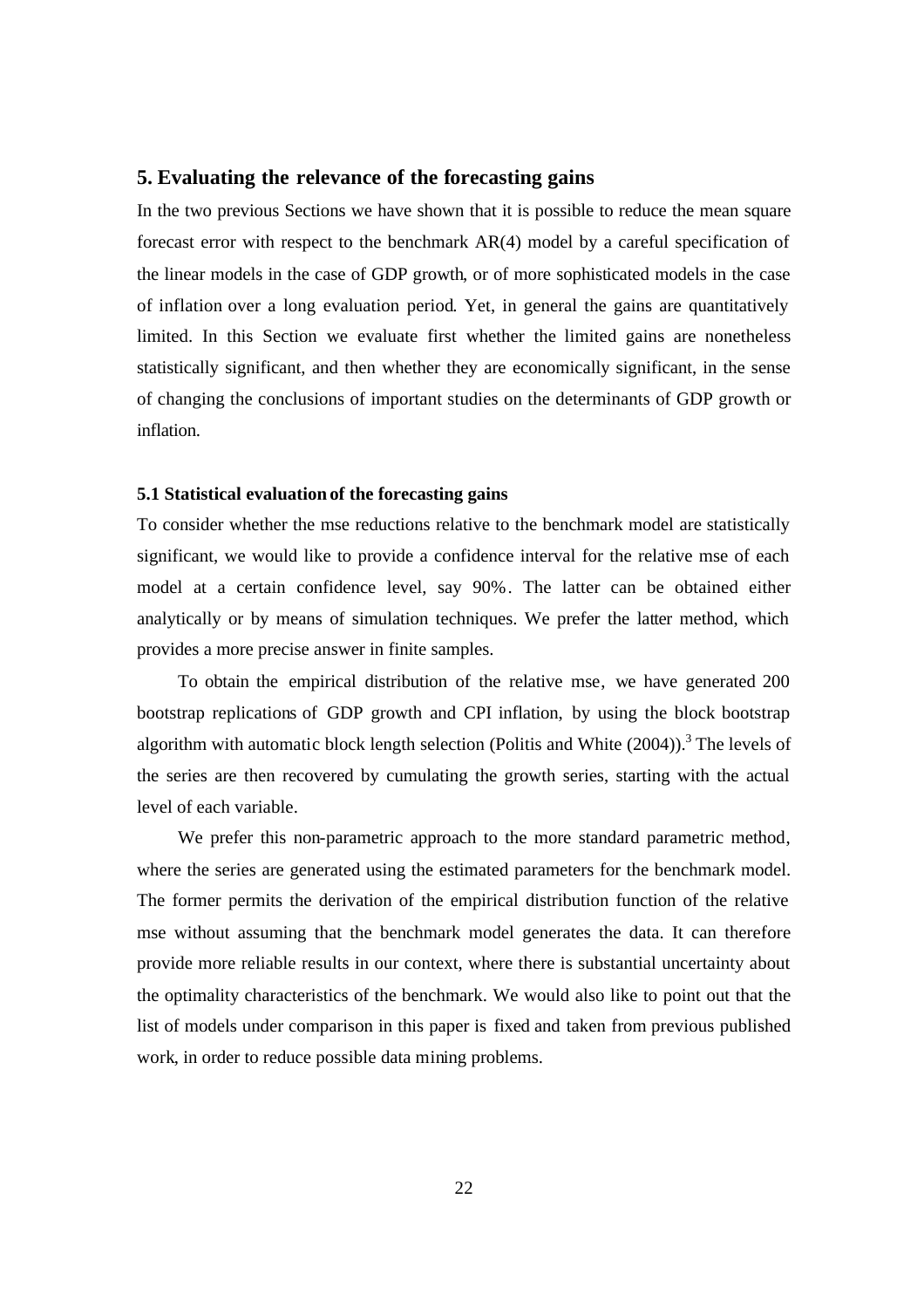The 90% confidence intervals for the relative mse are reported in Table 4 for each forecast horizon, in panel A for GDP growth and in B for inflation.

For GDP growth, no models yield a significantly lower mse than the benchmark, except the best model from Section 3, namely ARFT04, when h=1, 2.

For inflation there is a larger set of models whose relative mse falls outside the 90% confidence interval, and it includes the best models identified in Section 4 for each forecast horizon. In particular, both ARTVFC03 and LSF1b are systematically significantly better than the benchmark. However, it is worth noting that here the comparison is conducted with respect to the AR(4) model in levels. If the best linear model is used as a benchmark, usually ARFC1a for inflation, the differences with respect to the nonlinear specifications shrink to about 10% and are only marginally statistically significant.

Two final points that deserve attention are the following. First, if the statistical significance of the forecasting gains were assessed by means of the White's (2000) reality check for data snooping, they would be even less significant. However, it is not clear whether such a method is appropriate in our context. In fact, it might be that some models are better than the simple AR(4) benchmark just by chance but, on the other hand, the models in our comparison are not coming from a specification search but from a list used in previously published papers (Stock and Watson (1999), Marcellino (2004)), where they were not selected on the basis of the forecast accuracy for growth and inflation. Second, the bootstrap algorithm requires stationarity of growth and inflation. The good forecasting performance of stationary AR models for these two variables suggests that this is indeed the case, but the superior performance of some nonlinear models for inflation questions it. However, if the data were resampled parametrically using these nonlinear models, the significance of their forecasting gains would be even larger.

<sup>3</sup> Andrew Patton has compiled a Matlab computer code for implementing the above block selection algorithm via flat-top lag-windows; his code is now made publicly available from his website: http://fmg.lse.ac.uk/~ patton/code.html.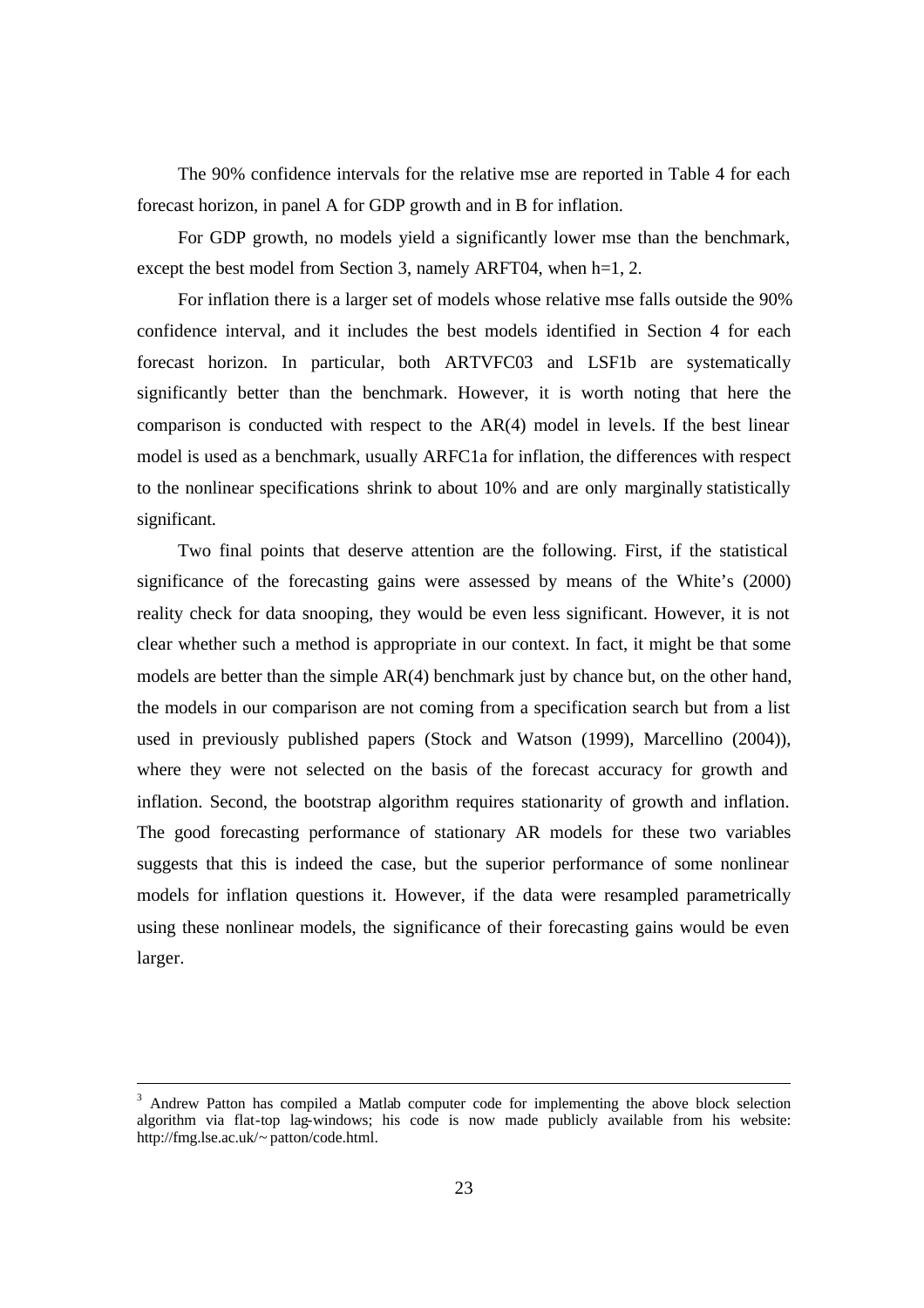#### **5.2 Economic evaluation of the forecasting gains**

We now consider whether the results we have obtained can affect the conclusions of economic analyses on the role of macroeconomic and financial variables for understanding the development of GDP growth and inflation.

The article by Stock and Watson (2003) is becoming a reference for forecasting GDP growth due to their careful examination of the role of financial variables and other macroeconomic time series. They find that the results differ during the periods 1971-84 and 1985-99, and across countries.

Focusing on the US over the more recent period, 1985-99, asset prices appear to yield only a limited forecasting gain over the short horizon, h=2, relative to a benchmark AR model with BIC lag length. The relative mse of pooled forecasts using asset prices as regressors is 0.94, compare the final column of Stock and Watson's (2003) table 9C. When the forecast horizon increases to one or two years, h=4 and 8, monetary variables become more important, yielding a relative mse of 0.94 for h=4 and 0.89 for h=8. Other financial series, prices and macroeconomic variables are less useful.

From Section 3, our best forecasting model for the whole period 1980-2004 is ARFT04. Table 5A indicates that overall it remains the best model also over the period 1985-1999. It yields a relative mse with respect to the AR-BIC (ARFC1b in our notation) used by Stock and Watson (2003) of 0.94 for  $h=2$ , 0.89 for  $h=4$  and 1.03 for  $h=8$ .

Therefore, using our ARFT04 as a benchmark rather than Stock and Watson's AR-BIC makes financial and monetary variables basically irrelevant for up to one year ahead forecasts of GDP growth, while monetary series keep their importance for longer horizons.

There are instead no major changes for the period 1971-84, since in this case it is not possible to beat Stock and Watson's benchmark, compare Table 5A. They found that asset prices were particularly useful for forecasting growth during 1971-84 and this result, combined with their poor performance after 1984, suggests that financial markets could be related with the observed reduction in the volatility of GDP growth, an issue that deserves additional investigation.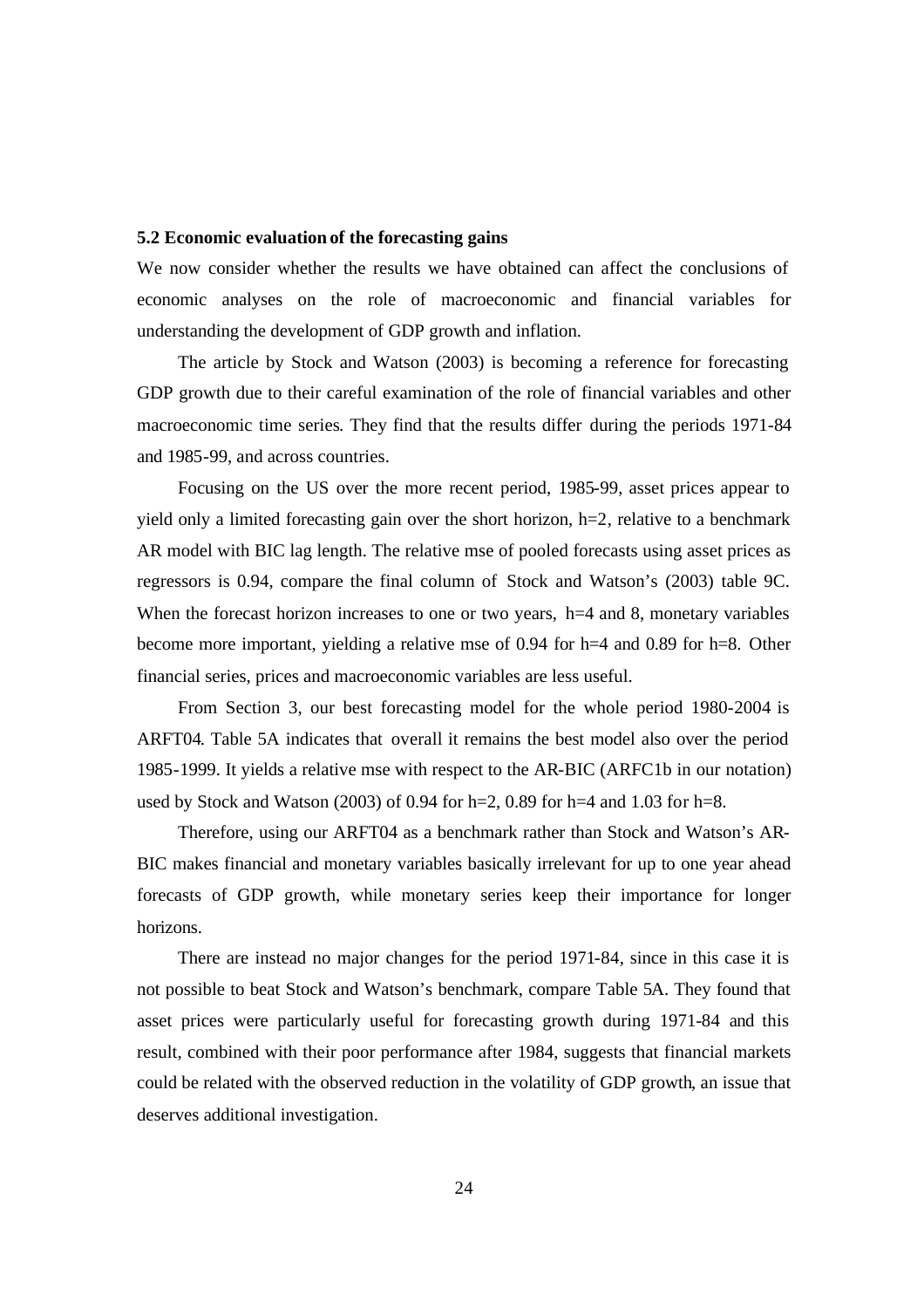The economic importance of the choice of a good benchmark for models of GDP growth is even more evident from the analysis of Ang, Piazzesi and Wei (2004). They focus on the role of the yield curve for forecasting GDP growth and conclude that the former is very important over the period 1990-2001, using an AR(1) as a benchmark in their forecasting exercise, ARFC11 in our notation.

In Table 5B we compare the ARFC11 with other models over the period 1990- 2001. It turns out that our favorite model, ARFT04 systematically and substantially outperforms the ARFC11, the relative mses are 0.86 for h=1, 0.80 for h=4, 0.67 for h=8 and 0.54 for h=12.

If Ang's et al. (2004) benchmark is substituted with the ARFT04, all their financial regressors are systematically outperformed, compare the relative mse in their tables 10, 11, and 14.

An interesting by-product of the split sample analysis in Tables 5A and 5B is that it highlights a marked decrease in the mean square error over the more recent subsamples compared with the period 1970-84. For h=1, the mse of the benchmark ARFC04 model is six times smaller in 1985-1999 than in 1970-84. This finding, combined with the good performance of the linear specifications in both subsamples, provides additional evidence in favor of the statement that the size of the shocks matters more than time-variation in the parameters in order to explain the reduction in volatility of GDP growth observed in the more recent period.

Moving now to inflation, the influential and exhaustive analysis of Stock and Watson (1999a), led them to conclude that (from the abstract) "Inflation forecasts produced by the Phillips curve generally have been more accurate than forecasts based on other macroeconomic variables, including interest rates, money and commodity prices. These forecasts can however be improved upon using a generalized Phillips curve based on measures of real aggregate activity other than unemployment, especially a new index of aggregate activity based on 61 real economic indicator".

From table 5C, the best nonlinear model for the subsample 1984-1996 is again ARTVFC03, namely, an AR model specified in levels, with a constant, three lags, and time varying parameters. If we include this model in Stock and Watson's (1999a) comparison, their table 4, it turns out that it has a relative mse of 0.71, which cannot be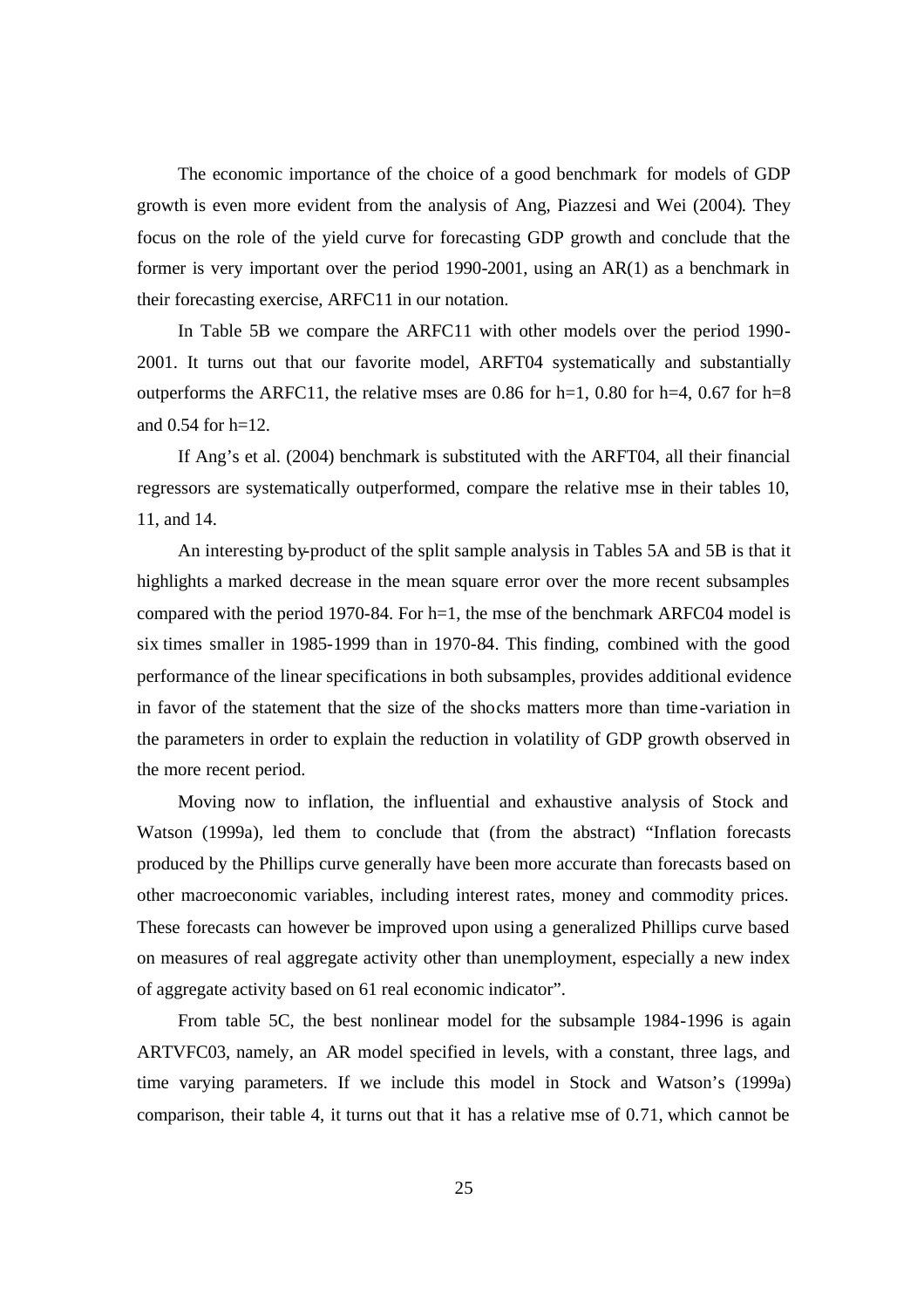beaten by *any* of the multivariate specifications, Stock and Watson's preferred model has a relative mse of 0.83.

The results are quite different for the earlier sample, 1970-1983. In this case Stock and Watson's benchmark Phillips curve systematically beats all our time series models.

These two findings, combined with those in Table 3, column 17, indicate that whenever the '70s are included in the estimation period of models for inflation it becomes quite important to allow for parameter time variation (Stock and Watson (1999a) also detected some instability in their estimated Phillips curves). The economic consequences can be substantial. In particular, when the focus is on the more recent period, allowing for some random parameter time variation, as in our model ARTVFC03, matches the forecasting gains obtained from sophisticated versions of the Phillips curve.

Another finding emerging from Table 5C is the different mse in the two subperiods 1970-83 and 1984-1996, the latter is ten times smaller than the former using Stock and Watson's benchmark. This result casts some doubts on forecast evaluation exercises based on a very long forecast period only, such as Stock and Watson (2002). They extract the factors from a very large dataset of macroeconomic variables that includes hundreds of series, use them as regressors in a set of alternative linear specifications for inflation, and compare the resulting forecasts over the period 1970-1998.

Focusing on one year ahead forecasts for inflation, from Table 5D none of our models can beat Stock and Watson's (2002) preferred factor specification. However, this result is just due to the reported different performance of the models over the 70's and 80-90's. The different performance of models for inflation over sub-periods is also emphasized by Atkeson and Ohanian (2001) and Stock and Watson (2005).

A final interesting feature of the ARTV models for inflation is the following. Let us consider the model ARTVFC10, namely,

$$
\Delta y_t = \mathbf{q}_t + e_t, \qquad \mathbf{q}_t = \mathbf{q}_{t-1} + u_t, \tag{8}
$$

where  $y_t$  is the (log) price level,  $\Delta y_t$  is monthly inflation,  $e_t \sim \text{i}id(0, \mathbf{s}_e^2)$ ,  $u_t \sim \text{i}id(0, \mathbf{s}_u^2)$ , and  $e_t$  and  $u_t$  are uncorrelated at all leads and lags. The model for the change in monthly inflation is

$$
\Delta \Delta y_t = u_t + \Delta e_t, \tag{9}
$$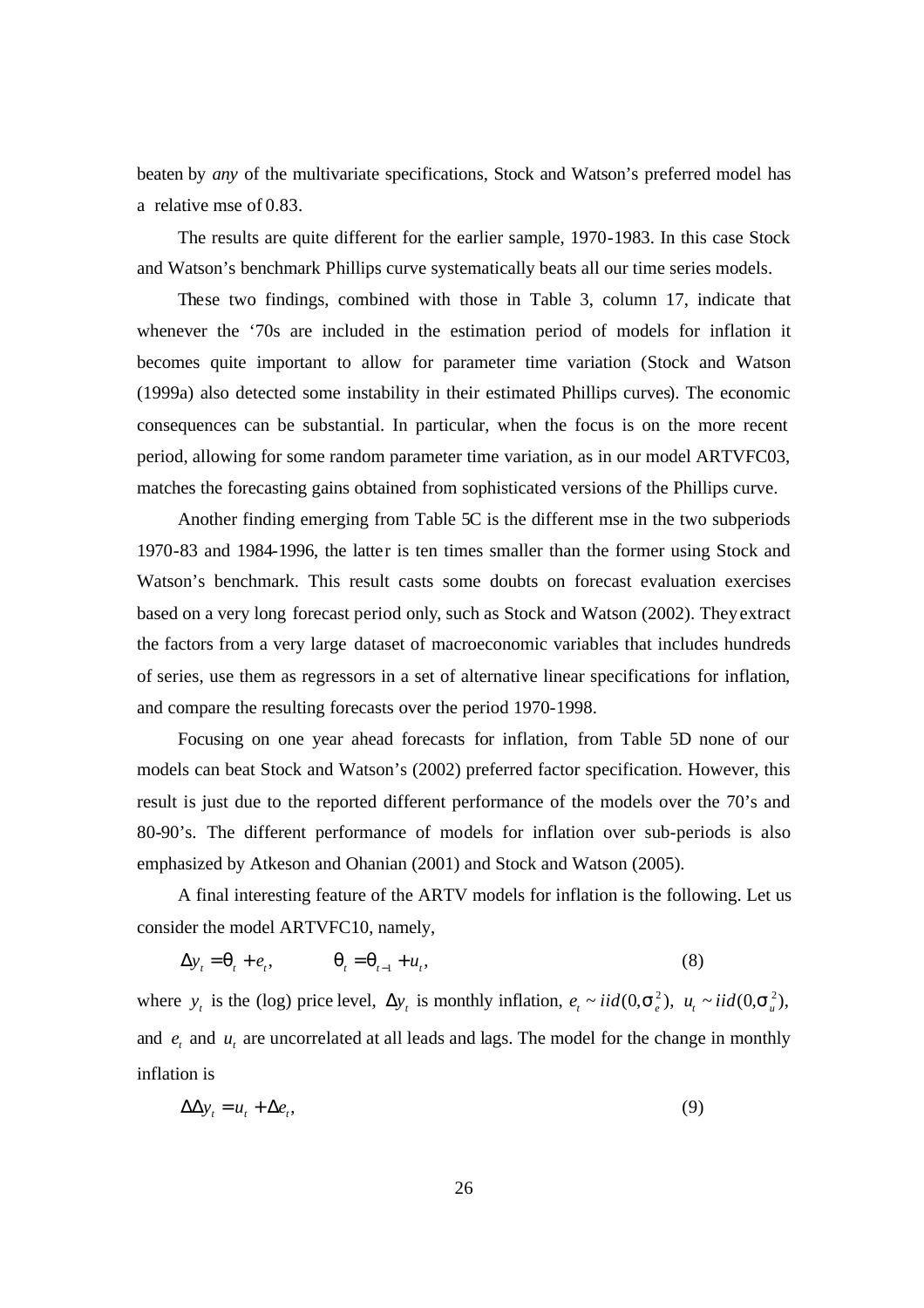which is also equivalent to an  $IMA(1,1)$  model such as

$$
\Delta \Delta y_t = \mathbf{e}_t + \mathbf{a} \mathbf{e}_{t-1},\tag{10}
$$

where the parameter  $\alpha$  is a function of  $s_e^2$  and  $s_u^2$ . The model for quarterly inflation,  $x_t$ , becomes an IMA(1,3):

$$
\Delta x_t = (1 + L + L^2)(\mathbf{e}_t + \mathbf{a}\mathbf{e}_{t-1}),\tag{11}
$$

where, denoting as usual the lag operator as *L*, it is  $x_t = (1 + L + L^2) \Delta y_t$ . The model for quarterly inflation at the quarterly rather than monthly frequency can be obtained by applying standard techniques for temporal aggregation of ARIMA models (see e.g. Marcellino (1999)). It turns out that it is an  $IMA(1,1)$  model:

$$
\Delta x_t = (v_t + \boldsymbol{b} v_{t-1}),\tag{12}
$$

where  $\tau$  indexes quarterly time series, and the parameter  $\beta$  is again a function of  $s_e^2$  and  $s<sub>u</sub><sup>2</sup>$ . This coincides with the reduced form representation of the model suggested by Stock and Watson (2005) for quarterly US inflation. They allow the MA parameter β to be time-varying by making the variance of the permanent and transitory components of inflation also time-varying ( $s<sub>u</sub><sup>2</sup>$  and  $s<sub>e</sub><sup>2</sup>$ , respectively, in our notation). <sup>4</sup>

The ARTVFC10 model in (8) has two main differences with respect to our preferred specification, ARTVFC03. First, it imposes the presence of a unit root. This has minor effects, since it implies only a slight deterioration in the forecasting performance. Second, it has less dynamics. However, the two additional (time-varying) roots in ARTVFC03 are substantially reduced by temporal aggregation (see, e.g. Marcellino  $(1999)$ ). Therefore, overall, the IMA $(1,1)$  model could represent a good approximation for the model for quarterly inflation implied by the ARTVFC03 specification at the monthly level.

The exact model for quarterly inflation at the quarterly frequency implied by the ARTVFC03 is an ARMA(3,3) model whose parameters have a very complex temporal evolution, even if the variance of the permanent and transitory components of inflation

<sup>&</sup>lt;sup>4</sup> Stock and Watson (2005) define  $y_t$  as the (log of the) average of the price level over three months, but the resulting quarterly inflation series at the quarterly level are very similar, the correlation is higher than 0.95.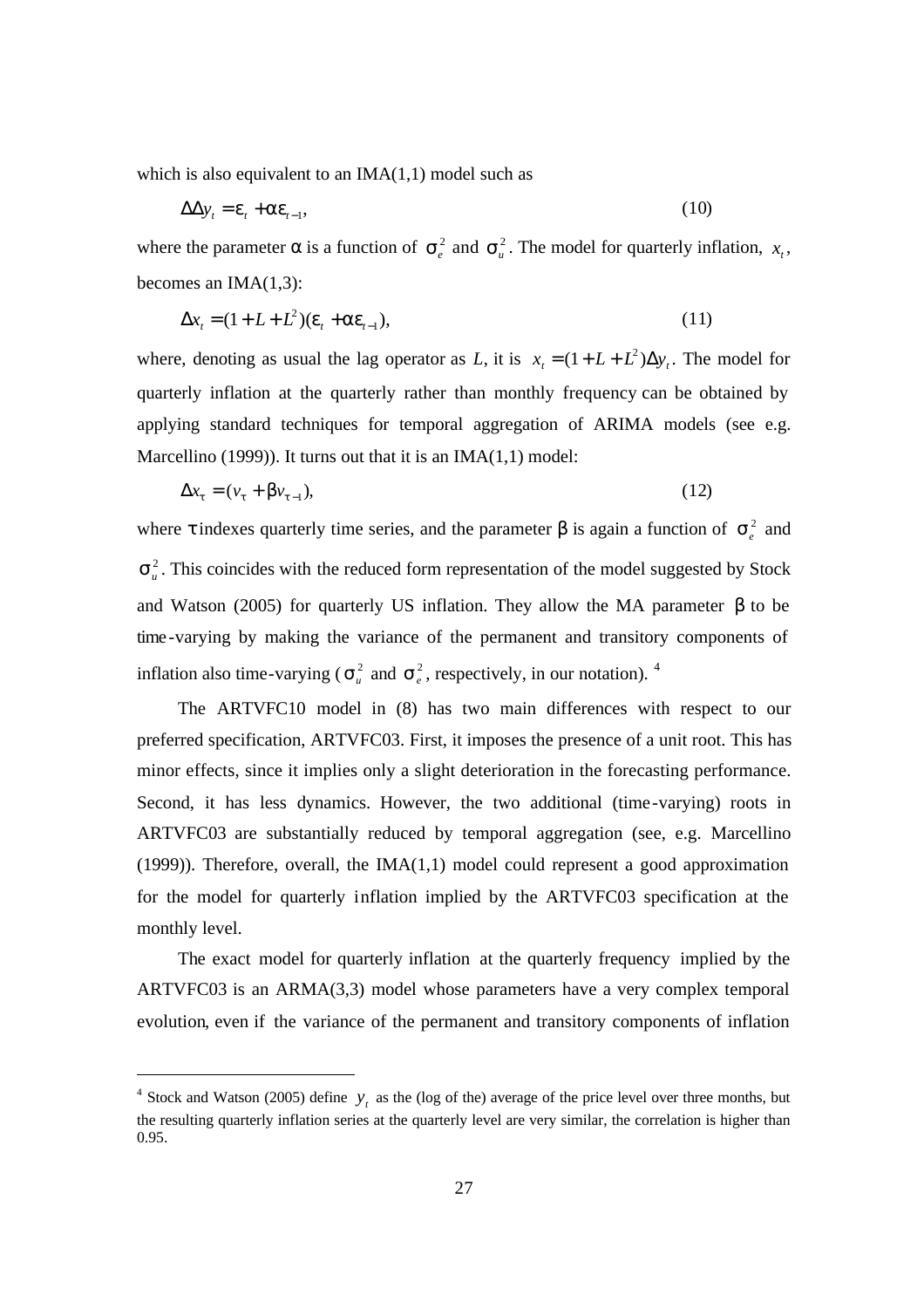$(\mathbf{s}_u^2 \text{ and } \mathbf{s}_e^2)$  are constant. It would represent an interesting benchmark, e.g., for Stock and Watson's (2005) and Ang, Bekaert and Wei (2005) analyses of quarterly US inflation.

In summary, the gains from a more careful specification of the benchmark model for GDP growth and inflation appear to be both statistically and economically significant. In the case of GDP growth, focusing on a linear specification suffices, while for inflation evaluating more complex models can yield additional benefits when the estimation sample is long enough to include data before the mid-'80s.

#### **6 A real time analysis**

To evaluate the role of real time data, we use quarterly vinta ges taken from the Philadelphia Federal Reserve website. In order to have a balanced panel without missing values and spanning the same sample period for GDP growth and inflation we use the sample 1960:1-2004:2 for GDP and 1960:1-2004:6 for the CPI. For GDP, in each quarter we use a different data set that coincides with the data on GDP that were available in that quarter. In the case of inflation, since the data are updated only each quarter, we use the same vintage for three consecutive months, until the next vintage becomes available. The latest 42 quarterly vintages are available.

For computational reasons, we adopt rolling estimation with a 15-year window, whose results we saw are very similar to recursive estimation. The forecasts for the last 42 quarters (i.e. 1994:1-2004:2), or corresponding months in the case of inflation, are then compared with the first release of the actual data. We consider the same forecast horizons as is the exercise with the final vintage of data, i.e.,  $h=1, 2, 4$  for GDP growth and  $h=1, 3, 6, 12$  for inflation. Notice that an alternative strategy would be to add new data vintages as the sample period is extended, with the data earlier in the sample left untouched. While this approach can yield improved estimators (see e.g. Koening, Dolmas and Piger (2003)), it is rather different from the actual practice of real world forecasting.

The assessment of the forecasting performance with real time data of the large set of non-linear models we consider is of particular interest, since we think that this is the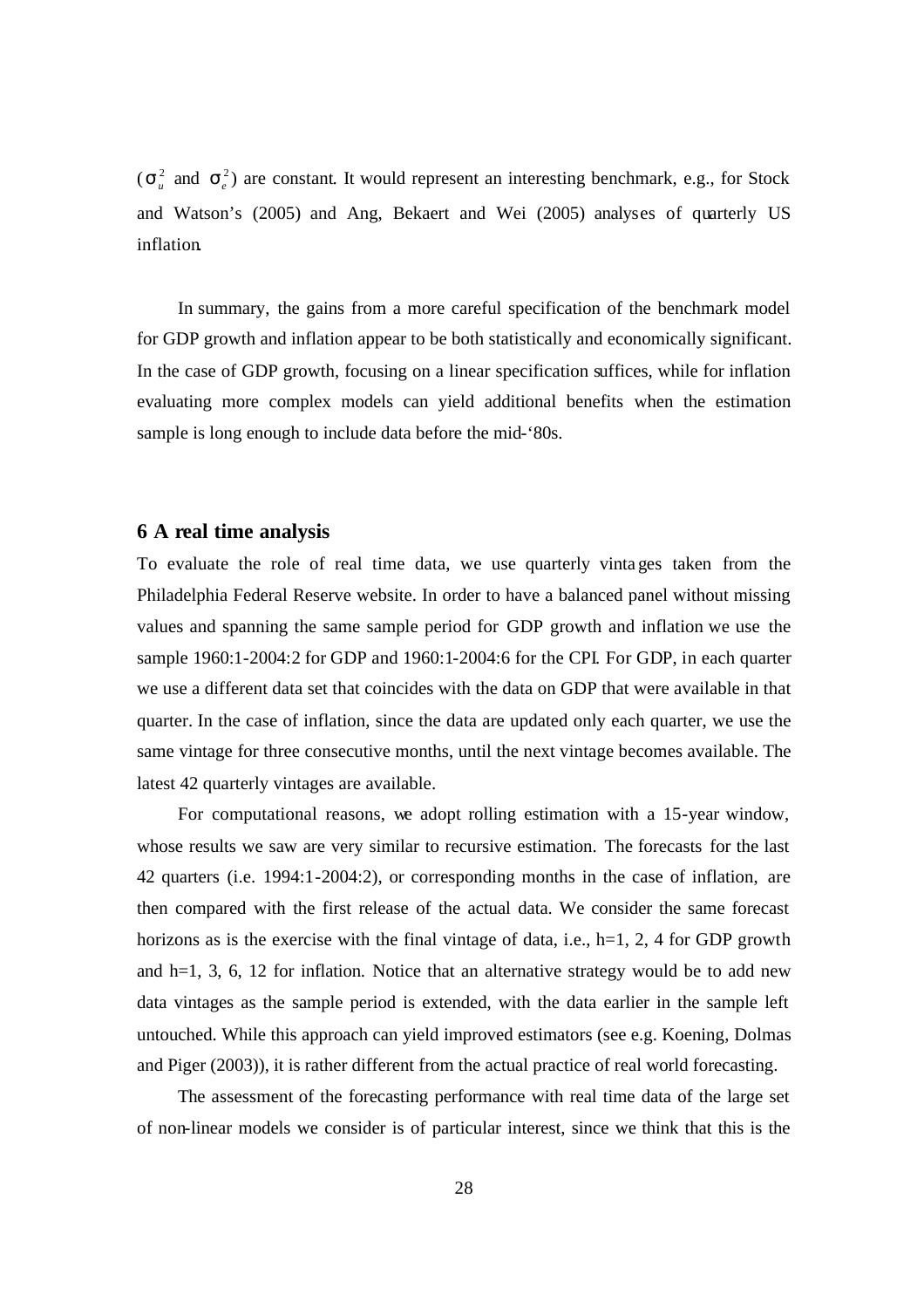first time that these models are evaluated with real time data. A priori we might expect that the non-linear models are better suited to handle the revision process and measurement errors in real time data. On the other hand, if their specification is tailored for a particular vintage of data, the forecasts could be out of track in the presence of major data revisions.

Starting with the linear models, for GDP growth the best specification remains ARFT04 at all forecast horizons, while for inflation it is virtually impossible to outperform the benchmark ARFC04, compare Table 6a.

From the figures in the columns of Table 6b, we see that for the more complex models there is in general an even larger deterioration in the forecasting performance with respect to the benchmark when using the real time data, the more so the more complicated the specification of the model. For inflation, neither ARTVFCO3 nor LSF1b beat the linear benchmark, and the relative mse can be substantially larger than one at long horizons.

The differences with respect to the first columns of Tables 2 and 3 using the final vintage of data are dramatic. Possible reasons underlying this result were suggested by Elliott (2002) and include differences in the lag structures for real-time and revised data, greater persistence in the latest-available series, and the fact that a wider variety of models are selected using AIC or BIC using real-time data rather than revised data.

However, the differences with respect to the final vintage of data shrink substantially when the comparison is based on an equal forecast evaluation period. In particular, in the case of inflation, we have seen that the performance of the nonlinear models worsens substantially when evaluated over the subsample 1994-2004 rather than 1980-2004, see columns 17-20 of Table 3. The figures in these columns are much closer to the corresponding ones in Table 6, and a similar finding holds for the values for GDP growth in panel B of Table 5.

Overall, the use of real time data can worsen the forecasting performance of nonlinear models for growth and inflation, but the evaluation period seems to play a larger role.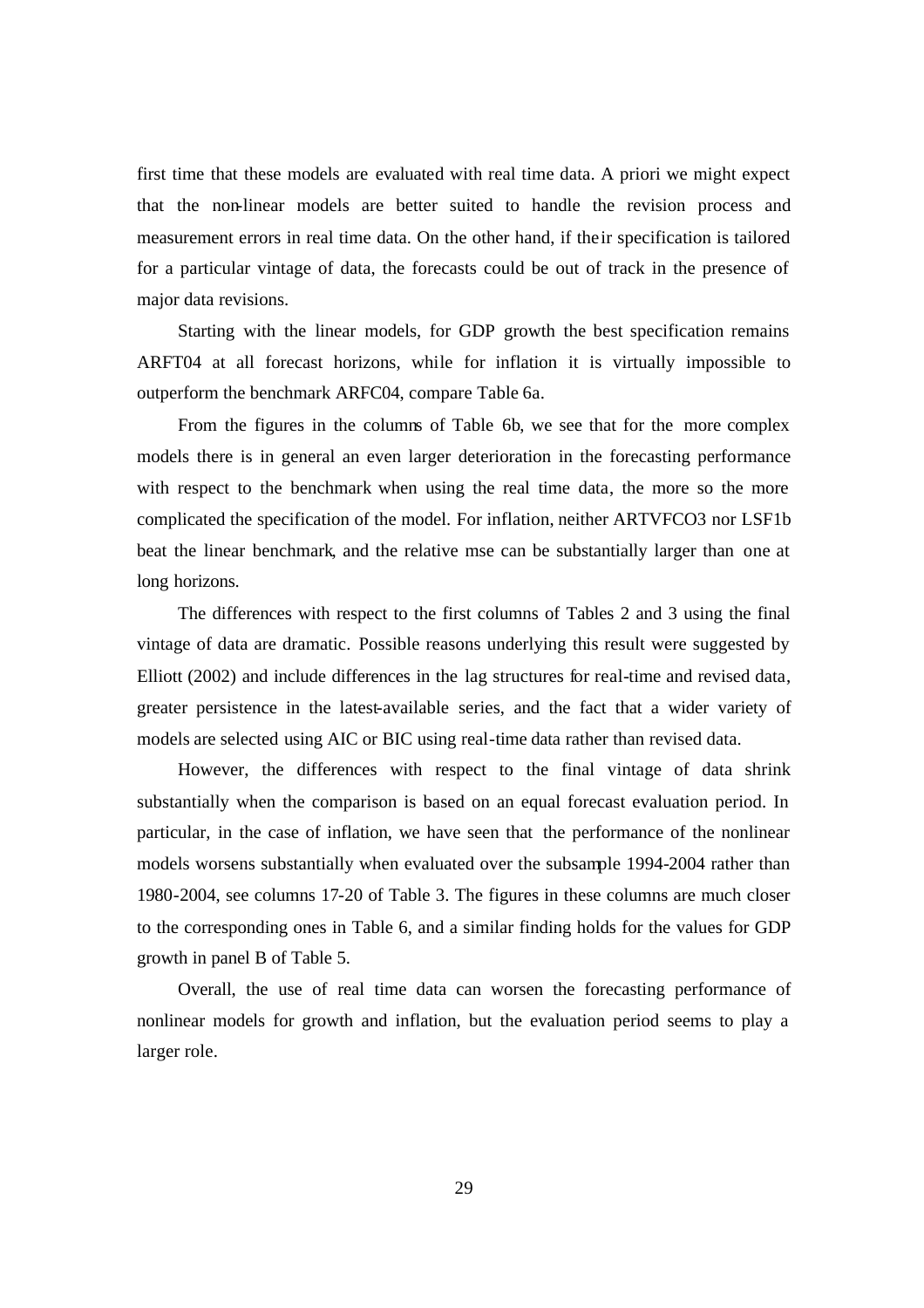## **7. Conclusions**

In this paper we have provided an extensive evaluation of the role of sophisticated nonlinear time series models for GDP growth and inflation. Our main conclusion is that in general linear time series models can be hardly beaten if they are carefully specified, and therefore still provide a good benchmark for theoretical models of growth and inflation. This finding is particularly evident when using real time data or considering only the period starting in the mid-'80s. However, we have also identified some important cases where the adoption of a more complicated benchmark can alter the conclusions of economic analyses about the driving forces of GDP growth and inflation. Therefore, comparing theoretical models also with more sophisticated time series benchmarks can guarantee more robust conclusions.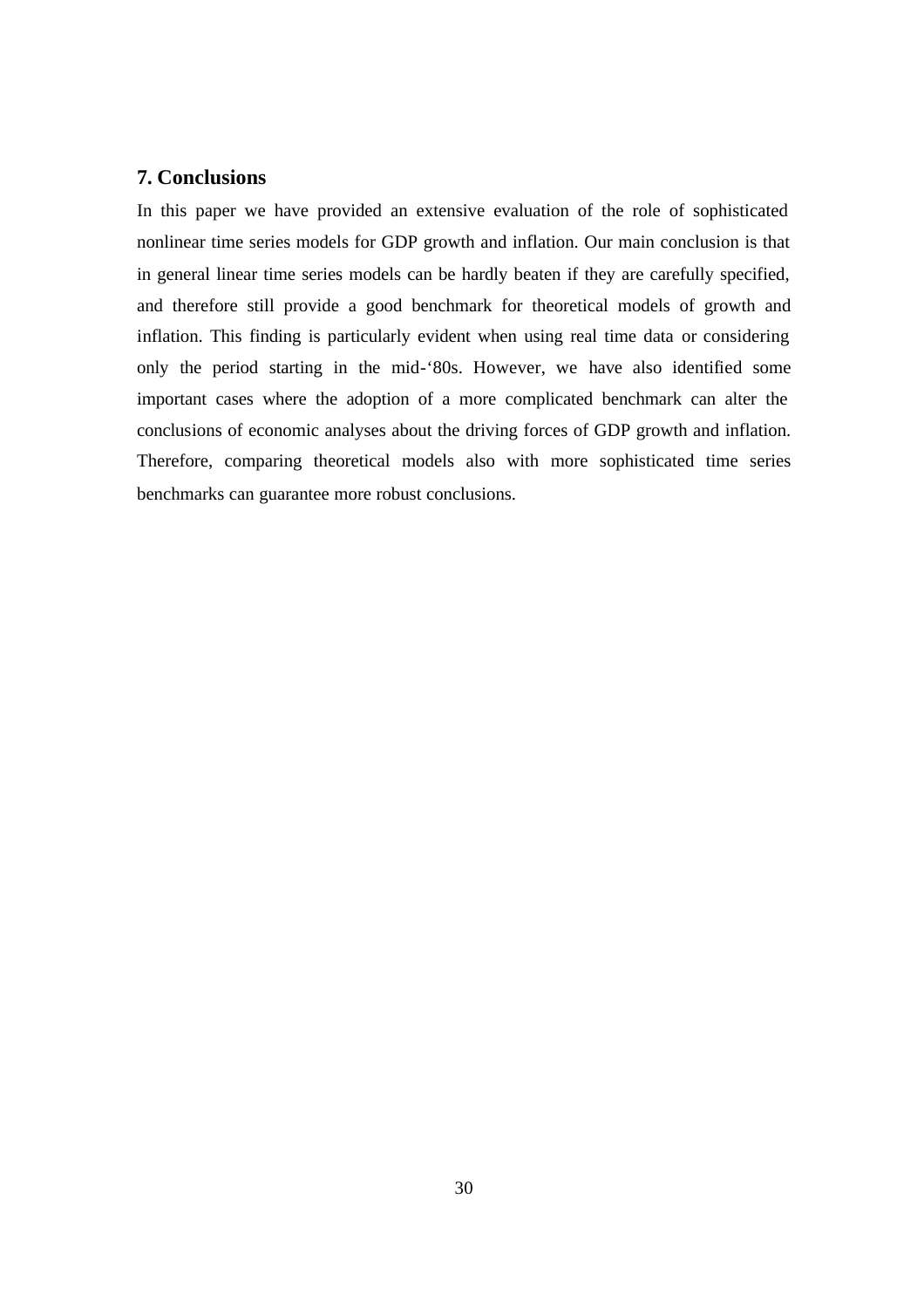### **References**

- Ang, A., Piazzesi, M. and Wei, M. (2004), "What does the yield curve tell us about GDP growth?", NBER Working Paper 10672.
- Ang, A., Bekaert, G. and Wei, M. (2005), "Do macro variables, asset markets or surveys forecast inflation better?", NBER Working Paper 11538.
- Artis, M. and Marcellino, M. (2001), "Fiscal forecasting: the track record of IMF, OECD and EC", *Econometrics Journal*, 4, s20-s36.
- Atkeson, A. and Ohanian, L.E. (2001), "Are Phillips curves useful for forecasting inflation?", *Federal Reserve Bank of Minneapolis Quarterly Review*, 25, 2-11.
- Banerjee, A. and Marcellino, M. (2005) "Are there any reliable leading indicators for the US inflation and GDP growth?", *International Journal of Forecasting*, forthcoming
- Blanchard, O. and Simon, J. (2001), "The Long and Large Decline in U.S. Output Volatility", *Brooking Papers on Economic Activity*, 135-164.
- Box, G.E.P. and Jenkins, G.M. (1970), *Time series analysis, forecasting and control*, San Francisco: Holden Day.
- Burns, A. F. and W. C. Mitchell (1946), "Measuring business cycles", NBER Studies in Business Cycles no. 2 (New York).
- Chong, Y. Y., and Hendry, D. F. (1986), "Econometric evaluation of linear macroeconomic models", *Review of Economic Studies*, 53, 671–690.
- Clements, M.P. and Hendry, D.F. (1996), "Multi-step estimation for forecasting", *Oxford Bulletin of Economics and Statistics*, 58, 657-684.
- Cogley, T. and Sargent, T.J. (2001), "Evolving Post World War II U.S. Inflation Dynamics", *NBER Macroeconomics Annual*, 16, 331-373.
- Croushore, D and Stark, T. (2001) "A Real-Time Data Set for Macroeconomists", *Journal of Econometrics*, 105, 111-130.
- Croushore, D. and Stark, T. (2003) "A Real-Time Data Set for Macroeconomists: Does the Data Vintage Matter?", *Review of Economics and Statistics*, 85, 605–617.
- Croushore, D. (2004) "Forecasting with real-time macroeconomic data", mimeo.
- De Jong, N.D., Liesenfeld, R. and J.-F. Richard (2003a) "A Structural Break in U.S. GDP?", mimeo.
- De Jong, N.D., Liesenfeld, R. and J.-F. Richard (2003b) "A Nonlinear Forecasting Model of GDP Growth", *Review of Economics and Statistics*, forthcoming.
- Del Negro, M., Schorfheide, F., Smets, F. and Wouters, R. (2004), "On the Fit and Forecasting Performance of New Keynesian Models", Working Paper 2004-37, Federal Reserve Bank of Atlanta.
- Van Dijk, D.J. and P.H. Franses, (2003), "Selecting a nonlinear time series model using weighted tests of equal forecast accuracy", Econometric Institute Report 315, Erasmus University Rotterdam.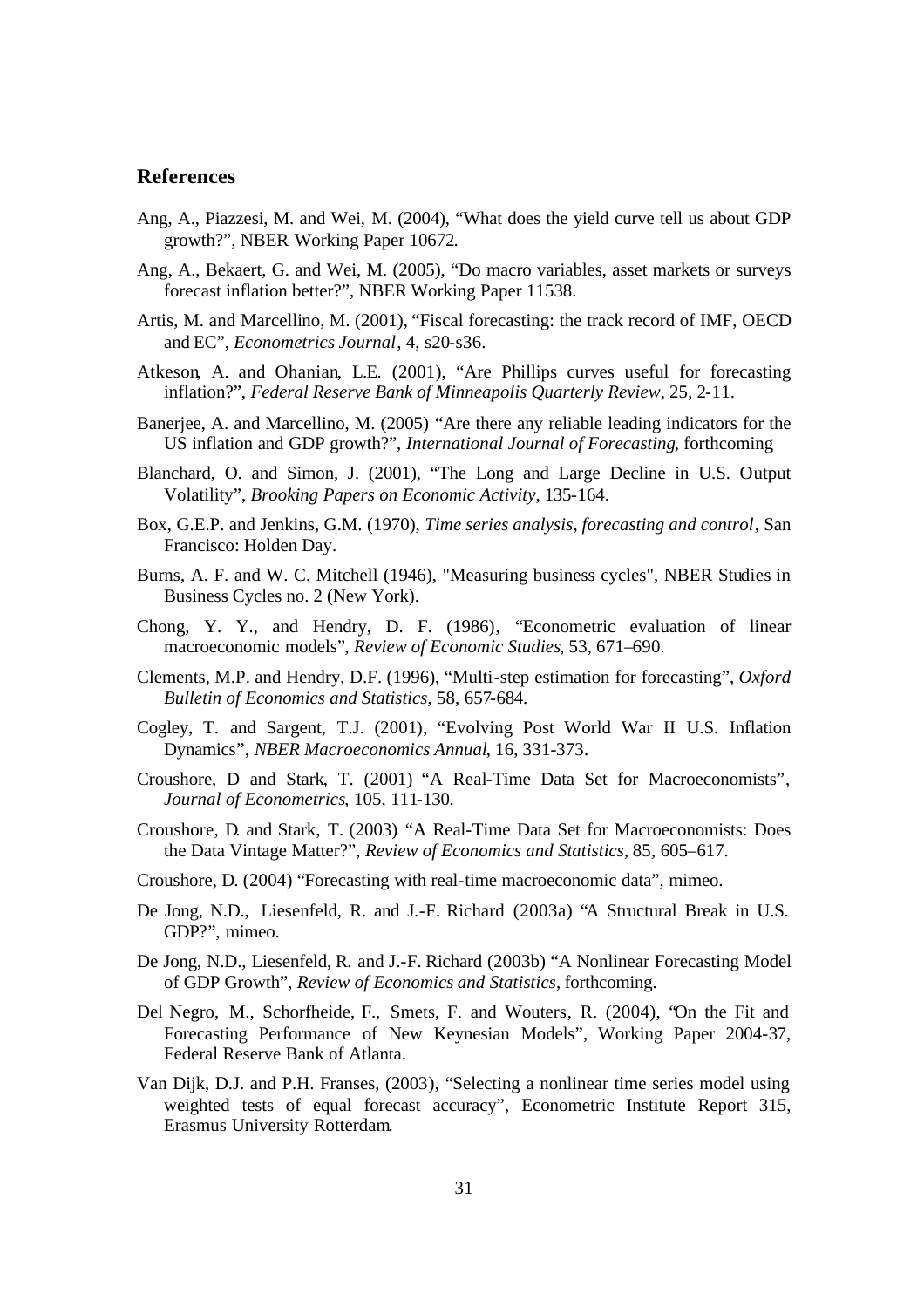- Diebold, F.X. (1989), "Forecast combination and encompassing: Reconciling two divergent literatures", *International Journal of Forecasting*, 5, 589-592.
- Diebold, F.X. and Kilian, L. (2000), "Unit Root Tests are Useful for Selecting Forecasting Models," *Journal of Business and Economic Statistic*s, 18, 265-273.
- Elliott, G., Rothenberg, T.J. and Stock, J.H. (1996), "Efficient tests for an autoregressive unit root", *Econometrica*, 64, 813-36.
- Elliott, G. (2002), "Comments on 'Forecasting with a Real-Time Data Set for Macroeconomists,'" *Journal of Macroeconomics*, 24, 533-539.
- Favero, C.A. and Marcellino, M. (2005) "Modelling and Forecasting Fiscal Variables for the euro Area", *Oxford Bulletin of Economics and Statistics*, 67, 755-783.
- Granger, C.W.J. and Terasvirta, T. (1993), *Modelling nonlinear economic relationships*, Oxford: Oxford University Press.
- Hamilton, J. D. (1989), "A new approach to the economic analysis of nonstationary time series and the business cycle", *Econometrica* 57: 357-384.
- Hornik, K., Stinchcombe, M. and White, H. (1989), "Multilayer feedforward networks are universal approximators", *Neural Networks*, 2, 359-66.
- Kim, C.J. and Nelson, C.R.(1999), "Has the U.S. Economy Become More Stable? A Bayesian Approach Based on a Markov-Switching Model of Business Cycle", *Review of Economics and Statistics*, 81, 1-10.
- Koenig, E.F., Dolmas, S. and Piger, J. (2003), "The Use and Abuse of Real-Time Data in Economic Forecasting**",** *Review of Economics and Statistics*, 85, 618-628.
- Marcellino, M. (1999) "Some consequences of temporal aggregation for empirical analysis", *Journal of Business and Economic Statistics*, 17, 129-136.
- Marcellino, M. (2004) "Forecasting EMU macroeconomic variables", *International Journal of Forecasting*, 20, 359-72.
- Marcellino, M. and Mizon, G.E. (2006), *Progressive Modelling: Encompassing and Hypothesis Testing*, Oxford University Press (*In preparation*)
- Marcellino, M., Stock, J.H. and Watson, M.W. (2003), "Macroeconomic forecasting in the Euro area: country specific versus Euro wide information", *European Economic Review*, 47, 1-18.
- Marcellino, M., Stock, J.H. and Watson, M.W. (2005) "A Comparison of Direct and Iterated AR Methods for Forecasting Macroeconomic Series h-Steps Ahead", *Journal of Econometrics*, forthcoming.
- McConnell, M.M. and Perez-Quiros, G. (2000), "Output Fluctuations in the United States: What has Changed Since the Early 1980's?" *American Economic Review*, 90, 1464-1476.
- Meese, R. and Geweke, J. (1984), A comparison of autoregressive univariate forecasting procedures for macroeconomic time series", *Journal of Business and Economic Statistics*, 2, 191-200.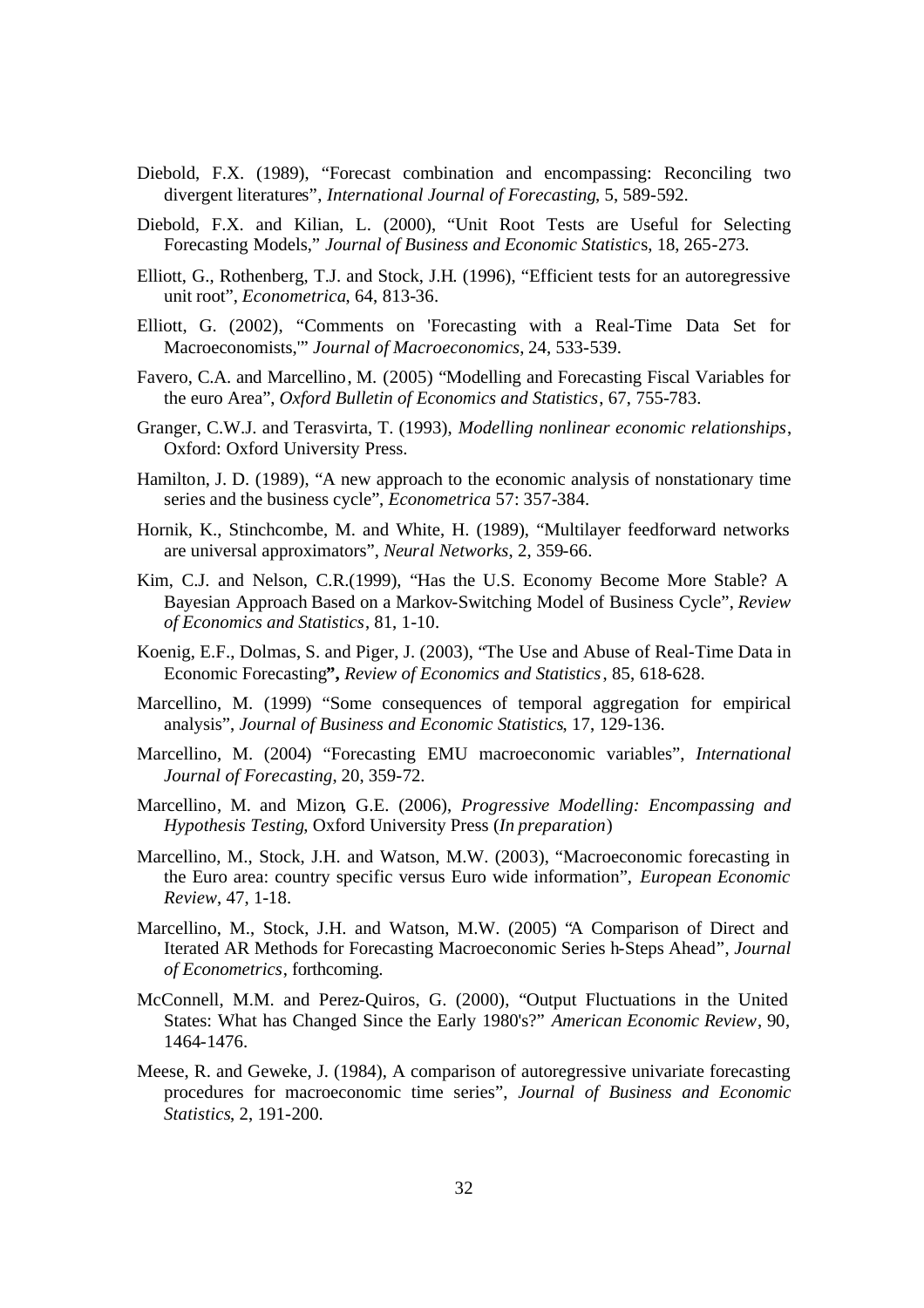- Mizon, G. E., and Richard, J.-F. (1986). "The encompassing principle and its application to non-nested hypothesis tests", *Econometrica*, 54, 657–678.
- Nyblom, J. (1989), "Testing for constancy of parameters over time", *Journal of the American Statistical Association*, 84, 223-230.
- Pesaran, M. H., and Deaton, A. S. (1978). "Testing non-nested non-linear regression models", *Econometrica*, 46, 677–694.
- Pesaran, H. and A. Timmermann (1995), 'Predictability of Stock Returns: Robustness and Economic Significance', *Journal of Finance* 50, 1201-1228.
- Pesaran, M.H. and Potter, S.M. (1997), "A Floor and Ceiling Model of US Output", *Journal of Economic Dynamics and Control*, 21, 661-695.
- Politis, D. and White, H. (2004) "Automatic Block-Length Selection for the Dependent Bootstrap", *Econometric Reviews*, 23, 53-70.
- Sims, C.A. (2001), "Comment on Sargent and Cogley's 'Evolving Post World War U.S. Inflation Dynamics' ", *NBER Macroeconomics Annual*, 16, 373-379.
- Sims, C.A. and Zha, T. (2004), "Were there regime switches in U.S. monetary policy?", Working Paper 2004-14, Federal Reserve Bank of Atlanta.
- Stark, T. and Croushore, D. (2002) "Forecasting with a Real-Time Data Set for Macroeconomists", *Journal of Macroeconomics*, 24, 507-31.
- Stock, J.H. (1996), "VAR, error correction and pretest forecasts at long horizons", *Oxford Bulletin of Economics and Statistics*, 58, 685-701.
- Stock, J.H. and Watson, M.W. (1996), "Evidence on structural instability in macroeconomic time series relations", *Journal of Business and Economic Statistic*s, 14, 11-30.
- Stock, J. H. and Watson, M.W. (1999a) "Forecasting Inflation", *Journal of Monetary Economics*, 44, 293-335.
- Stock, J.H. and Watson, M.W. (1999b), "A comparison of linear and nonlinear univariate models for forecasting macroeconomic time series", in Engle, R. and White, R. (eds), *Cointegration, causality, and forecasting: A festschrift in honor of Clive W.J. Granger*, Oxford: Oxford University Press, 1-44.
- Stock, J. H. and M. W. Watson (2002), "Macroeconomic Forecasting Using Diffusion Indexes", *Journal of Business and Economic Statistics*, 20, 147-62.
- Stock, J. H. and M. W. Watson (2003), "Forecasting output and inflation: the role of asset prices", *Journal of Economic Literature* 41(3), 788-829.
- Stock, J. H. and M. W. Watson (2005), "Has inflation become harder to forecast?", mimeo.
- Swanson, N.R. and White, H. (1997), "A model selection approach to real-time macroeconomic forecasting using linear models and artificial neural networks", *Review of Economics and Statistics*, 79, 540-550.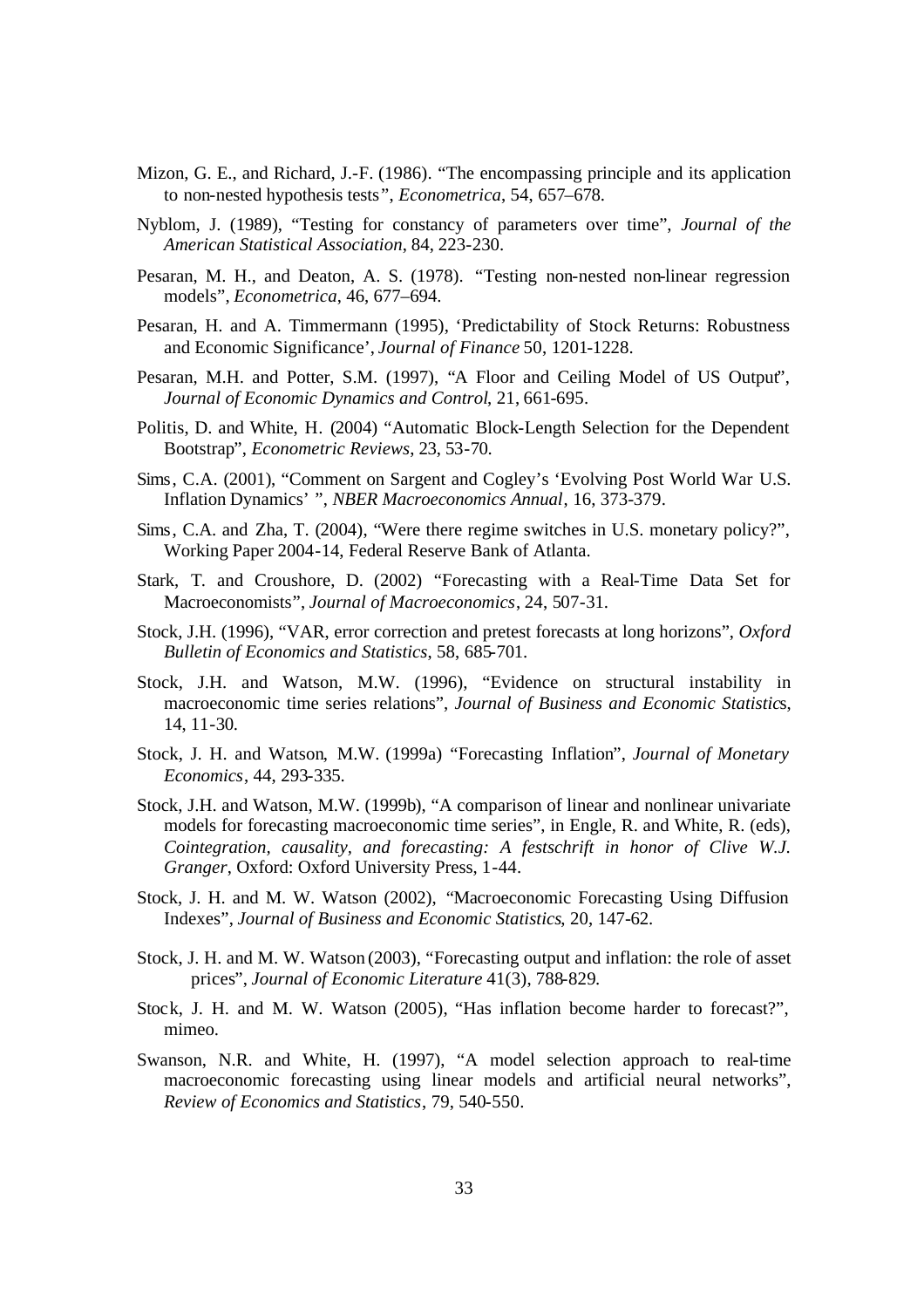- Terasvirta, T. (1998), "Modelling economic relationships with smooth transition regressions" in Ullah, A. and Giles, D.E.A. (eds.), *Handbook of Applied Economic Statistics*, New York: Marcel Dekker, 507-552.
- Terasvirta, T. (2005), "Forecasting with Nonlinear Models", in G. Elliott, C.W.J. Granger and A. Timmermann (eds.), *Handbook of Economic Forecasting*, forthcoming.
- Vuong, Q. H. (1989). "Likelihood ratio tests for model selection and non-nested hypotheses", *Econometrica*, 57, 307–333.
- West, K.D. (1996), "Asymptotic inference about predictive ability", *Econometrica*, 64, 1067-1084.
- White, H. (2000), "A reality check for data snooping", *Econometrica*, 68, 1097-1126.
- White, H. (2005), "Approximate Nonlinear Forecasting Methods" , in G. Elliott, C.W.J. Granger and A. Timmermann (eds.), *Handbook of Economic Forecasting*, forthcoming.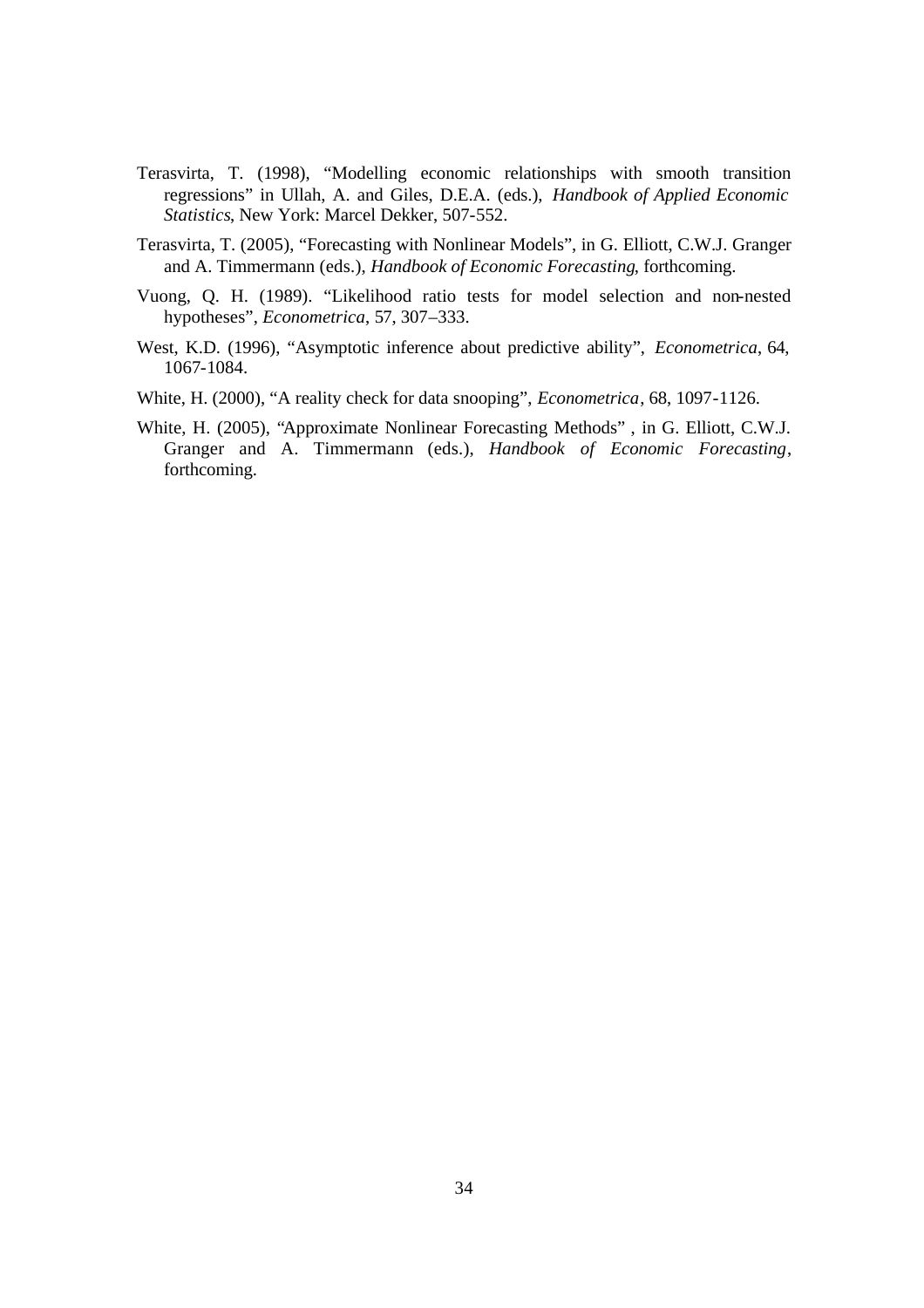Figure 1: Quarterly GDP growth



Figure 2: Monthly CPI inflation

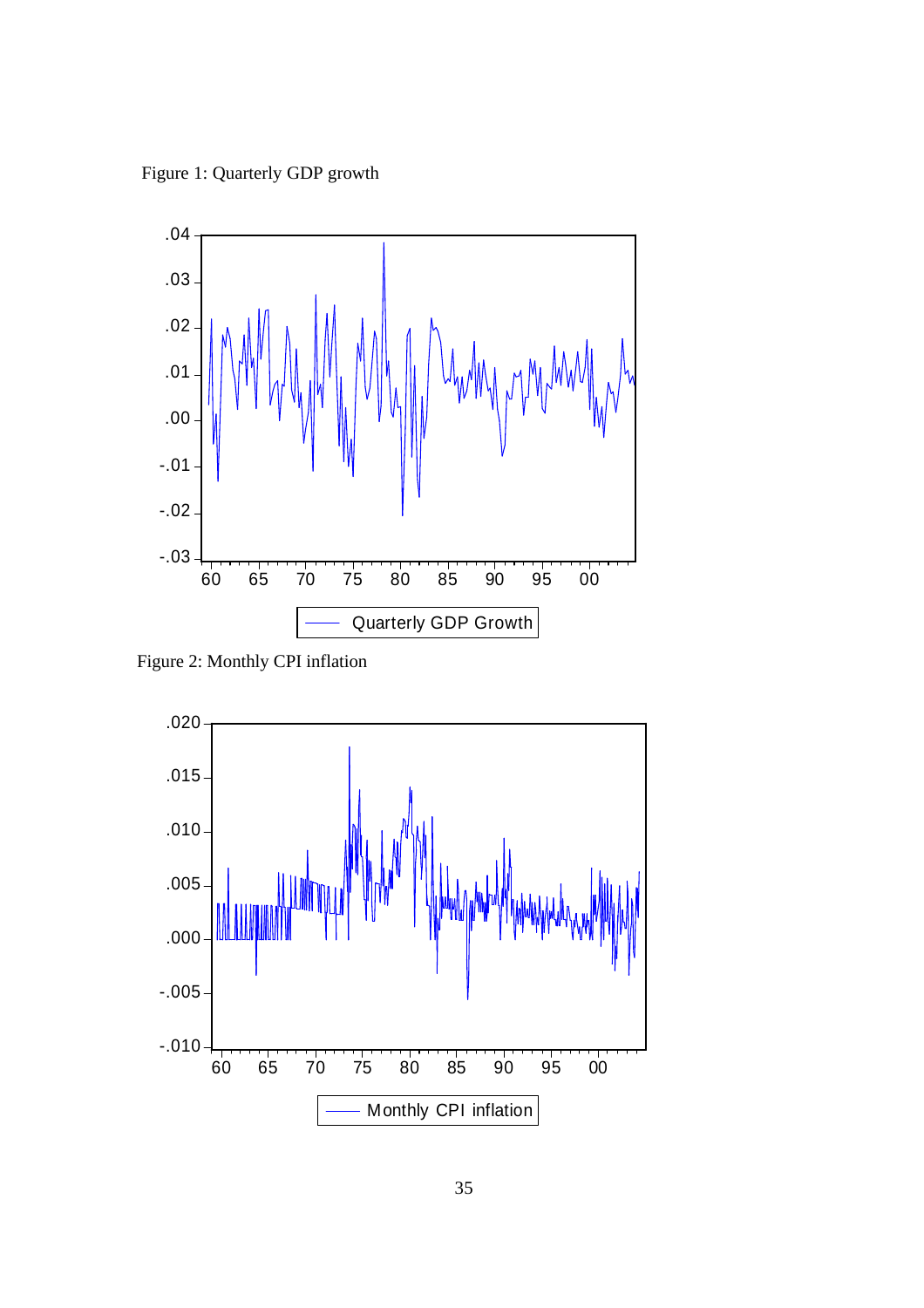Table 1: Forecasting models

### **Linear methods**

| ARF(X, Y, Z)           | Autoregressive models (18 models)<br>$X = C$ (const.) or T (trend)<br>$Y = 0$ (stationary), 1 (I(1)), P (pre-test)<br>$Z = 4$ (4 lags), a (AIC), b (BIC)                                             |
|------------------------|------------------------------------------------------------------------------------------------------------------------------------------------------------------------------------------------------|
| <b>NOCHANGE</b>        | <i>No change forecast</i> (1 model)                                                                                                                                                                  |
| Time - varying methods |                                                                                                                                                                                                      |
| ARTVF(X, Y, Z)         | <i>Time-varying AR models</i> (9 models)<br>$X = C$ (const.)<br>$Y = 0$ (stationary), 1 (I(1)), P (pre-test)<br>$Z = 3$ (3 lags), a (AIC), b (BIC)                                                   |
| LS(X,Y,Z)              | <i>Logistic smooth transition</i> (6 models)<br>$X = 0$ (stationary), 1 (I(1)), P (pre-test)<br>Y = transition variable, 10 ( $z_t = y_t$ ), 06 ( $z_t = y_t - y_{t-6}$ )<br>$Z = 3$ (p, lag length) |
| LSF(X,W)               | Logistic smooth transition (6 models)<br>$X = 0$ (stationary), 1 (I(1)), P (pre-test)<br>$W = a$ (AIC on transition variable and p), b (BIC)                                                         |

# **Non-linear methods**

| AN(X, Y, Z, W) | Artificial neural network models (9 models)  |
|----------------|----------------------------------------------|
|                | $X = 0$ (stationary), 1 (I(1)), P (pre-test) |
|                | $Y = 2(n_1)$                                 |
|                | $Z = 0, 1, 2 (n2)$                           |
|                | $W = 3$ (p, lag length)                      |
| ANF(X, S)      | Artificial neural network models (6 models)  |
|                | $X = 0$ (stationary), 1 (I(1)), P (pre-test) |
|                | $S = a$ (AIC on $n_1$ , $n_2$ , p), b (BIC)  |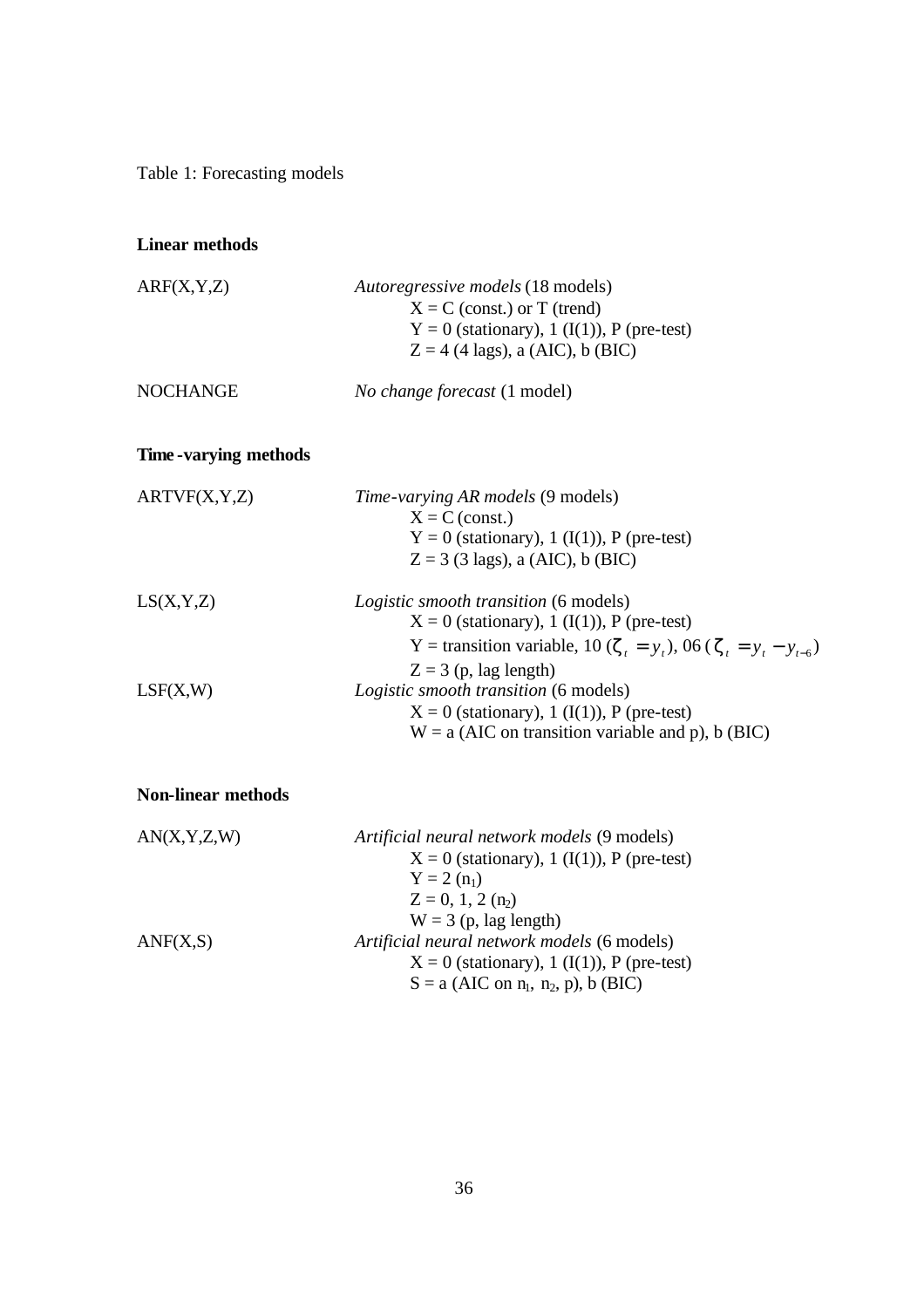#### **Table 2: Forecasting US GDP growth**

|                   |                                           |              |              | <b>Recursive</b> |              |              |              | Rolling      |              |              |              |              |
|-------------------|-------------------------------------------|--------------|--------------|------------------|--------------|--------------|--------------|--------------|--------------|--------------|--------------|--------------|
|                   |                                           |              | $h=1$        |                  | $h=2$        | $h=4$        |              | $h=1$        |              | $h=1$        |              |              |
| Col.              | [1]                                       | $[2]$        | $[3]$        | [4]              | $[5]$        | [6]          | $[7]$        | [8]          | [9]          | [10]         | $[11]$       | [12]         |
|                   |                                           |              |              |                  |              |              |              |              |              |              |              |              |
|                   | <b>MODEL</b>                              | <b>MSE</b>   | MAE          | MACE             |              | <b>MSE</b>   | MSE 80-89    | MSE 90-04    | <b>MSE</b>   | <b>MSE</b>   | window 10    | window 15    |
|                   |                                           |              |              |                  |              |              |              |              | Booms        | Recessions   | years        | years        |
|                   | ARFC04                                    | 1.00         | 1.00         | 1.00             | 1.00         | 1.00         | 1.00         | 1.00         | 1.00         | 1.00         | 1.00         | 1.00         |
|                   | ARFT04                                    | 0.91         | 0.97         | 0.89             | 0.82         | 0.73         | 0.82         | 0.92         | 0.87         | 1.13         | 1.03         | 1.02         |
|                   | ARFC14                                    | 0.95         | 1.00         | 0.95             | 0.91         | 0.91         | 0.80         | 0.98         | 0.87         | 1.34         | 0.97         | 0.94         |
|                   | ARFT14                                    | 0.98         | 1.00         | 0.95             | 1.00         | 1.02         | 0.92         | 0.99         | 0.97         | 1.00         | 1.00         | 0.97         |
|                   | ARFCP4                                    | 0.95         | 1.00         | 0.95             | 0.91         | 0.91         | 0.80         | 0.98         | 0.87         | 1.34         | 0.97         | 0.94         |
|                   | ARFTP4                                    | 0.98         | 1.00         | 0.95             | 1.00         | 1.02         | 0.92         | 0.99         | 0.97         | 1.00         | 0.97         | 0.94         |
|                   | ARFC0a<br>ARFT0a                          | 1.01<br>0.91 | 1.00<br>0.96 | 1.01<br>0.90     | 1.03<br>0.82 | 1.01<br>0.75 | 1.01<br>0.83 | 1.01<br>0.93 | 1.00<br>0.87 | 1.02<br>1.14 | 1.00<br>1.07 | 1.00<br>1.02 |
| Linear            | ARFC1a                                    | 0.96         | 0.99         | 0.97             | 0.91         | 0.91         | 0.81         | 0.98         | 0.87         | 1.39         | 0.96         | 0.94         |
|                   | ARFT1a                                    | 0.99         | 1.00         | 0.99             | 1.01         | 1.03         | 0.94         | 1.00         | 0.98         | 1.06         | 1.00         | 0.97         |
|                   | <b>ARFCPa</b>                             | 0.96         | 0.99         | 0.97             | 0.91         | 0.91         | 0.81         | 0.98         | 0.87         | 1.39         | 0.96         | 0.94         |
| ∢                 | <b>ARFTPa</b>                             | 0.99         | 1.00         | 0.99             | 1.01         | 1.03         | 0.94         | 1.00         | 0.98         | 1.06         | 0.96         | 0.94         |
|                   | <b>ARFC0b</b>                             | 1.09         | 1.03         | 1.15             | 1.02         | 1.01         | 1.17         | 1.07         | 1.07         | 1.16         | 1.00         | 1.00         |
|                   | <b>ARFT0b</b>                             | 0.98         | 1.00         | 0.98             | 0.84         | 0.75         | 1.02         | 0.97         | 0.93         | 1.21         | 0.97         | 0.99         |
|                   | ARFC1b                                    | 1.05<br>1.07 | 1.03<br>1.02 | 1.13<br>1.12     | 0.92         | 0.91<br>1.00 | 0.93<br>1.09 | 1.07<br>1.06 | 0.93<br>1.04 | 1.62<br>1.22 | 1.03         | 1.01<br>1.04 |
|                   | ARFT1b<br><b>ARFCPb</b>                   | 1.05         | 1.03         | 1.13             | 1.01<br>0.92 | 0.91         | 0.93         | 1.07         | 0.93         | 1.62         | 1.06<br>1.03 | 1.01         |
|                   | <b>ARFTPb</b>                             | 1.07         | 1.02         | 1.12             | 1.01         | 1.00         | 1.09         | 1.06         | 1.04         | 1.22         | 1.03         | 1.01         |
|                   | <b>NOCHANGE</b>                           | 3.33         | 2.02         | 5.29             | 4.30         | 4.47         | 4.96         | 3.08         | 3.94         | 0.38         | 3.33         | 3.27         |
|                   | ARTVFC03                                  | 1.03         | 1.04         | 1.04             | 1.01         | 1.10         | 0.97         | 1.04         | 1.01         | 1.16         | 0.99         | 0.97         |
|                   | ARTVFC13                                  | 1.00         | 1.03         | 0.99             | 0.94         | 0.97         | 0.93         | 1.02         | 0.95         | 1.29         | 0.96         | 0.94         |
|                   | <b>ARTVFCP3</b>                           | 1.00         | 1.03         | 0.99             | 0.94         | 0.97         | 0.93         | 1.02         | 0.95         | 1.29         | 0.96         | 0.94         |
|                   | <b>ARTVFC0a</b>                           | 1.13         | 1.08         | 1.20             | 1.15         | 1.29         | 1.03         | 1.14         | 1.14         | 1.07         | 0.99         | 1.12         |
|                   | <b>ARTVFC1a</b><br><b>ARTVFCPa</b>        | 1.03<br>1.03 | 1.03<br>1.03 | 1.05<br>1.05     | 1.04<br>1.04 | 0.90<br>0.90 | 0.91<br>0.91 | 1.04<br>1.04 | 1.00<br>1.00 | 1.17<br>1.17 | 0.97<br>0.97 | 0.96<br>1.60 |
|                   | <b>ARTVFC0b</b>                           | 1.13         | 1.08         | 1.20             | 1.15         | 1.23         | 1.03         | 1.14         | 1.14         | 1.07         | 0.99         | 1.39         |
|                   | <b>ARTVFC1b</b>                           | 1.03         | 1.02         | 1.06             | 0.97         | 0.86         | 0.91         | 1.05         | 1.00         | 1.17         | 0.97         | 1.92         |
|                   | <b>ARTVFCPb</b>                           | 1.03         | 1.02         | 1.06             | 0.97         | 0.86         | 0.91         | 1.05         | 1.00         | 1.17         | 0.97         | 0.96         |
|                   | LS0103                                    | 1.07         | 1.09         | 1.11             | 0.95         | 0.96         | 1.16         | 1.06         | 1.04         | 1.21         | 1.24         | 1.05         |
|                   | LS1103                                    | 0.95         | 1.04         | 0.95             | 0.89         | 0.99         | 0.79         | 0.98         | 0.85         | 1.46         | 0.95         | 0.94         |
| Nonlinear         | <b>LSP103</b><br><b>LS0063</b>            | 0.95         | 1.00         | 0.95             | 0.89<br>1.10 | 0.99         | 0.79         | 0.98         | 0.85         | 1.46         | 0.95         | 0.94         |
|                   | LS1063                                    | 1.04<br>0.99 | 1.00<br>1.07 | 1.01<br>0.96     | 0.92         | 1.08<br>0.93 | 0.84<br>0.85 | 1.07<br>1.01 | 1.06<br>0.92 | 0.91<br>1.31 | 1.06<br>0.97 | 1.02<br>0.97 |
|                   | <b>LSP063</b>                             | 0.99         | 1.03         | 0.96             | 0.92         | 0.93         | 0.85         | 1.01         | 0.92         | 1.31         | 0.97         | 0.97         |
|                   | LSF <sub>0a</sub>                         | 1.46         | 1.03         | 1.92             | 1.10         | 1.53         | 4.32         | 1.02         | 1.66         | 0.48         | 1.42         | 1.22         |
| and               | LSF1a                                     | 1.19         | 1.24         | 1.30             | 0.92         | 0.85         | 0.75         | 1.25         | 1.13         | 1.46         | 1.31         | 1.29         |
|                   | LSFPa                                     | 1.19         | 1.13         | 1.30             | 0.92         | 0.85         | 0.75         | 1.25         | 1.13         | 1.46         | 1.31         | 1.29         |
| Varying           | LSF <sub>0b</sub>                         | 1.08         | 1.13         | 1.16             | 1.21         | 1.41         | 0.93         | 1.11         | 0.95         | 1.74         | 1.27         | 1.07         |
|                   | LSF1b<br><b>LSFPb</b>                     | 1.18<br>1.18 | 1.07<br>1.08 | 1.36<br>1.36     | 1.05<br>1.05 | 0.85<br>0.85 | 0.96<br>0.96 | 1.22<br>1.22 | 1.07<br>1.07 | 1.76<br>1.76 | 1.18<br>1.18 | 1.07<br>1.07 |
|                   | AN0203                                    | 1.22         | 1.08         | 1.29             | 1.26         | 1.75         | 1.28         | 1.20         | 1.15         | 1.51         | 1.44         | 3.51         |
| Time <sup>1</sup> | AN1203                                    | 1.30         | 1.14         | 1.64             | 1.01         | 1.31         | 0.71         | 1.39         | 1.19         | 1.82         | 1.91         | 1.41         |
|                   | <b>ANP203</b>                             | 1.30         | 1.14         | 1.64             | 1.01         | 1.31         | 0.71         | 1.39         | 1.19         | 1.82         | 1.91         | 1.41         |
| m                 | AN0213                                    | 1.63         | 1.14         | 2.21             | 2.71         | 5.25         | 1.88         | 1.59         | 1.35         | 2.96         | 1.68         | 1.21         |
|                   | AN1213                                    | 1.55         | 1.28         | 1.89             | 1.28         | 1.43         | 1.92         | 1.49         | 1.61         | 1.28         | 1.78         | 1.60         |
|                   | <b>ANP213</b><br>AN0223                   | 1.55<br>1.13 | 1.28<br>1.28 | 1.89<br>1.29     | 1.28<br>1.47 | 1.43<br>1.40 | 1.92<br>1.00 | 1.49<br>1.15 | 1.61<br>0.94 | 1.28<br>2.07 | 1.78<br>0.97 | 1.60<br>1.39 |
|                   | AN1223                                    | 1.81         | 1.07         | 2.55             | 3.15         | 1.42         | 1.06         | 1.92         | 1.73         | 2.18         | 0.99         | 1.92         |
|                   | <b>ANP223</b>                             | 1.81         | 1.36         | 2.55             | 3.15         | 1.42         | 1.06         | 1.92         | 1.73         | 2.18         | 1.38         | 1.92         |
|                   | ANF0a                                     | 1.01         | 1.36         | 1.04             | 1.58         | 2.07         | 0.84         | 1.04         | 0.92         | 1.43         | 1.68         | 1.67         |
|                   | ANF1a                                     | 1.87         | 1.02         | 2.49             | 2.00         | 1.30         | 1.67         | 1.90         | 1.86         | 1.91         | 2.41         | 2.48         |
|                   | ANFPa                                     | 1.87         | 1.44         | 2.49             | 2.00         | 1.30         | 1.67         | 1.90         | 1.86         | 1.91         | 2.41         | 2.48         |
|                   | <b>ANF0b</b><br>ANF <sub>1b</sub>         | 1.13<br>1.11 | 1.44<br>1.05 | 1.32<br>1.18     | 1.13<br>1.31 | 1.08<br>1.13 | 0.77<br>1.25 | 1.19<br>1.09 | 0.94<br>1.05 | 2.08<br>1.41 | 1.34<br>1.58 | 1.40<br>1.71 |
|                   | <b>ANFPb</b>                              | 1.11         | 1.09         | 1.18             | 1.31         | 1.13         | 1.25         | 1.09         | 1.05         | 1.41         | 1.58         | 1.71         |
|                   | <b>C</b> - Benchmark Loss<br>$(*100.000)$ | 2.529        | 399.836      | 0.019            | 6.971        | 23.030       | 1.930        | 2.655        | 2.332        | 4.279        | 2.531        | 2.576        |

Notes:<br>See Table 1 for the definition of the models. Relative losses wrt ARFC04<br>Recursive: first estimation sample 1959-1979, forecast sample 1980-2004<br>Recursive split: first estimation sample 1959-1979, various forecast s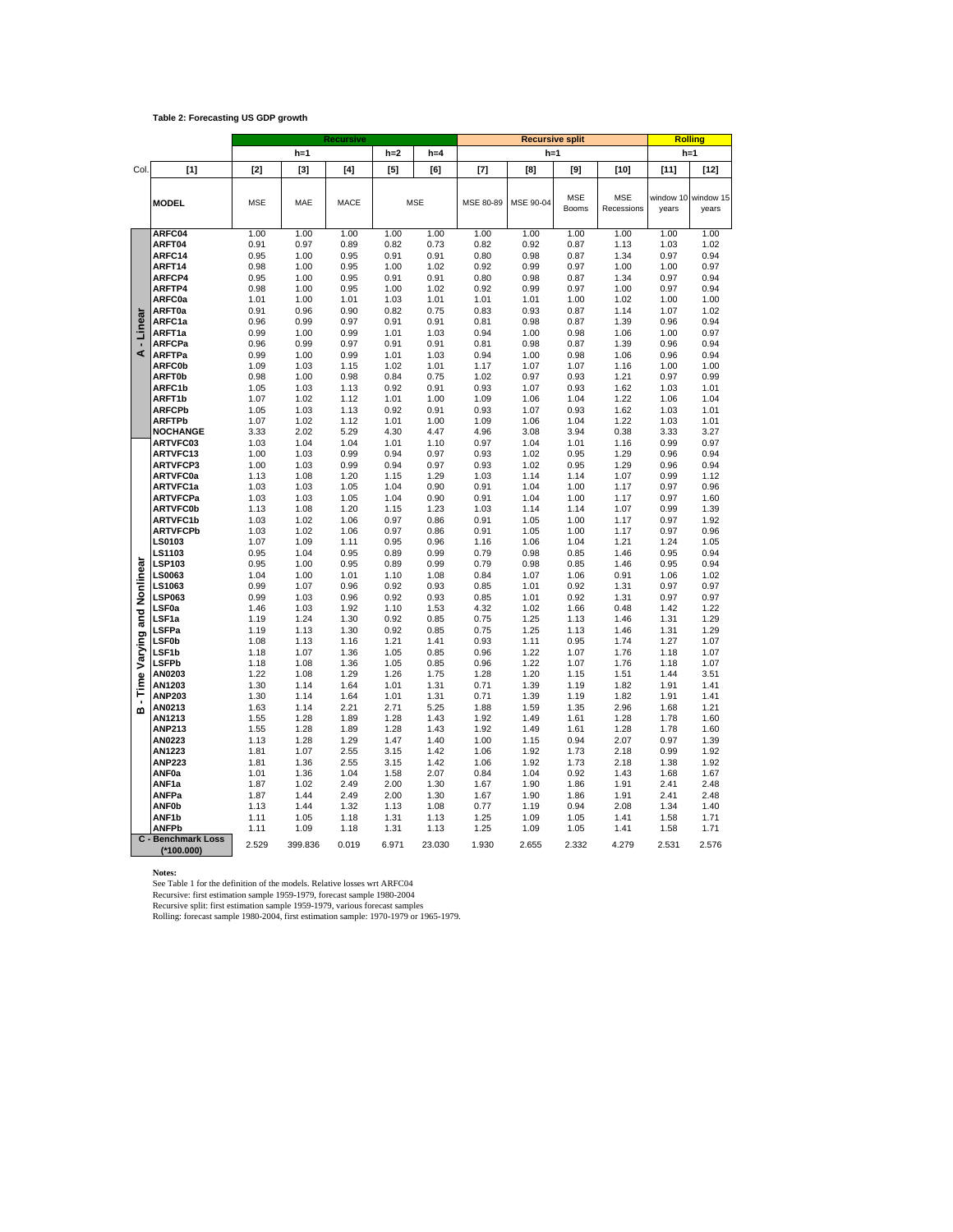**Table 3: Forecasting US inflation**

|              |                                           |            |            |             |                  |            |        |       |           |                        |               | Relative to ARFC04 with I(1) CPI |                |            |            |             |       |                 |                         |        |            |            |                           |        |            |        |
|--------------|-------------------------------------------|------------|------------|-------------|------------------|------------|--------|-------|-----------|------------------------|---------------|----------------------------------|----------------|------------|------------|-------------|-------|-----------------|-------------------------|--------|------------|------------|---------------------------|--------|------------|--------|
|              |                                           |            |            |             | <b>Recursive</b> |            |        |       |           | <b>Recursive Split</b> |               |                                  | <b>Rolling</b> |            | 102        |             |       |                 | <b>Estimation 84-93</b> |        |            |            | <b>No food and Energy</b> |        |            |        |
|              |                                           |            | $h=1$      |             | $h=3$            | $h=6$      | $h=12$ |       |           | $MSE. h=1$             |               |                                  | $MSE.$ h=1     |            | $h=1$      |             |       | Forecasts 94-04 |                         |        |            | $h=1$      |                           | $h=3$  | $h=6$      | $h=12$ |
|              |                                           |            |            |             |                  |            |        |       |           |                        |               |                                  |                |            |            |             |       |                 |                         |        |            |            |                           |        |            |        |
| Col.         | $[1]$                                     | $[2]$      | $[3]$      | $[4]$       | $[5]$            | [6]        | $[7]$  | [8]   | [9]       | $[10]$                 | $[11]$        | $[12]$                           | $[13]$         | $[14]$     | $[15]$     | $[16]$      | [17]  | $[18]$          | $[19]$                  | $[20]$ | $[21]$     | $[22]$     | $[23]$                    | $[24]$ | $[25]$     | $[26]$ |
|              | <b>MODEL</b>                              | <b>MSE</b> | <b>MAE</b> | <b>MACE</b> |                  | <b>MSE</b> |        | 80-89 | $90 - 04$ | Reserves               | interest rate | window 10                        | window 15      | <b>MSE</b> | <b>MAE</b> | <b>MACE</b> | $h=1$ | $h=3$           | $h=6$                   | $h=12$ | <b>MSE</b> | <b>MAE</b> | <b>MACE</b>               |        | <b>MSE</b> |        |
|              |                                           |            |            |             |                  |            |        |       |           | targeting              | targeting     | years                            | years          |            |            |             |       |                 |                         |        |            |            |                           |        |            |        |
|              | ARFC04                                    | 1.00       | 1.00       | 1.00        | 1.00             | 1.00       | 1.00   | 1.00  | 1.00      | 1.00                   | 1.00          | 1.00                             | 1.00           | 0.91       | 0.94       | 1.00        | 1.00  | 1.00            | 1.00                    | 1.00   | 1.00       | 1.00       | 1.00                      | 1.00   | 1.00       | 1.00   |
|              | ARFT04                                    | 1.03       | 1.04       | 1.01        | 1.14             | 1.33       | 1.71   | 0.99  | 1.07      | 0.94                   | 1.05          | 1.05                             | 1.04           | 0.97       | 1.00       | 1.06        | 1.02  | 1.05            | 1.12                    | 1.07   | 1.02       | 1.05       | 0.96                      | 1.09   | 1.32       | 1.93   |
|              | ARFC14                                    | 0.91       | 0.94       | 0.89        | 0.87             | 0.86       | 0.82   | 0.86  | 0.97      | 0.81                   | 0.93          | 1.03                             | 0.98           | 0.96       | 0.96       | 1.10        | 1.04  | 1.13            | 1.21                    | 1.27   | 0.80       | 0.90       | 0.67                      | 0.60   | 0.45       | 0.43   |
|              | ARFT14                                    | 0.99       | 1.00       | 0.97        | 0.99             | 1.02       | 1.13   | 1.00  | 0.98      | 0.94                   | 1.00          | 1.00                             | 0.99           | 0.97       | 0.96       | 1.11        | 1.01  | 1.01            | 1.06                    | 1.11   | 1.00       | 1.01       | 0.96                      | 0.97   | 1.06       | 1.39   |
|              | ARFCP4                                    | 0.91       | 0.94       | 0.89        | 0.87             | 0.86       | 0.82   | 0.86  | 0.97      | 0.81                   | 0.93          | 1.03                             | 0.98           | 0.94       | 0.95       | 1.05        | 1.04  | 1.13            | 1.21                    | 1.27   | 0.80       | 0.90       | 0.67                      | 0.60   | 0.45       | 0.43   |
|              |                                           |            |            |             |                  |            |        |       |           |                        |               |                                  |                |            |            |             |       |                 |                         |        |            |            |                           |        |            |        |
|              | ARFTP4                                    | 0.91       | 0.94       | 0.89        | 0.87             | 0.86       | 0.82   | 0.86  | 0.97      | 0.81                   | 0.93          | 1.03                             | 0.98           | 0.96       | 0.96       | 1.10        | 1.04  | 1.13            | 1.21                    | 1.27   | 0.80       | 0.90       | 0.67                      | 0.60   | 0.45       | 0.43   |
|              | <b>ARFC0a</b>                             | 0.95       | 0.96       | 0.95        | 0.85             | 0.80       | 0.78   | 0.92  | 0.98      | 0.89                   | 0.97          | 1.00                             | 0.98           | 0.91       | 0.93       | 1.03        | 1.02  | 1.01            | 1.04                    | 1.05   | 0.93       | 0.95       | 0.94                      | 0.79   | 0.70       | 0.68   |
|              | ARFT0a                                    | 0.97       | 0.99       | 0.96        | 0.95             | 1.03       | 1.35   | 0.92  | 1.03      | 0.86                   | 1.00          | 1.06                             | 1.02           | 0.94       | 0.96       | 1.06        | 1.04  | 1.05            | 1.16                    | 1.15   | 0.95       | 0.99       | 0.89                      | 0.87   | 0.96       | 1.51   |
| Linea        | ARFC1a                                    | 0.91       | 0.93       | 0.92        | 0.78             | 0.72       | 0.73   | 0.87  | 0.94      | 0.83                   | 0.92          | 1.01                             | 0.97           | 0.92       | 0.93       | 1.06        | 1.05  | 1.11            | 1.12                    | 1.27   | 0.79       | 0.88       | 0.71                      | 0.56   | 0.42       | 0.38   |
|              | ARFT1a                                    | 0.95       | 0.96       | 0.96        | 0.85             | 0.79       | 0.96   | 0.94  | 0.95      | 0.91                   | 0.95          | 1.00                             | 0.97           | 0.93       | 0.92       | 1.07        | 1.02  | 1.03            | 1.05                    | 1.22   | 0.92       | 0.94       | 0.94                      | 0.80   | 0.83       | 1.15   |
|              | <b>ARFCPa</b>                             | 0.91       | 0.93       | 0.92        | 0.78             | 0.72       | 0.73   | 0.87  | 0.94      | 0.83                   | 0.92          | 1.01                             | 0.97           | 0.92       | 0.93       | 1.05        | 1.05  | 1.11            | 1.12                    | 1.27   | 0.79       | 0.88       | 0.71                      | 0.56   | 0.42       | 0.38   |
|              | <b>ARFTPa</b>                             | 0.91       | 0.93       | 0.92        | 0.78             | 0.72       | 0.73   | 0.87  | 0.94      | 0.83                   | 0.92          | 1.01                             | 0.97           | 0.92       | 0.93       | 1.06        | 1.05  | 1.11            | 1.12                    | 1.27   | 0.79       | 0.88       | 0.71                      | 0.56   | 0.42       | 0.38   |
|              |                                           |            |            |             |                  |            |        |       |           |                        |               |                                  |                |            |            |             |       |                 |                         |        |            |            |                           |        |            |        |
|              | <b>ARFC0b</b>                             | 0.95       | 0.96       | 0.95        | 0.85             | 0.80       | 0.78   | 0.92  | 0.98      | 0.89                   | 0.97          | 1.04                             | 0.99           | 0.91       | 0.93       | 1.04        | 1.02  | 0.99            | 1.03                    | 0.99   | 0.98       | 0.97       | 1.00                      | 0.82   | 0.70       | 0.68   |
|              | <b>ARFT0b</b>                             | 1.00       | 1.00       | 1.00        | 0.95             | 1.03       | 1.35   | 0.96  | 1.03      | 0.99                   | 1.00          | 1.08                             | 1.04           | 0.96       | 0.97       | 1.09        | 1.04  | 1.05            | 1.23                    | 1.10   | 1.00       | 1.02       | 0.96                      | 0.89   | 0.96       | 1.53   |
|              | ARFC1b                                    | 0.92       | 0.93       | 0.93        | 0.78             | 0.72       | 0.73   | 0.88  | 0.94      | 0.83                   | 0.93          | 1.05                             | 0.98           | 0.94       | 0.94       | 1.10        | 1.06  | 1.16            | 1.24                    | 1.39   | 0.81       | 0.88       | 0.73                      | 0.56   | 0.42       | 0.38   |
|              | ARFT1b                                    | 0.98       | 0.98       | 0.99        | 0.85             | 0.79       | 0.97   | 1.00  | 0.95      | 1.03                   | 0.96          | 1.04                             | 1.00           | 0.94       | 0.94       | 1.09        | 1.02  | 1.00            | 1.12                    | 1.09   | 0.97       | 0.98       | 0.96                      | 0.86   | 0.84       | 1.24   |
|              | <b>ARFCPb</b>                             | 0.92       | 0.93       | 0.93        | 0.78             | 0.72       | 0.73   | 0.88  | 0.94      | 0.83                   | 0.93          | 1.05                             | 0.98           | 0.93       | 0.94       | 1.07        | 1.06  | 1.16            | 1.24                    | 1.39   | 0.81       | 0.88       | 0.73                      | 0.56   | 0.42       | 0.38   |
|              | <b>ARFTPb</b>                             | 0.92       | 0.93       | 0.93        | 0.78             | 0.72       | 0.73   | 0.88  | 0.94      | 0.83                   | 0.93          | 1.05                             | 0.98           | 0.94       | 0.94       | 1.10        | 1.06  | 1.16            | 1.24                    | 1.39   | 0.81       | 0.88       | 0.73                      | 0.56   | 0.42       | 0.38   |
|              | <b>NOCHANGE</b>                           | 2.28       | 1.73       | 2.71        | 3.29             | 4.43       | 4.63   | 2.24  | 2.33      | 1.30                   | 2.49          | 2.64                             | 2.57           | 1.13       | 1.07       | 1.27        | 1.91  | 3.06            | 5.41                    | 9.40   | 4.70       | 2.59       | 6.60                      | 6.47   | 8.37       | 9.08   |
|              |                                           |            |            |             |                  |            |        |       |           |                        |               |                                  |                |            |            |             |       |                 |                         |        |            |            |                           |        |            |        |
|              | ARTVFC03                                  | 0.82       | 0.89       | 0.74        | 0.67             | 0.60       | 0.57   | 0.78  | 0.85      | 0.82                   | 0.81          | 0.86                             | 0.84           | 0.83       | 0.91       | 0.84        | 1.00  | 1.03            | 1.32                    | 1.92   | 0.80       | 0.87       | 0.75                      | 0.59   | 0.50       | 0.27   |
|              | ARTVFC13                                  | 0.82       | 0.91       | 0.74        | 0.70             | 0.65       | 0.59   | 0.78  | 0.86      | 0.81                   | 0.82          | 0.88                             | 0.85           | 0.98       | 0.99       | 1.08        | 1.00  | 1.04            | 1.06                    | 1.13   | 0.78       | 0.87       | 0.69                      | 0.63   | 0.53       | 0.38   |
|              | <b>ARTVFCP3</b>                           | 0.82       | 0.91       | 0.74        | 0.70             | 0.65       | 0.59   | 0.78  | 0.86      | 0.81                   | 0.82          | 0.88                             | 0.85           | 0.89       | 0.93       | 0.97        | 1.00  | 1.04            | 1.06                    | 1.13   | 0.78       | 0.87       | 0.69                      | 0.63   | 0.53       | 0.38   |
|              | <b>ARTVFC0a</b>                           | 0.94       | 0.95       | 0.93        | 0.83             | 0.77       | 0.74   | 0.91  | 0.97      | 0.89                   | 0.95          | 1.88                             | 0.90           | 0.91       | 0.93       | 1.01        | 0.99  | 1.07            | 1.33                    | 2.13   | 0.90       | 0.95       | 0.84                      | 0.75   | 0.64       | 0.61   |
|              | ARTVFC1a                                  | 0.91       | 0.94       | 0.90        | 0.80             | 0.74       | 0.79   | 0.86  | 0.95      | 0.82                   | 0.93          | 0.98                             | 0.96           | 0.99       | 0.95       | 1.18        | 1.03  | 1.11            | 1.12                    | 1.39   | 0.82       | 0.91       | 0.70                      | 0.60   | 0.48       | 0.53   |
|              | <b>ARTVFCPa</b>                           | 0.91       | 0.94       | 0.90        | 0.80             | 0.74       | 0.79   | 0.86  | 0.95      | 0.82                   | 0.93          | 0.98                             | 0.96           | 0.91       | 0.93       | 1.03        | 1.03  | 1.11            | 1.12                    | 1.39   | 0.82       | 0.91       | 0.70                      | 0.60   | 0.48       | 0.53   |
|              | <b>ARTVFC0b</b>                           | 0.94       | 0.95       | 0.93        | 0.83             | 0.77       | 0.74   | 0.91  | 0.97      | 0.89                   | 0.95          | 1.83                             | 0.91           | 0.91       | 0.93       | 1.01        | 0.99  | 1.08            | 1.32                    | 2.14   | 0.90       | 0.95       | 0.84                      | 0.75   | 0.64       | 0.61   |
|              | <b>ARTVFC1b</b>                           | 0.91       | 0.94       | 0.90        | 0.80             | 0.74       | 0.79   | 0.86  | 0.95      | 0.82                   | 0.93          | 0.98                             | 0.96           | 0.97       | 0.94       | 1.13        | 1.03  | 1.11            | 1.12                    | 1.39   | 0.82       | 0.91       | 0.70                      | 0.60   | 0.48       | 0.53   |
|              |                                           |            |            |             |                  |            |        |       |           |                        |               |                                  |                |            |            |             |       |                 |                         |        |            |            |                           |        |            |        |
|              | <b>ARTVFCPb</b>                           | 0.91       | 0.94       | 0.90        | 0.80             | 0.74       | 0.79   | 0.86  | 0.95      | 0.82                   | 0.93          | 0.98                             | 0.96           | 0.91       | 0.93       | 1.03        | 1.03  | 1.11            | 1.12                    | 1.39   | 0.82       | 0.91       | 0.70                      | 0.60   | 0.48       | 0.53   |
|              | <b>LS0103</b>                             | 0.89       | 0.94       | 0.83        | 0.83             | 1.91       | 0.62   | 0.85  | 0.92      | 0.90                   | 0.88          | 0.92                             | 0.90           | 0.93       | 0.95       | 1.03        | 0.97  | 0.99            | 1.15                    | 1.83   | 0.84       | 0.92       | 0.75                      | 0.96   | 1.85       | 1.28   |
|              | LS1103                                    | 0.93       | 0.95       | 0.92        | 0.84             | 0.91       | 0.94   | 0.88  | 0.99      | 0.94                   | 0.93          | 1.27                             | 1.14           | 0.96       | 0.96       | 1.07        | 1.24  | 1.47            | 1.27                    | 1.86   | 0.77       | 0.87       | 0.67                      | 0.62   | 0.48       | 0.46   |
|              | <b>LSP103</b>                             | 0.93       | 0.95       | 0.92        | 0.84             | 0.91       | 0.94   | 0.88  | 0.99      | 0.94                   | 0.93          | 1.27                             | 1.14           | 0.94       | 0.95       | 1.04        | 1.24  | 1.47            | 1.27                    | 1.86   | 0.77       | 0.87       | 0.67                      | 0.62   | 0.48       | 0.46   |
| Nonlinea     | LS0063                                    | 0.90       | 0.92       | 0.92        | 0.96             | 0.66       | 0.68   | 0.94  | 0.87      | 0.87                   | 0.91          | 0.91                             | 0.89           | 0.94       | 0.95       | 1.07        | 1.05  | 1.13            | 1.64                    | 1.71   | 0.83       | 0.88       | 0.84                      | 0.72   | 0.62       | 0.66   |
|              | LS1063                                    | 0.90       | 0.91       | 0.92        | 0.77             | 0.67       | 0.67   | 0.91  | 0.89      | 0.87                   | 0.90          | 0.98                             | 0.91           | 0.90       | 0.93       | 1.00        | 1.10  | 1.07            | 1.10                    | 1.25   | 0.78       | 0.84       | 0.73                      | 0.58   | 0.46       | 0.35   |
|              | <b>LSP063</b>                             | 0.90       | 0.91       | 0.92        | 0.77             | 0.67       | 0.67   | 0.91  | 0.89      | 0.87                   | 0.90          | 0.98                             | 0.91           | 0.92       | 0.94       | 1.02        | 1.10  | 1.07            | 1.10                    | 1.25   | 0.78       | 0.84       | 0.73                      | 0.58   | 0.46       | 0.35   |
|              | LSF0a                                     | 0.94       | 0.97       | 0.88        | 1.16             | 1.60       | 1.49   | 0.92  | 0.96      | 0.86                   | 0.96          | 0.98                             | 0.95           | 0.99       | 0.95       | 1.29        | 1.03  | 1.05            | 1.13                    | 2.35   | 0.87       | 0.88       | 1.00                      | 1.20   | 1.42       | 1.09   |
| and          | LSF <sub>1a</sub>                         | 1.00       | 0.95       | 1.15        | 0.75             | 0.74       | 0.75   | 1.05  | 0.94      | 0.88                   | 1.02          | 1.17                             | 1.21           | 0.95       | 0.93       | 1.12        | 1.31  | 1.01            | 1.11                    | 0.84   | 0.78       | 0.84       | 0.78                      | 0.59   | 0.50       | 0.37   |
|              | <b>LSFPa</b>                              | 1.00       | 0.95       | 1.15        | 0.75             | 0.74       | 0.75   | 1.05  | 0.94      | 0.88                   | 1.02          | 1.17                             | 1.21           | 0.91       | 0.93       | 1.02        | 1.31  | 1.01            | 1.11                    | 0.84   | 0.78       | 0.84       | 0.78                      | 0.59   | 0.50       | 0.37   |
| Varying      |                                           |            |            |             |                  |            |        |       |           |                        |               |                                  |                |            |            |             |       |                 |                         |        |            |            |                           |        |            |        |
|              | <b>LSF0b</b>                              | 0.93       | 0.95       | 0.91        | 1.09             | 1.62       | 1.44   | 0.95  | 0.92      | 1.04                   | 0.91          | 0.95                             | 0.91           | 0.97       | 0.94       | 1.27        | 1.00  | 0.94            | 1.09                    | 1.97   | 0.90       | 0.91       | 0.96                      | 1.22   | 1.45       | 1.04   |
|              | LSF <sub>1b</sub>                         | 0.84       | 0.89       | 0.81        | 0.73             | 0.67       | 0.67   | 0.85  | 0.84      | 0.82                   | 0.85          | 1.09                             | 0.97           | 0.96       | 0.94       | 1.14        | 1.24  | 1.05            | 1.01                    | 0.84   | 0.78       | 0.84       | 0.73                      | 0.59   | 0.49       | 0.37   |
|              | <b>LSFPb</b>                              | 0.84       | 0.89       | 0.81        | 0.73             | 0.67       | 0.67   | 0.85  | 0.84      | 0.82                   | 0.85          | 1.09                             | 0.97           | 0.89       | 0.91       | 1.00        | 1.24  | 1.05            | 1.01                    | 0.84   | 0.78       | 0.84       | 0.73                      | 0.59   | 0.49       | 0.37   |
|              | AN0203                                    | 0.94       | 0.97       | 0.89        | 1.42             | 1.99       | 2.14   | 0.86  | 1.01      | 0.89                   | 0.95          | 1.07                             | 1.03           | 1.00       | 0.98       | 1.19        | 1.17  | 1.12            | 3.67                    | 5.81   | 0.81       | 0.87       | 0.74                      | 1.54   | 0.77       | 5.24   |
| Time         | AN1203                                    | 1.07       | 1.02       | 1.14        | 0.84             | 0.96       | 0.91   | 1.01  | 1.13      | 1.15                   | 1.05          | 1.23                             | 1.62           | 1.09       | 1.01       | 1.40        | 1.23  | 1.32            | 1.31                    | 1.42   | 0.90       | 0.99       | 0.72                      | 0.71   | 0.48       | 0.59   |
|              | <b>ANP203</b>                             | 1.07       | 1.02       | 1.14        | 0.84             | 0.96       | 0.91   | 1.01  | 1.13      | 1.15                   | 1.05          | 1.23                             | 1.62           | 1.05       | 0.99       | 1.32        | 1.23  | 1.32            | 1.31                    | 1.42   | 0.90       | 0.99       | 0.72                      | 0.71   | 0.48       | 0.59   |
| $\mathbf{a}$ | AN0213                                    | 0.96       | 1.01       | 0.83        | 1.47             | 3.21       | 3.89   | 0.79  | 1.12      | 0.55                   | 1.04          | 1.40                             | 7.75           | 1.41       | 1.11       | 2.24        | 2.20  | 1.60            | 2.49                    | 5.30   | 1.24       | 1.09       | 1.37                      | 9.21   | 3.83       | 3.96   |
|              | AN1213                                    | 1.10       | 1.01       | 1.30        | 1.09             | 0.98       | 1.03   | 1.06  | 1.13      | 1.08                   | 1.10          | 1.36                             | 1.51           | 1.22       | 1.07       | 1.67        | 1.84  | 1.45            | 1.75                    | 1.99   | 0.96       | 1.01       | 0.84                      | 0.70   | 0.73       | 0.57   |
|              | <b>ANP213</b>                             | 1.10       |            | 1.30        | 1.09             | 0.98       | 1.03   | 1.06  | 1.13      | 1.08                   |               | 1.36                             | 1.51           | 1.38       | 1.09       | 2.18        | 1.84  | 1.45            | 1.75                    | 1.99   | 0.96       |            | 0.84                      | 0.70   | 0.73       | 0.57   |
|              | AN0223                                    |            | 1.01       |             |                  |            |        |       |           |                        | 1.10          |                                  |                |            |            |             |       |                 |                         |        |            | 1.01       |                           |        |            |        |
|              |                                           | 0.91       | 0.96       | 0.84        | 1.28             | 2.05       | 2.63   | 0.84  | 0.98      | 0.80                   | 0.93          | 1.17                             | 1.16           | 0.92       | 0.92       | 1.07        | 1.03  | 1.03            | 1.77                    | 1.96   | 1.08       | 1.05       | 1.09                      | 1.49   | 2.21       | 2.71   |
|              | AN1223                                    | 0.98       | 0.97       | 1.04        | 0.91             | 0.95       | 1.38   | 0.95  | 1.01      | 0.92                   | 1.00          | 1.87                             | 1.02           | 0.94       | 0.96       | 1.01        | 1.48  | 1.64            | 1.40                    | 1.54   | 0.99       | 1.04       | 0.86                      | 0.77   | 0.62       | 0.82   |
|              | <b>ANP223</b>                             | 0.98       | 0.97       | 1.04        | 0.91             | 0.95       | 1.38   | 0.95  | 1.01      | 0.92                   | 1.00          | 1.87                             | 1.02           | 0.88       | 0.92       | 0.96        | 1.48  | 1.64            | 1.40                    | 1.54   | 0.99       | 1.04       | 0.86                      | 0.77   | 0.62       | 0.82   |
|              | ANF <sub>0a</sub>                         | 1.02       | 1.04       | 0.97        | 1.34             | 2.00       | 2.99   | 0.87  | 1.17      | 0.78                   | 1.07          | 1.24                             | 1.20           | 1.14       | 1.04       | 1.49        | 1.10  | 1.51            | 1.98                    | 3.71   | 1.02       | 0.97       | 1.09                      | 1.26   | 1.65       | 2.85   |
|              | ANF <sub>1a</sub>                         | 1.70       | 1.16       | 3.25        | 1.03             | 0.84       | 0.96   | 1.06  | 2.31      | 1.18                   | 1.81          | 1.57                             | 1.34           | 1.49       | 1.06       | 3.18        | 1.54  | 1.44            | 1.65                    | 2.48   | 0.96       | 0.99       | 0.87                      | 0.75   | 0.66       | 0.51   |
|              | ANFPa                                     | 1.70       | 1.16       | 3.25        | 1.03             | 0.84       | 0.96   | 1.06  | 2.31      | 1.18                   | 1.81          | 1.57                             | 1.34           | 1.36       | 1.06       | 2.63        | 1.54  | 1.44            | 1.65                    | 2.48   | 0.96       | 0.99       | 0.87                      | 0.75   | 0.66       | 0.51   |
|              | <b>ANF0b</b>                              | 1.03       | 1.02       | 1.03        | 1.38             | 2.06       | 3.07   | 0.95  | 1.11      | 0.91                   | 1.06          | 1.13                             | 1.24           | 0.90       | 0.93       | 1.01        | 1.01  | 1.27            | 1.64                    | 3.15   | 1.19       | 1.07       | 1.40                      | 1.35   | 2.02       | 3.15   |
|              | ANF <sub>1</sub> b                        | 1.00       | 0.97       | 1.12        | 0.96             | 0.81       | 1.05   | 1.02  | 0.99      | 0.67                   | 1.07          | 1.56                             | 1.78           | 0.98       | 0.97       | 1.11        | 1.10  | 1.21            | 1.44                    | 2.45   | 0.97       | 1.02       | 0.84                      | 0.65   | 0.48       | 0.34   |
|              | <b>ANFPb</b>                              |            |            |             |                  |            |        |       |           |                        |               |                                  |                |            |            |             |       |                 |                         |        |            |            |                           |        |            |        |
|              |                                           | 1.00       | 0.97       | 1.12        | 0.96             | 0.81       | 1.05   | 1.02  | 0.99      | 0.67                   | 1.07          | 1.56                             | 1.78           | 0.92       | 0.94       | 1.03        | 1.10  | 1.21            | 1.44                    | 2.45   | 0.97       | 1.02       | 0.84                      | 0.65   | 0.48       | 0.34   |
|              | <b>C</b> - Benchmark Loss<br>$(*100.000)$ | 0.473      | 160,940    | 0.002       | 2.264            | 6.174      | 21.843 | 0.657 | 0.374     | 2.371                  | 0.407         | 0.383                            | 0.393          | 0.473      | 160.940    | 0.002       | 0.393 | 1.492           | 3.011                   | 6.927  | 0.213      | 109.387    | 0.001                     | 1.252  | 3.611      | 12.905 |
|              |                                           |            |            |             |                  |            |        |       |           |                        |               |                                  |                |            |            |             |       |                 |                         |        |            |            |                           |        |            |        |

**Notes:**<br>Roet Table 1 for the definition of the models. Relative losses wrt ARFC04<br>Recursive: first estimation sample 1959-1979, forceast sample 1980-2004<br>Recursive: split: first estimation sample 1959-1979, various foreca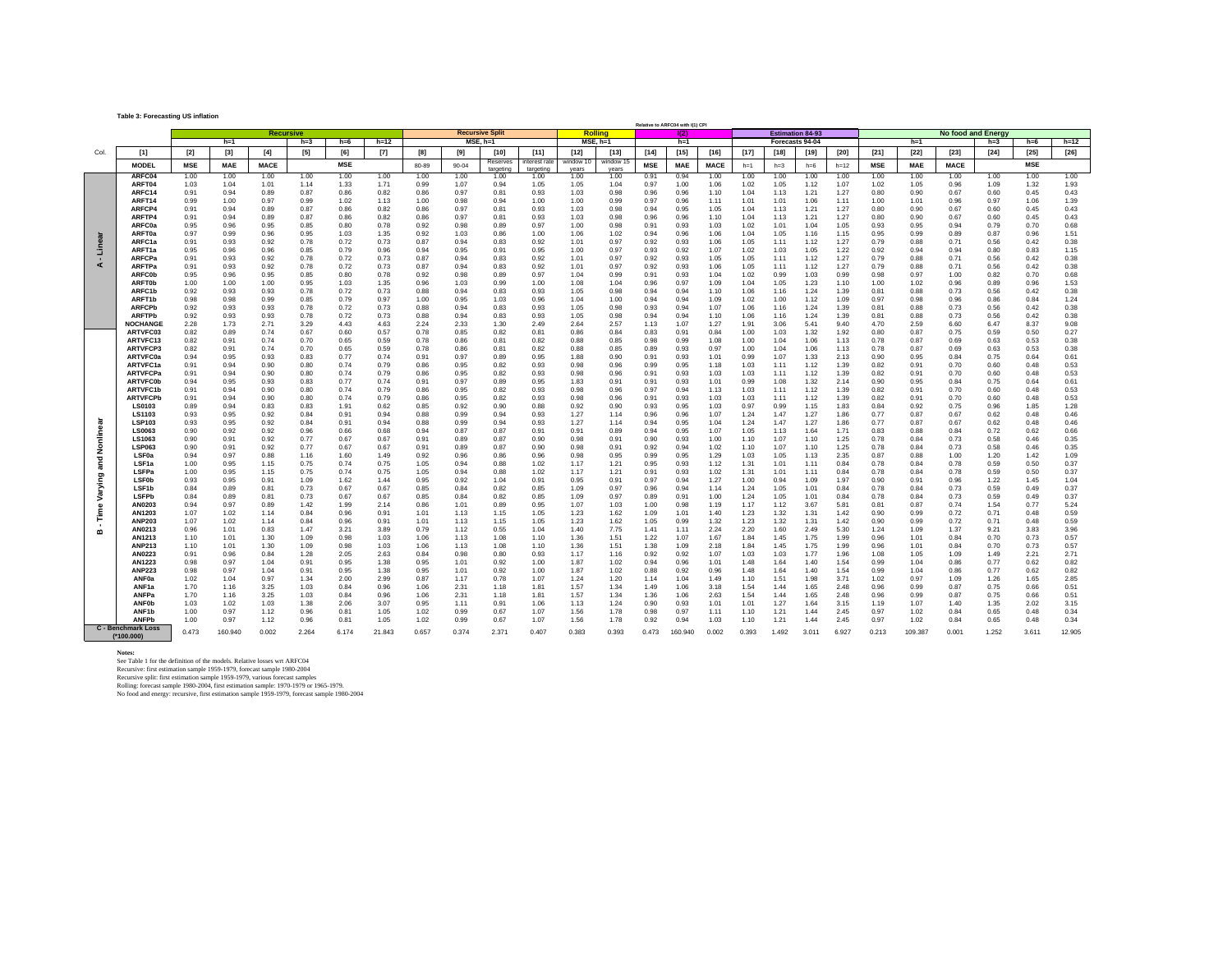#### **Table 4: Evaluating the statistical significance of the forecast gains**

| A - GDP Growth |                                    |                |              |              |                |              |              |                | <b>B</b> - Inflation |              |                |              |              |                |              |              |                              |              |              |                      |              |              |
|----------------|------------------------------------|----------------|--------------|--------------|----------------|--------------|--------------|----------------|----------------------|--------------|----------------|--------------|--------------|----------------|--------------|--------------|------------------------------|--------------|--------------|----------------------|--------------|--------------|
|                |                                    |                | $h=1$        |              |                | $h=2$        |              |                | $h=4$                |              |                | $h=1$        |              |                | $h=3$        |              |                              | $h=6$        |              |                      | $h=12$       |              |
| Col.           | $[1]$                              | $[2]$          | $[3]$        | [4]          | $[5]$          | [6]          | $[7]$        | [8]            | [9]                  | $[10]$       | [11]           | $[12]$       | $[13]$       | $[14]$         | [15]         | [16]         | $[17]$                       | $[18]$       | [19]         | [20]                 | [21]         | $[22]$       |
|                | <b>MODEL</b>                       | no<br>bootstra | 5%           | 95%          | no<br>bootstra | 5%           | 95%          | no<br>pootstra | 5%                   | 95%          | No<br>bootstra | 5%           | 95%          | No<br>bootstra | 5%           | 95%          | <b>No</b><br><b>pootstra</b> | 5%           | 95%          | <b>No</b><br>pootstr | 5%           | 95%          |
|                |                                    | $\mathbf{r}$   |              |              | $\mathbf{D}$   |              |              | $\mathbf{D}$   |                      |              | $\mathbf{D}$   |              |              | $\mathbf{D}$   |              |              | $\mathbf{D}$                 |              |              | $\mathbf{D}$         |              |              |
|                | ARFC04<br>ARFT04                   | 1.00<br>0.91   | 1.00<br>0.92 | 1.00<br>1.11 | 1.00<br>0.82   | 1.00<br>0.86 | 1.00<br>1.25 | 1.00<br>0.73   | 1.00<br>0.72         | 1.00<br>1.54 | 1.00<br>1.03   | 1.00<br>0.99 | 1.00<br>1.03 | 1.00<br>1.14   | 1.00<br>0.95 | 1.00<br>1.10 | 1.00<br>1.33                 | 1.00<br>0.89 | 1.00<br>1.21 | 1.00<br>1.71         | 1.00<br>0.78 | 1.00<br>1.73 |
|                | ARFC14                             | 0.95           | 0.92         | 1.05         | 0.91           | 0.85         | 1.08         | 0.91           | 0.69                 | 1.15         | 0.91           | 0.96         | 1.01         | 0.87           | 0.90         | 1.02         | 0.86                         | 0.85         | 1.03         | 0.82                 | 0.78         | 1.07         |
|                | ARFT14                             | 0.98           | 0.94         | 1.04         | 1.00           | 0.92         | 1.06         | 1.02           | 0.88                 | 1.09         | 0.99           | 0.96         | 1.01         | 0.99           | 0.94         | 1.01         | 1.02                         | 0.93         | 1.02         | 1.13                 | 0.91         | 1.06         |
|                | ARFCP4                             | 0.95           | 0.92         | 1.05         | 0.91           | 0.85         | 1.08         | 0.91           | 0.69                 | 1.15         | 0.91           | 0.96         | 1.01         | 0.87           | 0.90         | 1.02         | 0.86                         | 0.85         | 1.03         | 0.82                 | 0.78         | 1.07         |
|                | ARFTP4                             | 0.98           | 0.94         | 1.04         | 1.00           | 0.92         | 1.06         | 1.02           | 0.88                 | 1.09         | 0.91           | 0.96         | 1.01         | 0.87           | 0.90         | 1.02         | 0.86                         | 0.85         | 1.03         | 0.82                 | 0.78         | 1.07         |
|                | ARFC0a<br><b>ARFT0a</b>            | 1.01<br>0.91   | 0.96<br>0.92 | 1.05<br>1.13 | 1.03<br>0.82   | 0.97<br>0.85 | 1.06<br>1.25 | 1.01<br>0.75   | 0.95<br>0.72         | 1.07         | 0.95<br>0.97   | 0.95<br>0.95 | 1.01<br>1.03 | 0.85<br>0.95   | 0.92<br>0.90 | 1.02<br>1.10 | 0.80<br>1.03                 | 0.92<br>0.86 | 1.02<br>1.23 | 0.78<br>1.35         | 0.94<br>0.77 | 1.02<br>1.65 |
|                | ARFC1a                             | 0.96           | 0.91         | 1.07         | 0.91           | 0.84         | 1.07         | 0.91           | 0.70                 | 1.64<br>1.16 | 0.91           | 0.94         | 1.01         | 0.78           | 0.88         | 1.01         | 0.72                         | 0.83         | 1.01         | 0.73                 | 0.76         | 1.07         |
| Linea          | ARFT1a                             | 0.99           | 0.94         | 1.07         | 1.01           | 0.93         | 1.07         | 1.03           | 0.88                 | 1.11         | 0.95           | 0.95         | 1.02         | 0.85           | 0.91         | 1.02         | 0.79                         | 0.90         | 1.02         | 0.96                 | 0.90         | 1.08         |
|                | <b>ARFCPa</b>                      | 0.96           | 0.91         | 1.07         | 0.91           | 0.84         | 1.07         | 0.91           | 0.70                 | 1.16         | 0.91           | 0.94         | 1.01         | 0.78           | 0.88         | 1.01         | 0.72                         | 0.83         | 1.01         | 0.73                 | 0.76         | 1.07         |
| ď              | ARFTPa                             | 0.99           | 0.94         | 1.07         | 1.01           | 0.93         | 1.07         | 1.03           | 0.88                 | 1.11         | 0.91           | 0.94         | 1.01         | 0.78           | 0.88         | 1.01         | 0.72                         | 0.83         | 1.01         | 0.73                 | 0.76         | 1.07         |
|                | <b>ARFC0b</b>                      | 1.09           | 0.95         | 1.08         | 1.02<br>0.84   | 0.94         | 1.07         | 1.01           | 0.93                 | 1.07         | 0.95           | 0.97         | 1.03         | 0.85<br>0.95   | 0.93         | 1.03         | 0.80                         | 0.93         | 1.04<br>1.23 | 0.78                 | 0.96<br>0.79 | 1.04         |
|                | <b>ARFT0b</b><br>ARFC1b            | 0.98<br>1.05   | 0.92<br>0.90 | 1.14<br>1.06 | 0.92           | 0.86<br>0.83 | 1.25<br>1.10 | 0.75<br>0.91   | 0.73<br>0.70         | 1.57<br>1.14 | 1.00<br>0.92   | 0.96<br>0.95 | 1.06<br>1.03 | 0.78           | 0.90<br>0.89 | 1.10<br>1.03 | 1.03<br>0.72                 | 0.87<br>0.84 | 1.04         | 1.35<br>0.73         | 0.78         | 1.65<br>1.08 |
|                | ARFT1b                             | 1.07           | 0.94         | 1.08         | 1.01           | 0.92         | 1.10         | 1.00           | 0.88                 | 1.11         | 0.98           | 0.96         | 1.03         | 0.85           | 0.92         | 1.04         | 0.79                         | 0.91         | 1.05         | 0.97                 | 0.91         | 1.09         |
|                | <b>ARFCPb</b>                      | 1.05           | 0.90         | 1.06         | 0.92           | 0.83         | 1.10         | 0.91           | 0.70                 | 1.14         | 0.92           | 0.95         | 1.03         | 0.78           | 0.89         | 1.03         | 0.72                         | 0.84         | 1.04         | 0.73                 | 0.78         | 1.08         |
|                | <b>ARFTPb</b>                      | 1.07           | 0.94         | 1.08         | 1.01           | 0.92         | 1.10         | 1.00           | 0.88                 | 1.11         | 0.92           | 0.95         | 1.03         | 0.78           | 0.89         | 1.03         | 0.72                         | 0.84         | 1.04         | 0.73                 | 0.78         | 1.08         |
|                | <b>NOCHANGE</b>                    | 3.33           | 1.35         | 2.90         | 4.30           | 1.54         | 4.01         | 4.47           | 1.70                 | 6.07         | 2.28           | 2.33         | 5.96         | 3.29           | 3.13         | 7.02         | 4.43                         | 3.63         | 7.19         | 4.63                 | 3.27         | 7.47         |
|                | ARTVFC03                           | 1.03           | 0.95         | 1.13         | 1.01           | 0.93         | 1.18         | 1.10           | 0.87                 | 1.28         | 0.82           | 0.94         | 1.08         | 0.67           | 0.89         | 1.38         | 0.60                         | 0.94         | 1.58         | 0.57                 | 0.91         | 1.90         |
|                | ARTVFC13<br><b>ARTVFCP3</b>        | 1.00<br>1.00   | 0.92<br>0.92 | 1.12<br>1.12 | 0.94<br>0.94   | 0.87<br>0.87 | 1.11<br>1.11 | 0.97<br>0.97   | 0.77<br>0.77         | 1.14<br>1.14 | 0.82<br>0.82   | 0.95<br>0.95 | 1.11<br>1.11 | 0.70<br>0.70   | 0.91<br>0.91 | 1.41<br>1.41 | 0.65<br>0.65                 | 0.87<br>0.87 | 1.54<br>1.54 | 0.59<br>0.59         | 0.84<br>0.84 | 1.63<br>1.63 |
|                | <b>ARTVFC0a</b>                    | 1.13           | 0.94         | 1.26         | 1.15           | 0.92         | 1.35         | 1.29           | 0.84                 | 1.47         | 0.94           | 0.99         | 1.42         | 0.83           | 0.94         | 1.74         | 0.77                         | 0.95         | 1.98         | 0.74                 | 0.93         | 1.90         |
|                | ARTVFC1a                           | 1.03           | 0.95         | 1.25         | 1.04           | 0.91         | 1.34         | 0.90           | 0.77                 | 1.45         | 0.91           | 0.95         | 1.16         | 0.80           | 0.90         | 1.45         | 0.74                         | 0.85         | 1.65         | 0.79                 | 0.79         | 1.42         |
|                | <b>ARTVFCPa</b>                    | 1.03           | 0.95         | 1.25         | 1.04           | 0.91         | 1.34         | 0.90           | 0.77                 | 1.45         | 0.91           | 0.95         | 1.16         | 0.80           | 0.90         | 1.45         | 0.74                         | 0.85         | 1.65         | 0.79                 | 0.79         | 1.42         |
|                | <b>ARTVFC0b</b>                    | 1.13           | 0.94         | 1.26         | 1.15           | 0.92         | 1.35         | 1.23           | 0.84                 | 1.43         | 0.94           | 0.99         | 1.41         | 0.83           | 0.94         | 1.75         | 0.77                         | 0.94         | 2.00         | 0.74                 | 0.93         | 1.93         |
|                | <b>ARTVFC1b</b><br><b>ARTVFCPb</b> | 1.03<br>1.03   | 0.94<br>0.94 | 1.15<br>1.15 | 0.97<br>0.97   | 0.89<br>0.89 | 1.22<br>1.22 | 0.86<br>0.86   | 0.76<br>0.76         | 1.29<br>1.29 | 0.91<br>0.91   | 0.95<br>0.95 | 1.15<br>1.15 | 0.80<br>0.80   | 0.90<br>0.90 | 1.42<br>1.42 | 0.74<br>0.74                 | 0.85<br>0.85 | 1.66<br>1.66 | 0.79<br>0.79         | 0.80<br>0.80 | 1.40<br>1.40 |
|                | LS0103                             | 1.07           | 0.97         | 1.36         | 0.95           | 0.94         | 1.45         | 0.96           | 0.89                 | 1.96         | 0.89           | 0.99         | 1.26         | 0.83           | 0.99         | 1.88         | 1.91                         | 0.96         | 2.07         | 0.62                 | 0.99         | 2.31         |
|                | LS1103                             | 0.95           | 0.87         | 1.19         | 0.89           | 0.81         | 1.21         | 0.99           | 0.71                 | 1.24         | 0.93           | 0.90         | 1.11         | 0.84           | 0.86         | 1.12         | 0.91                         | 0.85         | 1.29         | 0.94                 | 0.79         | 1.20         |
|                | LSP103                             | 0.95           | 0.87         | 1.19         | 0.89           | 0.81         | 1.21         | 0.99           | 0.71                 | 1.24         | 0.93           | 0.90         | 1.11         | 0.84           | 0.86         | 1.12         | 0.91                         | 0.85         | 1.29         | 0.94                 | 0.79         | 1.20         |
| Nonlinea       | LS0063                             | 1.04           | 0.96         | 1.24         | 1.10           | 0.95         | 1.41         | 1.08           | 0.93                 | 1.62         | 0.90           | 0.92         | 1.07         | 0.96           | 0.88         | 1.39         | 0.66                         | 0.95         | 1.92         | 0.68                 | 0.98         | 2.13         |
|                | LS1063<br><b>LSP063</b>            | 0.99<br>0.99   | 0.91<br>0.91 | 1.18<br>1.18 | 0.92<br>0.92   | 0.85<br>0.85 | 1.23<br>1.23 | 0.93<br>0.93   | 0.74<br>0.74         | 1.24<br>1.24 | 0.90<br>0.90   | 0.91<br>0.91 | 1.03<br>1.03 | 0.77<br>0.77   | 0.84<br>0.84 | 1.11<br>1.11 | 0.67<br>0.67                 | 0.81<br>0.81 | 1.18<br>1.18 | 0.67<br>0.67         | 0.75<br>0.75 | 1.19<br>1.19 |
|                | LSF <sub>0a</sub>                  | 1.46           | 0.98         | 1.52         | 1.10           | 0.98         | 1.85         | 1.53           | 0.94                 | 2.79         | 0.94           | 0.95         | 1.29         | 1.16           | 0.94         | 2.12         | 1.60                         | 0.97         | 2.52         | 1.49                 | 0.99         | 3.14         |
| and            | LSF <sub>1a</sub>                  | 1.19           | 0.91         | 1.38         | 0.92           | 0.87         | 1.44         | 0.85           | 0.75                 | 1.46         | 1.00           | 0.92         | 1.22         | 0.75           | 0.85         | 1.30         | 0.74                         | 0.82         | 1.73         | 0.75                 | 0.79         | 1.47         |
|                | LSFPa                              | 1.19           | 0.91         | 1.38         | 0.92           | 0.87         | 1.44         | 0.85           | 0.75                 | 1.46         | 1.00           | 0.92         | 1.22         | 0.75           | 0.85         | 1.30         | 0.74                         | 0.82         | 1.73         | 0.75                 | 0.79         | 1.47         |
| Varying        | <b>LSF0b</b>                       | 1.08           | 0.96         | 1.41         | 1.21           | 0.97         | 1.72         | 1.41           | 0.89                 | 2.59         | 0.93           | 0.94         | 1.21         | 1.09           | 0.98         | 1.87         | 1.62                         | 1.01         | 2.76         | 1.44                 | 0.99         | 3.24         |
|                | LSF <sub>1b</sub><br><b>LSFPb</b>  | 1.18<br>1.18   | 0.89<br>0.89 | 1.25<br>1.25 | 1.05<br>1.05   | 0.84<br>0.84 | 1.30<br>1.30 | 0.85<br>0.85   | 0.72<br>0.72         | 1.42<br>1.42 | 0.84<br>0.84   | 0.92<br>0.92 | 1.12<br>1.12 | 0.73<br>0.73   | 0.86<br>0.86 | 1.24<br>1.24 | 0.67<br>0.67                 | 0.81<br>0.81 | 1.35<br>1.35 | 0.67<br>0.67         | 0.77<br>0.77 | 1.41<br>1.41 |
|                | AN0203                             | 1.22           | 1.01         | 1.63         | 1.26           | 1.02         | 2.26         | 1.75           | 1.00                 | 3.46         | 0.94           | 1.01         | 3.20         | 1.42           | 1.06         | 3.94         | 1.99                         | 1.17         | 4.16         | 2.14                 | 1.15         | 5.24         |
| Time           | AN1203                             | 1.30           | 0.89         | 1.37         | 1.01           | 0.80         | 1.29         | 1.31           | 0.71                 | 1.29         | 1.07           | 0.92         | 1.14         | 0.84           | 0.88         | 1.21         | 0.96                         | 0.85         | 1.26         | 0.91                 | 0.78         | 1.32         |
|                | <b>ANP203</b>                      | 1.30           | 0.89         | 1.37         | 1.01           | 0.80         | 1.29         | 1.31           | 0.71                 | 1.29         | 1.07           | 0.92         | 1.14         | 0.84           | 0.88         | 1.21         | 0.96                         | 0.85         | 1.26         | 0.91                 | 0.78         | 1.32         |
| ம்             | AN0213                             | 1.63           | 1.06         | 1.90         | 2.71           | 1.07         | 2.80         | 5.25           | 1.30                 | 5.46         | 0.96           | 1.09         | 3.73         | 1.47           | 1.29         | 4.44         | 3.21                         | 1.53         | 5.85         | 3.89                 | 1.71         | 9.26         |
|                | AN1213<br><b>ANP213</b>            | 1.55<br>1.55   | 0.87<br>0.87 | 1.57<br>1.57 | 1.28<br>1.28   | 0.87<br>0.87 | 1.47<br>1.47 | 1.43<br>1.43   | 0.77<br>0.77         | 1.57         | 1.10<br>1.10   | 0.93<br>0.93 | 1.32<br>1.32 | 1.09<br>1.09   | 0.88<br>0.88 | 1.30<br>1.30 | 0.98<br>0.98                 | 0.87<br>0.87 | 1.40<br>1.40 | 1.03<br>1.03         | 0.80<br>0.80 | 1.42<br>1.42 |
|                | AN0223                             | 1.13           | 1.02         | 1.46         | 1.47           | 1.03         | 1.97         | 1.40           | 1.05                 | 1.57<br>3.18 | 0.91           | 1.02         | 1.58         | 1.28           | 1.06         | 2.86         | 2.05                         | 1.18         | 4.31         | 2.63                 | 1.11         | 5.13         |
|                | AN1223                             | 1.81           | 0.86         | 1.47         | 3.15           | 0.86         | 1.47         | 1.42           | 0.73                 | 1.51         | 0.98           | 0.89         | 1.23         | 0.91           | 0.87         | 1.24         | 0.95                         | 0.85         | 1.28         | 1.38                 | 0.82         | 1.40         |
|                | <b>ANP223</b>                      | 1.81           | 0.86         | 1.47         | 3.15           | 0.86         | 1.47         | 1.42           | 0.73                 | 1.51         | 0.98           | 0.89         | 1.23         | 0.91           | 0.87         | 1.24         | 0.95                         | 0.85         | 1.28         | 1.38                 | 0.82         | 1.40         |
|                | ANF <sub>0a</sub>                  | 1.01           | 1.01         | 1.59         | 1.58           | 1.03         | 2.41         | 2.07           | 1.14                 | 4.33         | 1.02           | 1.02         | 1.52         | 1.34           | 1.10         | 3.32         | 2.00                         | 1.14         | 4.40         | 2.99                 | 1.38         | 6.02         |
|                | ANF1a                              | 1.87           | 0.97         | 1.70         | 2.00           | 0.93         | 1.84         | 1.30           | 0.80                 | 1.81         | 1.70           | 0.90         | 1.47         | 1.03           | 0.91         | 1.49         | 0.84                         | 0.90         | 1.54         | 0.96                 | 0.82         | 1.63         |
|                | ANFPa<br><b>ANF0b</b>              | 1.87<br>1.13   | 0.97<br>0.96 | 1.70<br>1.36 | 2.00<br>1.13   | 0.93<br>0.97 | 1.84<br>1.78 | 1.30<br>1.08   | 0.80<br>0.97         | 1.81<br>3.21 | 1.70<br>1.03   | 0.90<br>0.99 | 1.47<br>1.28 | 1.03<br>1.38   | 0.91<br>1.08 | 1.49<br>3.07 | 0.84<br>2.06                 | 0.90<br>1.16 | 1.54<br>4.26 | 0.96<br>3.07         | 0.82<br>1.35 | 1.63<br>6.27 |
|                | ANF <sub>1b</sub>                  | 1.11           | 0.87         | 1.36         | 1.31           | 0.85         | 1.27         | 1.13           | 0.72                 | 1.26         | 1.00           | 0.92         | 1.25         | 0.96           | 0.87         | 1.28         | 0.81                         | 0.84         | 1.39         | 1.05                 | 0.82         | 1.50         |
|                | <b>ANFPb</b>                       | 1.11           | 0.87         | 1.36         | 1.31           | 0.85         | 1.27         | 1.13           | 0.72                 | 1.26         | 1.00           | 0.92         | 1.25         | 0.96           | 0.87         | 1.28         | 0.81                         | 0.84         | 1.39         | 1.05                 | 0.82         | 1.50         |

Notes:<br>See Table 1 for the definition of the models. Relative losses wrt ARFC04<br>The intervals are based on the empirical distribution of the relative losses over 200 (non parametric) bootstrap replications<br>Uning recursive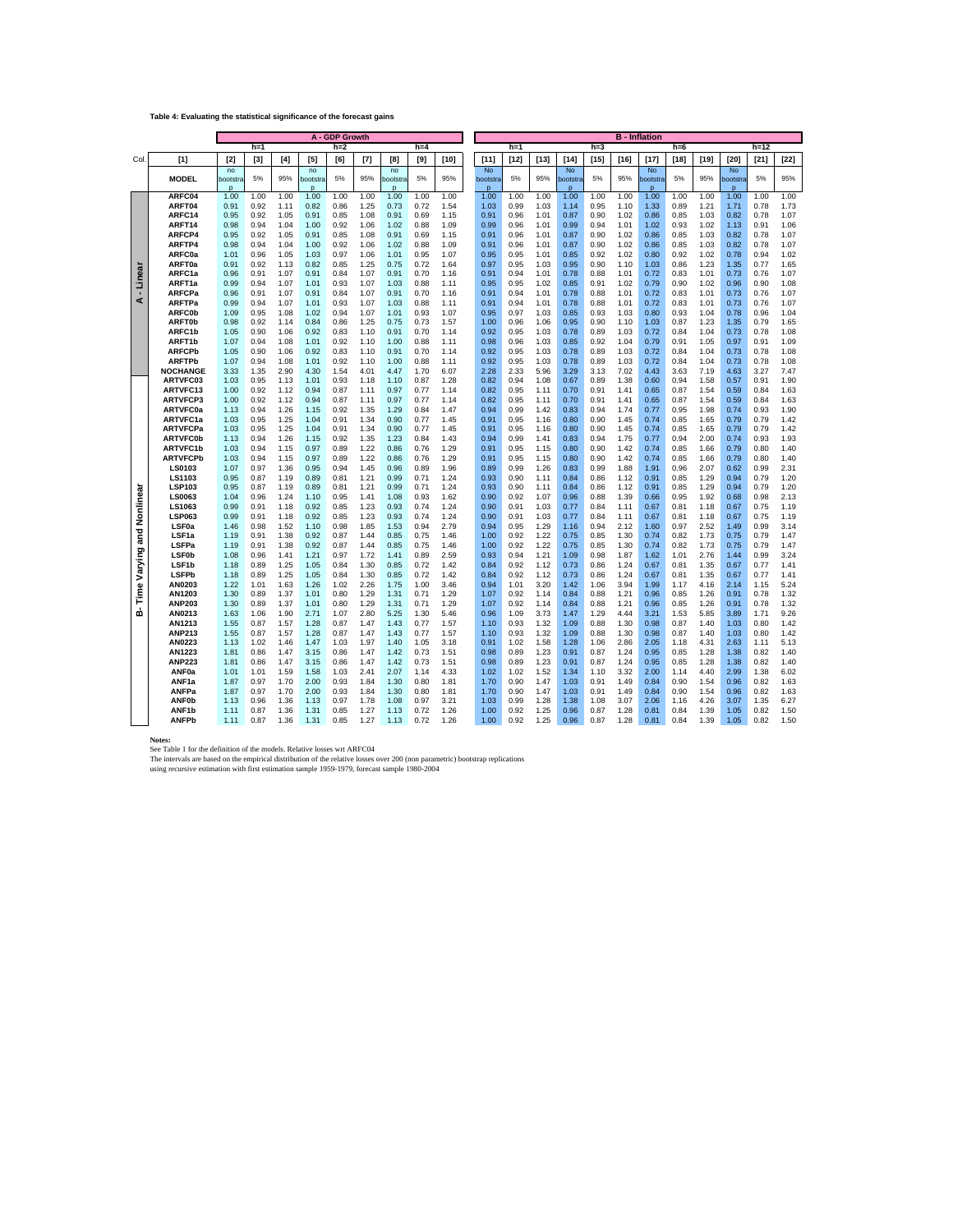#### **Table 5: Evaluating the economic significance of the forecast gains**

|                     |                                  | A - Growth   |              |                 |                 |                 |                 |                 |                 |               | <b>B</b> - Growth |               |                |               | C - Inflation |                 | <b>D</b> - Inflation |  |
|---------------------|----------------------------------|--------------|--------------|-----------------|-----------------|-----------------|-----------------|-----------------|-----------------|---------------|-------------------|---------------|----------------|---------------|---------------|-----------------|----------------------|--|
|                     |                                  |              |              | 85-99           |                 |                 |                 | 71-84           |                 |               |                   | $90 - 01$     |                | 70-83         | 84-96         |                 | 70-98                |  |
|                     |                                  |              |              |                 |                 |                 |                 |                 |                 |               |                   |               |                |               |               |                 |                      |  |
| Col.                |                                  | $[2]$        | $[3]$        | $[4]$           | [5]             | [6]             | $[7]$           | [8]             | [9]             | $[10]$        | $[11]$            | $[12]$        | $[13]$         | $[16]$        | $[17]$        | $[14]$          | $[15]$               |  |
|                     | $[1]$                            |              |              |                 |                 |                 |                 |                 |                 |               |                   |               |                |               |               |                 |                      |  |
|                     |                                  |              |              |                 |                 |                 |                 |                 |                 |               |                   |               |                |               |               |                 |                      |  |
|                     | <b>MODEL</b><br>ARFC11           | $h=1$        | $h=2$        | $h=4$<br>$\sim$ | $h=8$<br>$\sim$ | $h=1$<br>$\sim$ | $h=2$<br>$\sim$ | $h=4$<br>$\sim$ | $h=8$<br>$\sim$ | $h=1$<br>1.00 | $h=4$<br>1.00     | $h=8$<br>1.00 | $h=12$<br>1.00 | $h=12$<br>×.  | $h=12$<br>÷.  | $h=6$<br>$\sim$ | $h=12$<br>$\sim$     |  |
|                     | ARFC04                           | 1.00         | 1.00         | 1.00            | 1.00            | 1.00            | 1.00            | 1.00            | 1.00            | ÷.            | ×,                | ×             |                | 3.92          | 1.30          | 1.74            | 2.36                 |  |
|                     | ARFT04                           | 0.75         | 0.78         | 0.58            | 0.38            | 1.00            | 0.95            | 0.93            | 0.36            | 0.86          | 0.80              | 0.67          | 0.54           | 1.63          | 2.04          | 1.48            | 1.38                 |  |
|                     | ARFC14                           | 0.78         | 0.83         | 0.66            | 0.38            | 1.02            | 0.97            | 0.94            | 0.45            | 0.91          | 0.99              | 1.01          | 1.00           | 2.54          | 0.97          | 1.48            | 1.56                 |  |
|                     | ARFT14                           | 0.80         | 1.01         | 1.02            | 0.95            | 1.06            | 1.04            | 1.08            | 1.08            | 0.90          | 1.10              | 1.36          | 1.91           | 1.56          | 1.54          | 1.26            | 1.19                 |  |
|                     | ARFCP4<br>ARFTP4                 | 0.78<br>0.80 | 0.83<br>1.01 | 0.66<br>1.02    | 0.38<br>0.95    | 1.02<br>1.06    | 0.97<br>1.04    | 0.94<br>1.08    | 0.45<br>1.08    | 0.91<br>0.90  | 0.99<br>1.10      | 1.01<br>1.36  | 1.00<br>1.91   | 2.54<br>2.54  | 0.97<br>0.97  | 1.48<br>1.48    | 1.56<br>1.56         |  |
|                     | ARFC0a                           | 0.83         | 1.03         | 1.23            | 1.00            | 1.08            | 1.02            | 1.07            | 0.96            | 0.91          | 1.07              | 1.39          | 2.09           | 4.70          | 0.97          | 1.52            | 2.68                 |  |
|                     | <b>ARFT0a</b>                    | 0.75         | 0.78         | 0.60            | 0.40            | 1.03            | 0.92            | 0.92            | 0.40            | 0.86          | 0.81              | 0.68          | 0.53           | 1.58          | 1.54          | 1.25            | 1.23                 |  |
| Linea               | ARFC1a                           | 0.77         | 0.82         | 0.65            | 0.37            | 1.08            | 1.00            | 1.03            | 0.46            | 0.91          | 1.00              | 1.03          | 1.00           | 3.45          | 0.84          | 1.68            | 2.00                 |  |
|                     | ARFT1a                           | 0.81         | 0.99         | 1.21            | 0.90            | 1.11            | 1.11            | 1.20            | 1.00            | 0.91          | 1.12              | 1.33          | 1.97           | 1.55          | 1.27          | 1.17            | 1.12                 |  |
| ∢                   | ARFCPa<br><b>ARFTPa</b>          | 0.77         | 0.82<br>0.99 | 0.65<br>1.21    | 0.37<br>0.90    | 1.08<br>1.11    | 1.00<br>1.11    | 1.03<br>1.20    | 0.46            | 0.91<br>0.91  | 1.00<br>1.12      | 1.03          | 1.00           | 3.45          | 0.84<br>0.84  | 1.68            | 2.00<br>2.00         |  |
|                     | <b>ARFC0b</b>                    | 0.81<br>0.89 | 1.03         | 0.97            | 1.00            | 0.98            | 0.96            | 1.05            | 1.00<br>1.00    | 1.00          | 1.08              | 1.33<br>1.39  | 1.97<br>1.88   | 3.45<br>4.83  | 0.97          | 1.68<br>1.52    | 2.75                 |  |
|                     | <b>ARFT0b</b>                    | 0.83         | 0.79         | 0.60            | 0.43            | 0.97            | 0.92            | 0.92            | 0.41            | 0.91          | 0.81              | 0.73          | 0.62           | 1.62          | 1.54          | 1.25            | 1.25                 |  |
|                     | ARFC1b                           | 0.83         | 0.83         | 0.65            | 0.37            | 0.99            | 0.92            | 0.90            | 0.45            | 1.00          | 1.00              | 1.03          | 1.00           | 3.04          | 0.84          | 1.68            | 1.79                 |  |
|                     | ARFT1b                           | 0.87         | 0.99         | 0.91            | 0.90            | 1.04            | 0.99            | 1.13            | 1.09            | 1.00          | 1.09              | 1.33          | 1.78           | 1.61          | 1.30          | 1.19            | 1.15                 |  |
|                     | <b>ARFCPb</b>                    | 0.83<br>0.87 | 0.83<br>0.99 | 0.65            | 0.37<br>0.90    | 0.99<br>1.04    | 0.92<br>0.99    | 0.90            | 0.45            | 1.00          | 1.00              | 1.03<br>1.33  | 1.00           | 3.04<br>3.04  | 0.84          | 1.68            | 1.79                 |  |
|                     | <b>ARFTPb</b><br><b>NOCHANGE</b> | 3.07         | 5.00         | 0.91<br>4.76    | 5.08            | 1.23            | 1.34            | 1.13<br>1.30    | 1.09<br>1.80    | 1.00<br>2.71  | 1.09<br>4.31      | 6.54          | 1.78<br>10.95  | 11.42         | 0.84<br>6.35  | 1.68<br>9.32    | 1.79<br>7.47         |  |
|                     | ARTVFC03                         | 0.83         | 0.90         | 0.81            | 0.74            | 1.06            | 1.14            | 1.29            | 1.14            | 0.93          | 1.21              | 1.60          | 2.06           | 4.71          | 0.71          | 1.98            | 2.62                 |  |
|                     | ARTVFC13                         | 0.81         | 0.84         | 0.71            | 0.52            | 1.05            | 1.05            | 1.04            | 0.64            | 0.92          | 1.07              | 1.19          | 1.28           | 3.24          | 0.75          | 1.87            | 1.88                 |  |
|                     | <b>ARTVFCP3</b>                  | 0.81         | 0.84         | 0.71            | 0.52            | 1.05            | 1.05            | 1.04            | 0.64            | 0.92          | 1.07              | 1.19          | 1.28           | 3.24          | 0.75          | 1.87            | 1.88                 |  |
|                     | <b>ARTVFC0a</b>                  | 0.91         | 1.03         | 0.93            | 0.89            | 1.22            | 1.39            | 1.57            | 1.59            | 0.98          | 1.40              | 1.75          | 2.54           | 4.47          | 0.92          | 2.05            | 2.55                 |  |
|                     | ARTVFC1a<br><b>ARTVFCPa</b>      | 0.83<br>0.83 | 1.11<br>1.11 | 0.99<br>0.99    | 0.53<br>0.53    | 1.09<br>1.09    | 1.08<br>1.08    | 0.98<br>0.98    | 0.55<br>0.55    | 0.93<br>0.93  | 0.97<br>0.97      | 0.99<br>0.99  | 0.96<br>0.96   | 3.34<br>3.34  | 0.92<br>0.92  | 2.90<br>2.90    | 1.97<br>1.97         |  |
|                     | <b>ARTVFC0b</b>                  | 0.91         | 1.03         | 0.88            | 0.85            | 1.22            | 1.39            | 1.56            | 1.59            | 0.98          | 1.32              | 1.72          | 2.62           | 4.57          | 0.92          | 2.12            | 2.60                 |  |
|                     | <b>ARTVFC1b</b>                  | 0.86         | 1.00         | 0.89            | 0.53            | 1.09            | 1.08            | 0.98            | 0.55            | 0.96          | 0.93              | 0.99          | 0.96           | 3.13          | 0.92          | 2.90            | 1.86                 |  |
|                     | <b>ARTVFCPb</b>                  | 0.86         | 1.00         | 0.89            | 0.53            | 1.09            | 1.08            | 0.98            | 0.55            | 0.96          | 0.93              | 0.99          | 0.96           | 3.13          | 0.92          | 2.90            | 1.86                 |  |
|                     | <b>LS0103</b><br>S1103           | 0.88         | 1.19         | 0.76            | 0.84            | 1.90            | 1.86            | 1.42<br>0.93    | 2.72            | 1.13          | 1.07              | 1.48          | 1.63           | 5.76          | 1.61          | 3.44<br>2.01    | 3.37                 |  |
|                     | <b>LSP103</b>                    | 0.78<br>0.78 | 0.84<br>0.84 | 0.69<br>0.69    | 0.43<br>0.43    | 1.08<br>1.08    | 1.08<br>1.08    | 0.93            | 0.39<br>0.39    | 0.97<br>0.97  | 1.09<br>1.09      | 1.23<br>1.23  | 1.01<br>1.01   | 2.94<br>2.94  | 1.12<br>1.12  | 2.01            | 1.81<br>1.81         |  |
| Nonlinea            | LS0063                           | 0.83         | 1.26         | 1.28            | 1.14            | 0.97            | 0.97            | 1.18            | 1.19            | 0.90          | 1.15              | 1.15          | 2.43           | 2.68          | 0.88          | 1.71            | 1.63                 |  |
|                     | <b>LS1063</b>                    | 0.80         | 0.90         | 0.69            | 0.37            | 1.02            | 1.14            | 0.95            | 0.48            | 0.86          | 1.01              | 1.05          | 1.04           | 1.32          | 0.85          | 1.93            | 0.90                 |  |
|                     | <b>LSP063</b>                    | 0.80         | 0.90         | 0.69            | 0.37            | 1.02            | 1.14            | 0.95            | 0.48            | 0.86          | 1.01              | 1.05          | 1.04           | 1.32          | 0.85          | 1.93            | 0.90                 |  |
| ក្ខ<br>ត            | LSF0a<br>LSF1a                   | 1.47<br>0.98 | 1.26<br>1.01 | 2.03<br>0.76    | 2.16<br>0.75    | 1.42<br>1.40    | 2.41<br>1.45    | 3.03<br>1.38    | 1.13<br>0.75    | 0.95<br>1.08  | 1.70<br>0.92      | 2.71<br>1.25  | 3.81<br>1.00   | 7.37<br>2.57  | 2.62<br>0.97  | 6.87<br>3.51    | 4.46<br>1.57         |  |
|                     | LSFPa                            | 0.98         | 1.01         | 0.76            | 0.75            | 1.40            | 1.45            | 1.38            | 0.75            | 1.08          | 0.92              | 1.25          | 1.00           | 2.57          | 0.97          | 3.51            | 1.57                 |  |
| פ                   | .SF0b                            | 0.87         | 1.19         | 1.73            | 2.28            | 1.39            | 2.00            | 3.15            | 1.13            | 1.01          | 1.61              | 2.71          | 3.37           | 5.86          | 2.18          | 6.53            | 3.57                 |  |
| ۶É                  | <b>LSF1b</b>                     | 0.98         | 0.99         | 0.67            | 0.75            | 1.28            | 1.11            | 1.57            | 0.35            | 1.08          | 0.92              | 1.17          | 0.98           | 2.34          | 0.84          | 3.58            | 1.43                 |  |
| وگ                  | <b>LSFPb</b>                     | 0.98         | 0.99         | 0.67            | 0.75            | 1.28            | 1.11            | 1.57            | 0.35            | 1.08          | 0.92              | 1.17          | 0.98           | 2.34          | 0.84          | 3.58            | 1.43                 |  |
| Time                | AN0203<br>AN1203                 | 0.93<br>1.07 | 1.48<br>1.48 | 2.39<br>1.04    | 1.85<br>0.49    | 1.15<br>1.49    | 1.68<br>1.36    | 1.83<br>1.36    | 2.75<br>0.44    | 1.15<br>1.58  | 1.98<br>1.39      | 4.53<br>1.21  | 1.47<br>1.07   | 7.91<br>2.75  | 5.22<br>1.14  | 6.54<br>2.65    | 5.41<br>1.72         |  |
|                     | <b>ANP203</b>                    | 1.07         | 1.48         | 1.04            | 0.49            | 1.49            | 1.36            | 1.36            | 0.44            | 1.58          | 1.39              | 1.21          | 1.07           | 2.75          | 1.14          | 2.65            | 1.72                 |  |
| $\blacksquare$<br>m | AN0213                           | 1.28         | 2.73         | 4.18            | 8.52            | 1.61            | 2.58            | 1.90            | 2.53            | 1.43          | 5.28              | 3.26          | 9.71           | 13.12         | 3.96          | 6.89            | 7.76                 |  |
|                     | AN1213                           | 1.43         | 1.90         | 0.78            | 0.52            | 1.83            | 1.81            | 1.23            | 1.04            | 3.03          | 1.44              | 1.26          | 1.22           | 3.04          | 1.49          | 2.57            | 1.95                 |  |
|                     | <b>ANP213</b>                    | 1.43         | 1.90         | 0.78            | 0.52            | 1.83            | 1.81            | 1.23            | 1.04            | 3.03          | 1.44              | 1.26          | 1.22           | 3.04          | 1.49          | 2.57            | 1.95                 |  |
|                     | AN0223<br>AN1223                 | 0.93<br>1.75 | 1.24<br>1.61 | 2.24<br>1.15    | 0.65<br>0.43    | 1.77<br>1.16    | 1.52<br>0.96    | 1.56<br>1.12    | 1.09<br>0.54    | 0.95<br>1.38  | 1.47<br>1.38      | 1.58<br>1.27  | 5.60<br>1.35   | 11.42<br>2.41 | 3.56<br>1.18  | 5.54<br>1.98    | 6.77<br>1.56         |  |
|                     | <b>ANP223</b>                    | 1.75         | 1.61         | 1.15            | 0.43            | 1.16            | 0.96            | 1.12            | 0.54            | 1.38          | 1.38              | 1.27          | 1.35           | 2.41          | 1.18          | 1.98            | 1.56                 |  |
|                     | ANF <sub>0a</sub>                | 0.80         | 1.30         | 3.28            | 1.01            | 1.95            | 2.09            | 1.83            | 2.43            | 0.95          | 2.04              | 6.71          | 3.48           | 12.92         | 3.65          | 7.40            | 7.59                 |  |
|                     | ANF <sub>1a</sub>                | 1.76         | 2.42         | 2.23            | 0.69            | 1.70            | 1.32            | 1.02            | 0.73            | 1.73          | 1.38              | 1.06          | 1.99           | 3.25          | 1.19          | 2.98            | 1.99                 |  |
|                     | <b>ANFPa</b>                     | 1.76         | 2.42         | 2.23            | 0.69            | 1.70            | 1.32            | 1.02            | 0.73            | 1.73          | 1.38              | 1.06          | 1.99           | 3.25          | 1.19          | 2.98            | 1.99                 |  |
|                     | <b>ANF0b</b><br>ANF1b            | 0.92<br>0.92 | 1.11<br>1.59 | 1.31<br>1.71    | 0.99<br>0.43    | 1.26<br>1.26    | 2.18<br>1.08    | 1.73<br>1.39    | 2.17<br>0.83    | 1.14<br>1.00  | 1.21<br>1.19      | 3.54<br>1.09  | 3.90<br>1.02   | 12.92<br>2.80 | 3.08<br>1.38  | 7.73<br>3.10    | 7.46<br>1.79         |  |
|                     | <b>ANFPb</b>                     | 0.92         | 1.59         | 1.71            | 0.43            | 1.26            | 1.08            | 1.39            | 0.83            | 1.00          | 1.19              | 1.09          | 1.02           | 2.80          | 1.38          | 3.10            | 1.79                 |  |
|                     | <b>Benchmark Loss</b>            | 2.71         | 44.83        | 133.55          | 95.84           | 17.03           | 6.19            | 24.67           | 470.10          | 3.04          | 24.38             | 60.56         | 83.10          | 22.57         | 2.55          | 1.74            | 10.40                |  |
|                     | $*100.000$                       |              |              |                 |                 |                 |                 |                 |                 |               |                   |               |                |               |               |                 |                      |  |

Notes:<br>See Table 1 for the definition of the models. Relative losses wrt ARFC04 for A, to or ARFC11 for B, to Stock and Watson's benchmark for C and D.<br>Different estimation and forecast samples for comparison with:<br>A: Stoc